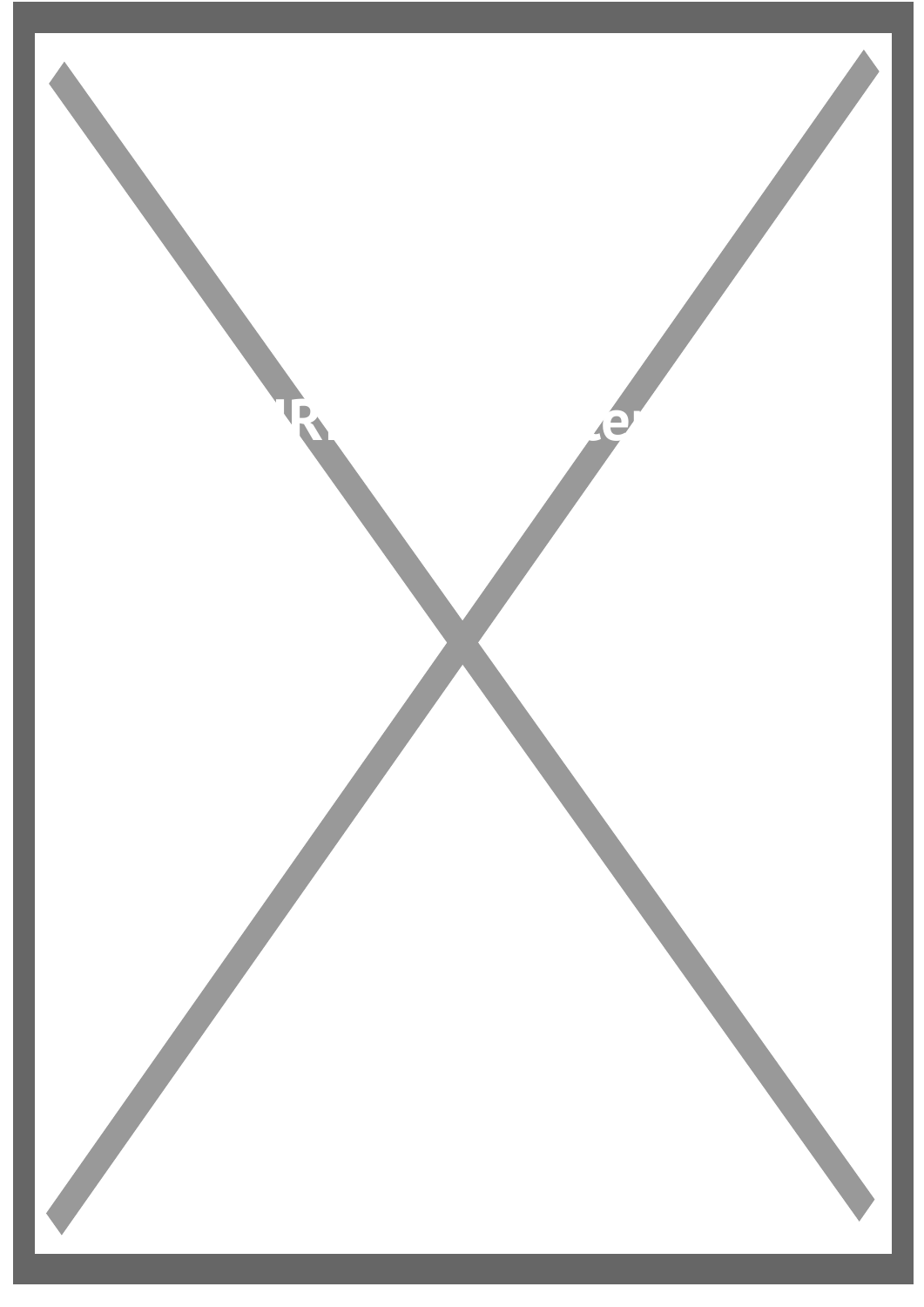

Publisher:

European Audiovisual Observatory 76, allée de la Robertsau F-67000 STRASBOURG

Tel. : +33 (0) 3 90 21 60 00 Fax : +33 (0) 3 90 21 60 19 E-mail: obs@obs.coe.int www.obs.coe.int

Comments and Suggestions to: iris@obs.coe.int

Executive Director: Susanne Nikoltchev

Editorial Board:

Maja Cappello, Editor • Francisco Javier Cabrera Blázquez, Sophie Valais, Julio Talavera Milla, Deputy Editors (European Audiovisual Observatory)

Artemiza-Tatiana Chisca, Media Division of the Directorate of Human Rights of the Council of Europe, Strasbourg (France) • Mark D. Cole, Institute of European Media Law (EMR), Saarbrücken (Germany) • Bernhard Hofstötter, DG Connect of the European Commission, Brussels (Belgium) • Tarlach McGonagle, Institute for Information Law (IViR) at the University of Amsterdam (The Netherlands) • Andrei Richter, Central European University (Hungary)

Council to the Editorial Board: Amélie Blocman, Legipresse

Documentation/Press Contact: Alison Hindhaugh

Tel.: +33 (0)3 90 21 60 10

E-mail: alison.hindhaugh@coe.int

Translations:

Sabine Bouajaja, European Audiovisual Observatory (co-ordination) • Paul Green • Marco Polo Sarl • Nathalie Sturlèse • Brigitte Auel • Erwin Rohwer • Sonja Schmidt • Ulrike Welsch

Corrections:

Sabine Bouajaja, European Audiovisual Observatory (co-ordination) • Sophie Valais, Francisco Javier Cabrera Blázquez and Julio Talavera Milla • Aurélie Courtinat • Barbara Grokenberger • Glenn Ford • Claire Windsor

Web Design: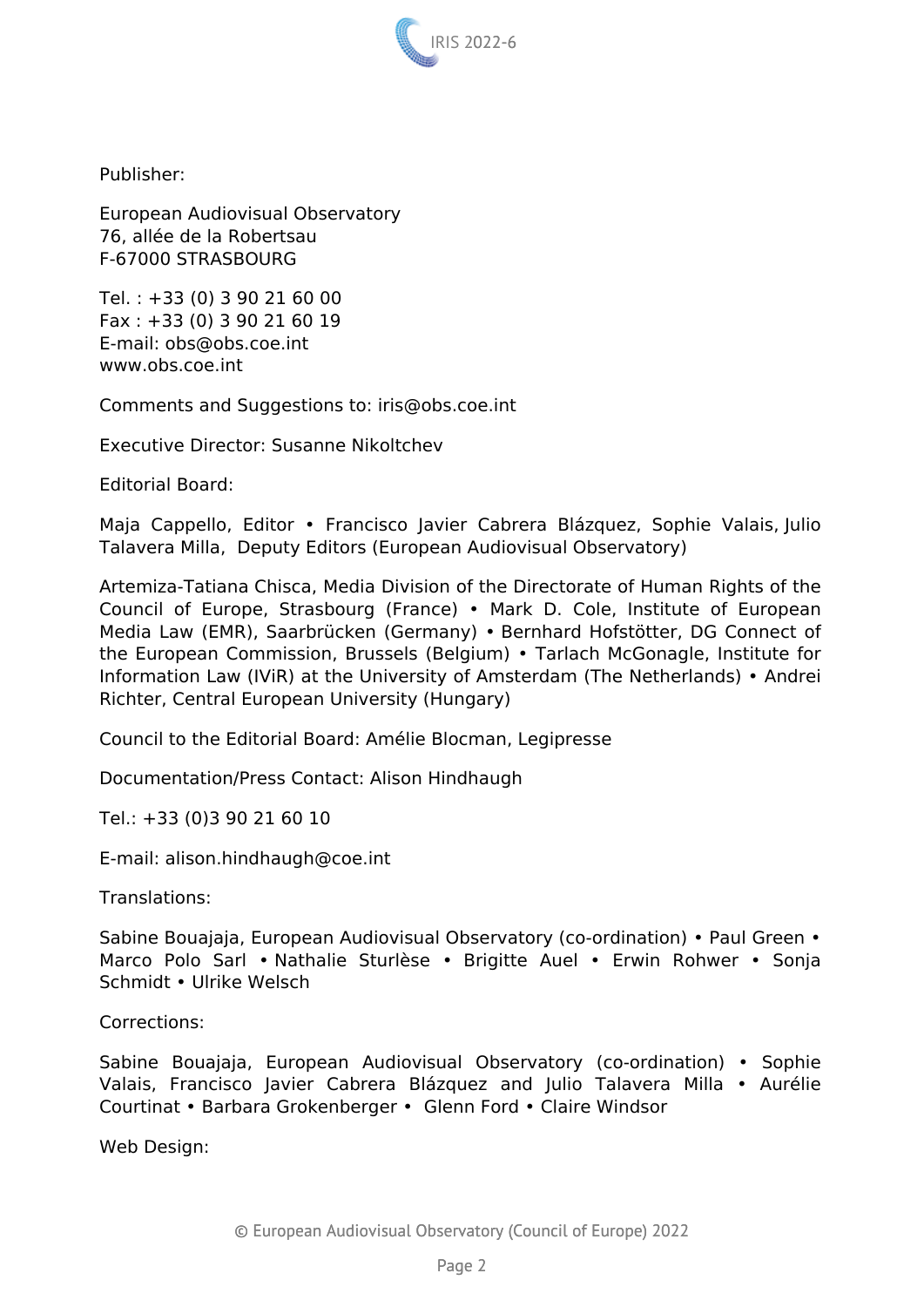

Coordination: Cyril Chaboisseau, European Audiovisual Observatory ISSN 2078-6158

© 2022 European Audiovisual Observatory, Strasbourg (France)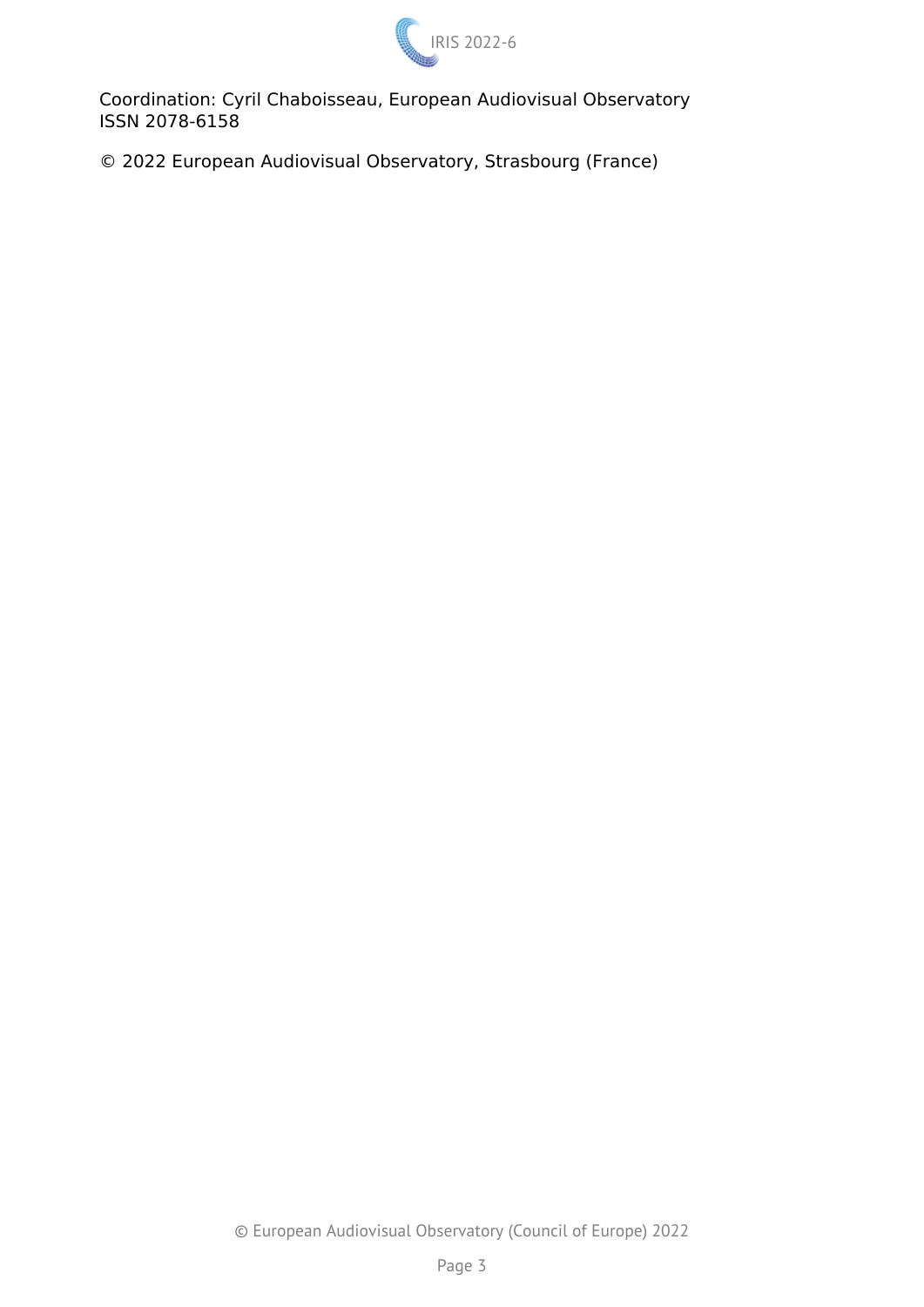

# **EDITORIAL**

There are court decisions and court decisions. Most of them simply have an impact on a concrete case. Others, however, have a much wider impact and create what lawyers call "jurisprudence". The Grand Chamber of the CJEU's muchanticipated judgment on Article 17 of the DSM Directive is certainly the latter, and should inform the transposition procedure in the EU member states in a fundamental way. In a nutshell, the CJEU ruled that the safeguards contained in Article 17 DSM ensure respect for the right to freedom of expression of users, adding that Member States must transpose this article into their national law striking a fair balance between the various fundamental rights protected by the Charter.

Talking about freedom of expression, the Council of Europe has been very active in this regard recently. First of all, by publishing recommendations on principles for media and communication governance and the impacts of digital technologies on freedom of expression. These recommendations, along with a further recommendation on electoral communication, are designed to encourage the member states to introduce future-oriented governance systems that guarantee to protect freedom of expression and freedom of the media, while also respecting communication rights and the fundamental values of the Council of Europe.

And talking about values, the EU's new strategy for a better internet for kids (BIK+), adopted on 11 May 2022, should ensure that children are protected, respected and empowered online.

This and many other interesting news items await you inside this month's newsletter.

More than ever, stay safe and enjoy your read!

Maja Cappello, editor

European Audiovisual Observatory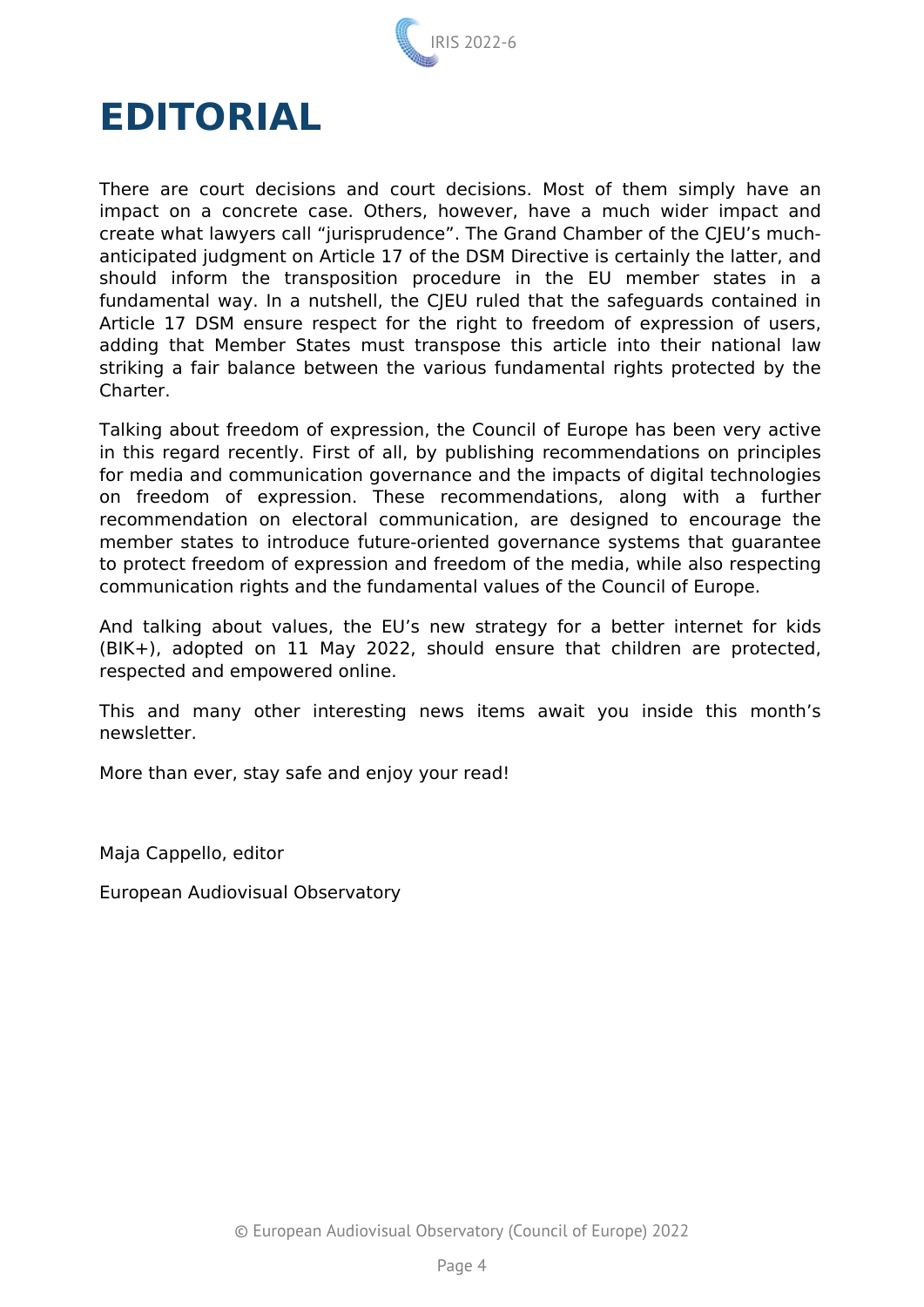## Table of content

#### [COUNCIL OF EUR](#page-5-0)OPE

[Council of Europe publishes recommendations on p](#page-7-0)rinciples [communication governance and the impacts of](#page-7-0) digital [freedom of expr](#page-7-0)ession

[Council of Europe publishes recommendation on elec](#page-5-0)toral commu [European Court of Human Rights \(Grand Chamber\): NIT S](#page-10-0).R.L. v. [Moldo](#page-10-0)va

#### [EUROPEAN UN](#page-15-0)ION

[Grand Chamber judgment on Article 17 of t](#page-15-0)he DSM Directive [New strategy for a better inte](#page-17-0)rnet for kids

#### [NATIONA](#page-19-0)L

[\[AZ\] New media law regulates audi](#page-19-0)ovisual sector

[\[CH\] Swiss public vote to amend Fe](#page-21-0)deral Film Act

[\[DE\] Discussion draft on the amendment of state](#page-25-0) youth [publish](#page-25-0)ed

[\[DE\] Constitutional complaint about data reconciliation f](#page-23-0)or licen [unsucces](#page-23-0)sful

[\[DE\] Federal government evaluates the coronavirus](#page-27-0) pander [culture and m](#page-27-0)edia

[\[DK\] High Court judgment on the scheme on compensati](#page-29-0)on for p [Finding the Danish state liable for loss due to too slo](#page-29-0)w update [meet EU require](#page-29-0)ments

[\[ES\] Transposition of AVMSD on](#page-31-0)e step closer

[\[FR\] Publication of decree on commercial exploitation](#page-35-0) of the i [on the Inte](#page-35-0)rnet

[\[FR\] ARCOM orders two more pornographic websites to](#page-33-0) block acc

[\[FR\] RMC Découverte fails to meet obligation to broadc](#page-37-0)ast 75% [Conseil d État confirms CS](#page-37-0)A sanction

[\[GB\] The BBC is prevented from identifying alleged M](#page-41-0)I5 infor [abusing former female](#page-41-0) partners

[\[GB\] The Department for Digital, Cultural and Media & S](#page-38-0)port pub [their vision of the UK broadc](#page-38-0)asting sector

[\[IT\] The burden of proof in press defamation lawsuits:](#page-43-0) accord [Court of Cassation, journalists shall prove \(at least\) t](#page-43-0)he trust [facts narr](#page-43-0)ated

[\[LU\] Luxembourg regulator rules on Nazi symbo](#page-45-0)ls in TV advertisi

[\[NL\] Social media influencer entitled to protection](#page-49-0) of journalistic

[\[NL\] Judgment on responsibilities of Y](#page-47-0)ouTube channel

[\[NO\] Norwegian operators instructed to block be](#page-51-0)tting a [Discovery channels targeti](#page-51-0)ng Norway

[\[PT\] Video-sharing platforms are not subject to st](#page-54-0)ate media regulations.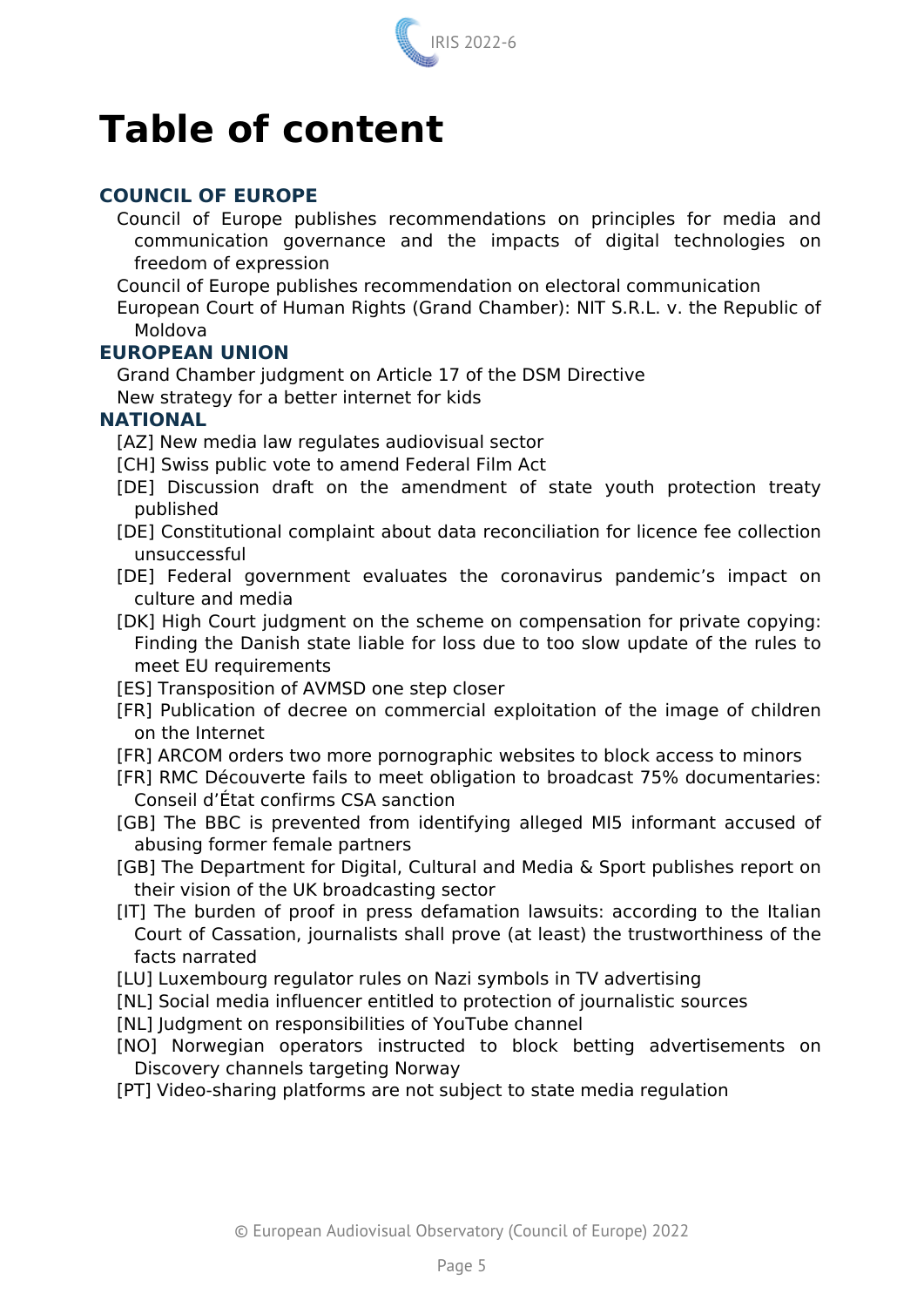

# <span id="page-5-0"></span>**INTERNATIONAL COUNCIL OF EUROPE**

## **COE: COMMITTEE OF MINISTERS**

## Council of Europe publishes recommendation on electoral communication

*Mark D. Cole Institute of European Media Law*

On 6 April 2022, the Committee of Ministers of the Council of Europe adopted a recommendation to member states on electoral communication and media coverage of election campaigns. The recommendation not only lays down principles for electoral advertising, in particular online, but also updates a previous recommendation on the role of the media in election campaigns. The Council of Europe highlights, in particular, the importance of transparency in the use of communication in the run-up to elections, including regard to whether information has been paid for, and the sources and the extent of funding of electoral advertising. It urges the member states to take the principles laid down into account in their domestic legislation and to make adjustments where necessary.

The preamble to the recommendation stresses the fundamental role of political and electoral communication in ensuring a democratic debate and reaffirms that fair, free, trustworthy and reliable information is essential to guarantee the integrity of the electoral process. The recommendation, prepared by the Committee of Experts on Media Environment and Reform (MSI-REF) over a twoyear period, was adopted in the context of increasing use of the Internet for communication, including electoral communication, and the dominance of a small number of platforms that are currently not subject to a specific level of regulation. The easy, constant availability of communication channels has led to permanent political communication, making it almost impossible to distinguish between electoral advertising/communication and information that is not part of an election campaign. The Internet also provides the opportunity for new forms of electoral advertising, such as personalised messages and so-called microtargeting, which are strongly linked to data collection and processing. These developments have made it necessary to adopt a new regulatory approach.

The appendix to the recommendation contains guidelines that begin by setting out the scope of the recommendation and relevant definitions. The guidelines apply very broadly to all types of political elections and votes such as referendums, and explain the differences between concepts such as "political advertising", "political communication", "election campaign" and "electoral communication". The section on basic principles focuses not only on co-regulatory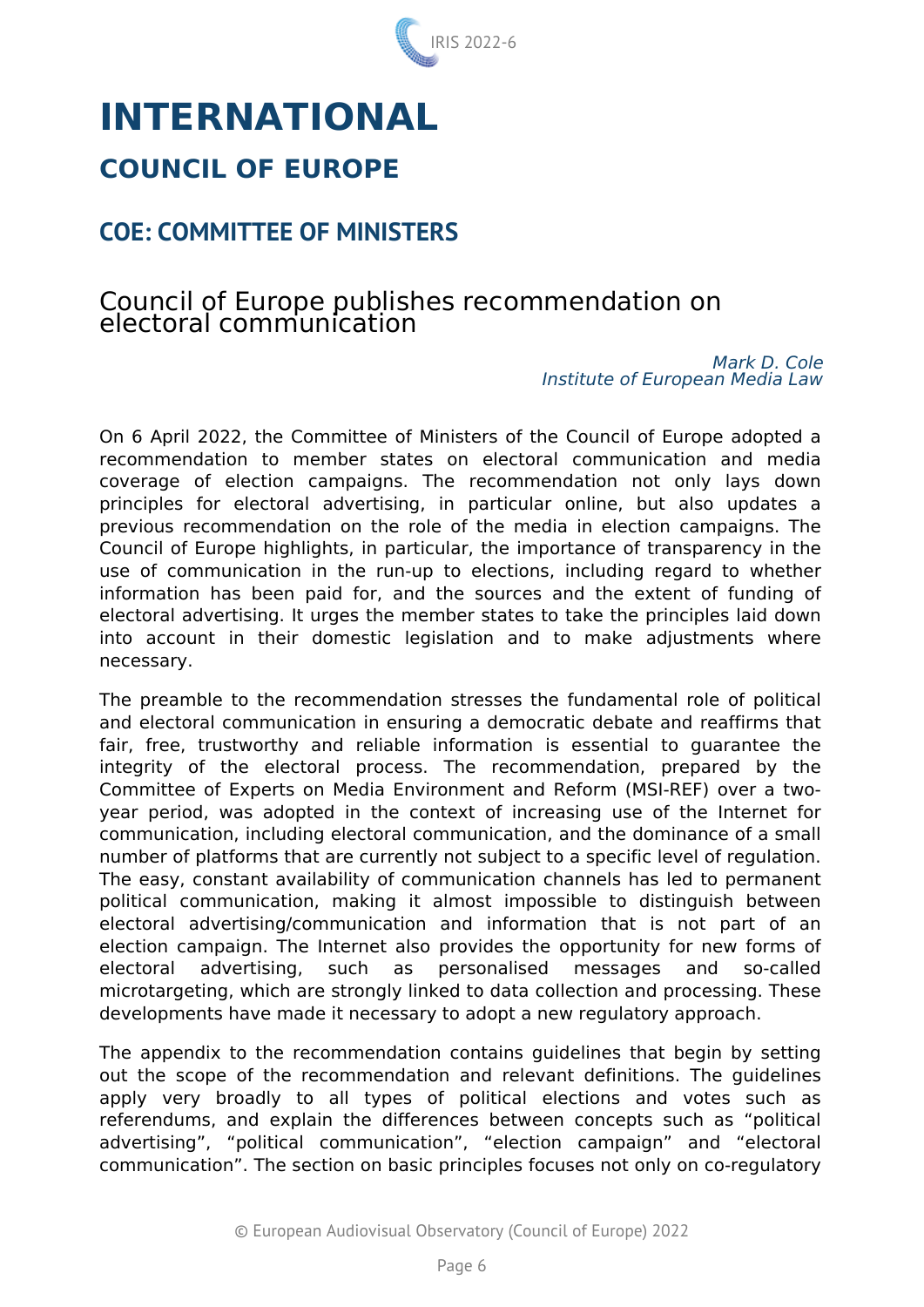approaches, but also on the monitoring of compliance by releva particular independent advisory bodies that support the auth work. In the section on political advertising, the obligation categorise campaign leaders is emphasised. It is suggested that and candidates, as well as online platforms, should be required of all their campaign-related advertisements.

Transparency should apply as a core principle not only to electoral also to the financing of election campaigns. Member state adapting current rules on spending limits for electoral adverti include online communication. It is recommended that substantially limit foreign donations and financing of electoral authorities should be empowered to gather and evaluate relevant financing, which should include technological aspects and new (e.g. cryptocurrencies). The use of algorithms, content moderat political communication and the ranking of election advertis transparent. The section on algorithms goes on to state that services offered via platforms must be guaranteed by taking action accounts and the use of bots, while the spread of political disi be stopped. A number of regulatory options are also pro account existing differences within the Council of Europe m example, holding a day of reflection immediately before an electi no electoral advertising or poll results may be published, is only option. Data protection and consent for certain types of (electoral also covered in a separate section.

Finally, the recommendation lists the essential points that the m into account in their reporting of election campaigns. It reiteration set out in Recommendation CM/Rec(2007)15, and proposes that, w for their editorial independence, measures should also be take audiovisual media, in particular, cover election campaigns in a f impartial manner. Insofar as electoral advertising is permitted i should be made available to all parties and candidates on  $\epsilon$ airtime should also be fairly allocated.

Along with this recommendation, the Committee of Ministers adop recommendations. Together, taking into account recent deve online sector, they form a concise framework that the member s modernise their media governance systems and extend their scope Even though it is only advisory in nature, the recommendat make a valuable contribution to the standard-setting process.

Recommendation CM/Rec(2022)12 of the Committee of Ministers Council of Europe

[https://go.coe.int](https://go.coe.int/HoCBA)/HoCBA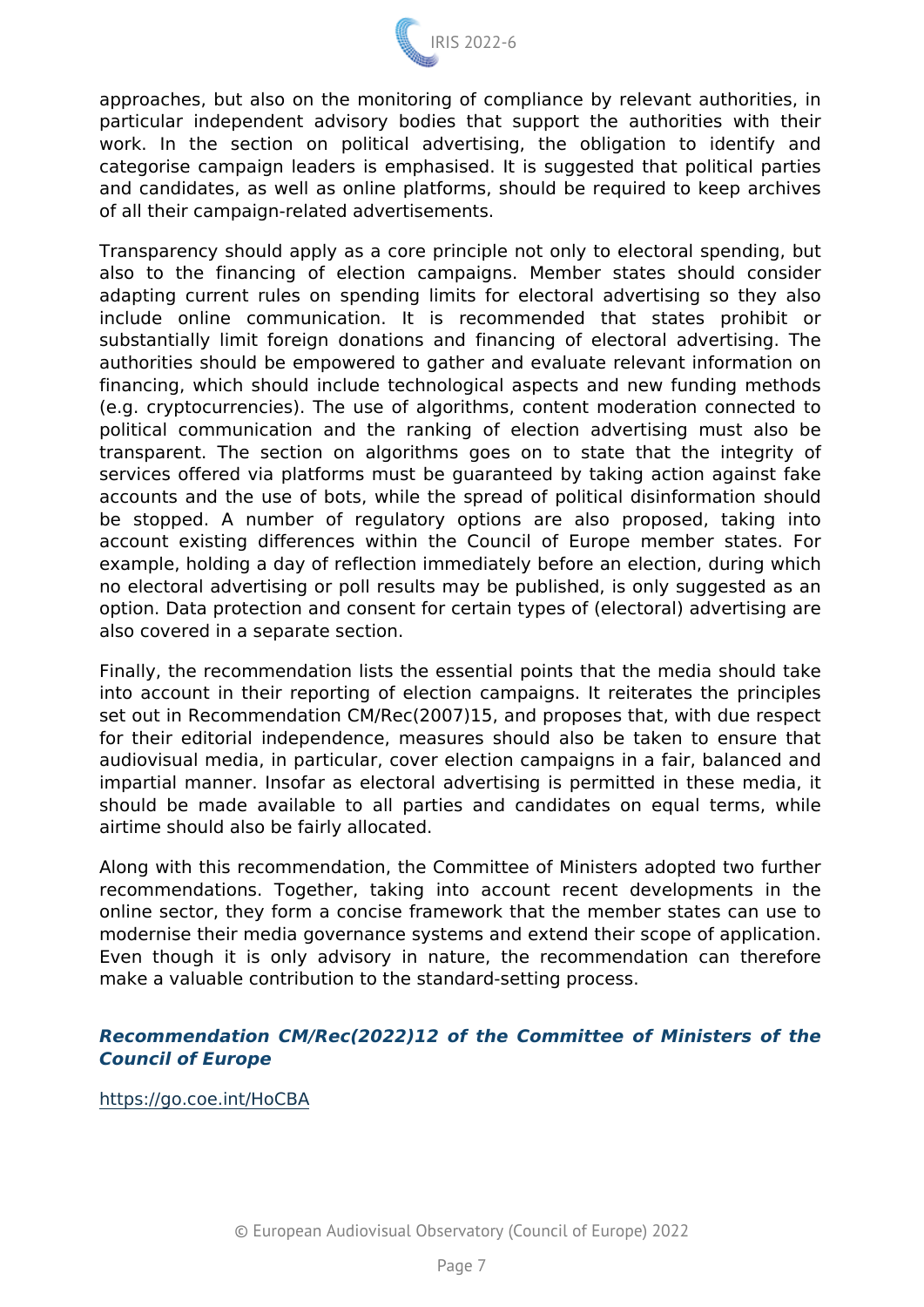

## <span id="page-7-0"></span>**COE: COMMITTEE OF MINISTERS**

Council of Europe publishes recommendations on principles for media and communication governance and the impacts of digital technologies on freedom of expression

> *Mark D. Cole Institute of European Media Law*

On 6 April 2022, the Committee of Ministers of the Council of Europe adopted recommendations to member states on principles for media and communication governance and on the impacts of digital technologies on freedom of expression. These recommendations, along with a further recommendation on electoral communication, are designed to encourage the member states to introduce future-oriented governance systems that guarantee to protect freedom of expression and freedom of the media, while also respecting communication rights and the fundamental values of the Council of Europe. Both recommendations urge the member states to take the principles laid down into account in their domestic legislative frameworks and to make adjustments where necessary.

The recommendation on media and communication governance is designed to be a key recommendation that updates previous declarations of the Committee of Ministers and Parliamentary Assembly of the Council of Europe and promotes coherent governance, especially in the light of changes to online communication. In particular, it aims to harmonise standards and obligations that apply to traditional media actors as well as online platforms. This was the remit given to the Committee of Experts on Media Environment and Reform (MSI-REF), which spent two years preparing the draft recommendation. The recommendation lays down five procedural and ten substantive principles for national media and communication governance. It calls on the member states to review their existing legislative frameworks and adapt them where necessary in accordance with the aforementioned principles, as well as evaluate at regular intervals if they require further updating. The principles should therefore be promoted at both national and international levels, and all relevant stakeholders should be included in the process of developing and reviewing media and communication governance.

The recommendation's scope is defined in its appendix, which points out that actors that are not responsible for editorial control over content have begun to play an essential role in public communication since the adoption of the Recommendation on a new notion of media in 2011. A differentiated approach to governance should therefore take into account the different actors and their potential influence, not only looking at state regulation and authorities, but also facilitating co- and self-regulatory models. The five procedural principles concern the transparency and accountability of governance, the need to take into account the interests of all groups in society, independence and impartiality, and agility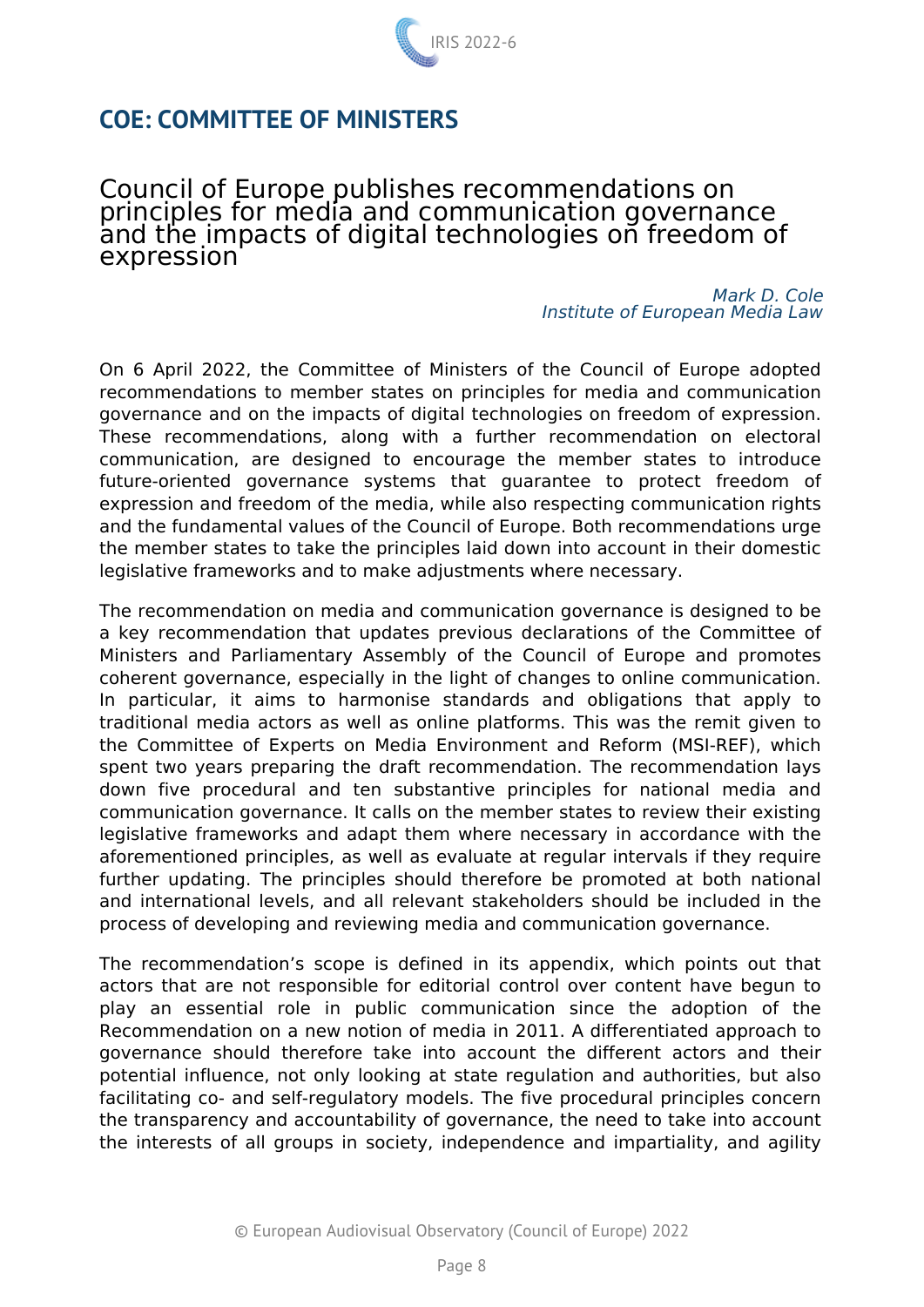

and flexibility. The substantive principles state that applicable fundamental rights should be at the heart of governance so that different rights and objectives can be balanced in a proportionate way. Media freedom, media pluralism and the sustainability of journalism must also be safeguarded. The principles also refer to the transparency of content production, which includes the need to ensure compliance with content obligations and professional standards. Other principles concern content dissemination, with new obligations aimed at platform providers in particular. Governance must ensure functioning markets in the online sector, which could entail the modernisation of competition law, and ensure that data is used not only in accordance with data protection rules, but also fairly. Combating the dissemination of illegal content and responding appropriately to potentially harmful content should be achieved through risk-based and human rightscompliant moderation of content disseminated via platforms and better reporting systems for users. Governance should be used to mitigate the risks posed by algorithmic curation, selection and prioritisation. The final two principles relate to the use of content and call for individuals to be guaranteed access to new forms of communication and content. Finally, through media literacy and opportunities to participate, users should be empowered to use media and platforms responsibly. Appended to the recommendation is a detailed Explanatory Memorandum, which explains each of the 15 principles in depth and provides guidance on how they should be applied to governance.

Meanwhile, the Expert Committee on Freedom of Expression and Digital Technologies (MSI-DIG) prepared a separate recommendation that was adopted by the Committee of Ministers on the same day. This recommendation is designed to ensure that the extended opportunities for freedom of expression provided through the use of digital technologies are not overshadowed by the risks and negative consequences that can result, in particular when the necessary digital infrastructures are only provided by private companies. Taking into account the rights enshrined in Article 10 of the European Convention on Human Rights, the member states and private actors, especially intermediaries, must help ensure that digital technologies serve rather than curtail freedom of expression. The appendix to the recommendation explains the conditions that should apply under Article 10 to self-regulation and state regulation governing intermediaries and online platforms. For example, processes for moderating user-generated content on such platforms should be established in advance in order to ensure that such moderation is not arbitrary, while responses to problematic content should be proportionate. Accountability rules and simple redress mechanisms are also important. Access for researchers to related data and mechanisms, and support for such research, should facilitate evidence-based rule-making in the future.

By adopting these two recommendations, as well as the recommendation on electoral communication, the Committee of Ministers has taken an important step towards the modernisation of media and communication governance in the member states, bringing it into line with the new conditions of the online world. The recommendations therefore have the potential to take similar approaches adopted at European Union level through the Digital Services Act and Digital Markets Act outside the narrower territory of the EU, and to establish a framework for future governance – both in the EU member states and in the EU itself where it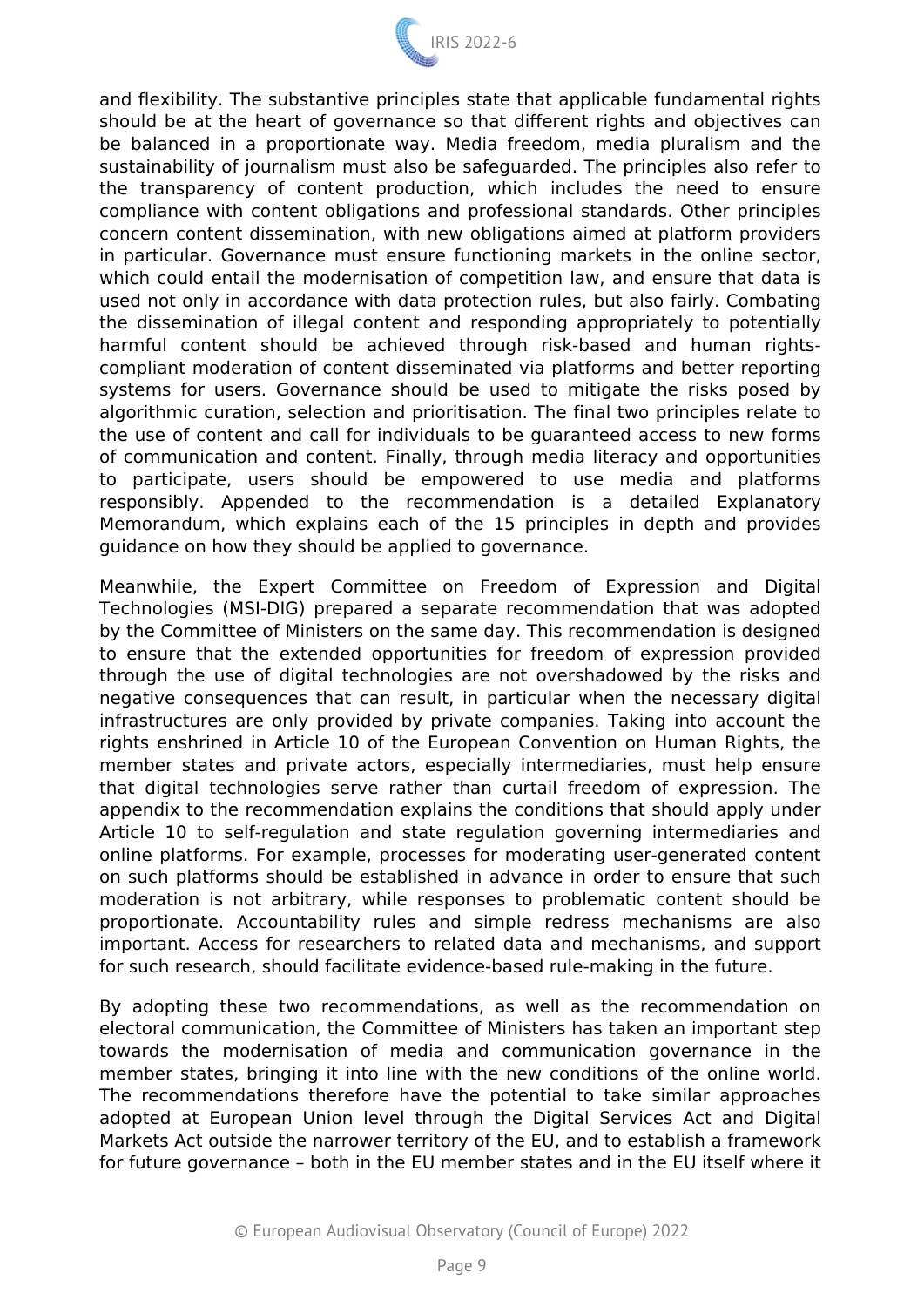has relevant jurisdiction in compliance with fundamental rights.

Recommendation CM/Rec(2022)11 of the Committee of Min member States on principles for media and communication governa

[https://go.coe.int](https://go.coe.int/HcFzG)/HcFzG

Explanatory Memorandum to Recommendation CM/Rec (2022)11

[https://search.coe.int/cm/Pages/result\\_details.aspx?Objec](https://search.coe.int/cm/Pages/result_details.aspx?ObjectId=0900001680a5bd7c)tId=09000

Recommendation CM/Rec(2022)13 of the Committee of Min member States on the impacts of digital technologies on free expression

[https://go.coe.in](https://go.coe.int/nVL0P)t/nVL0P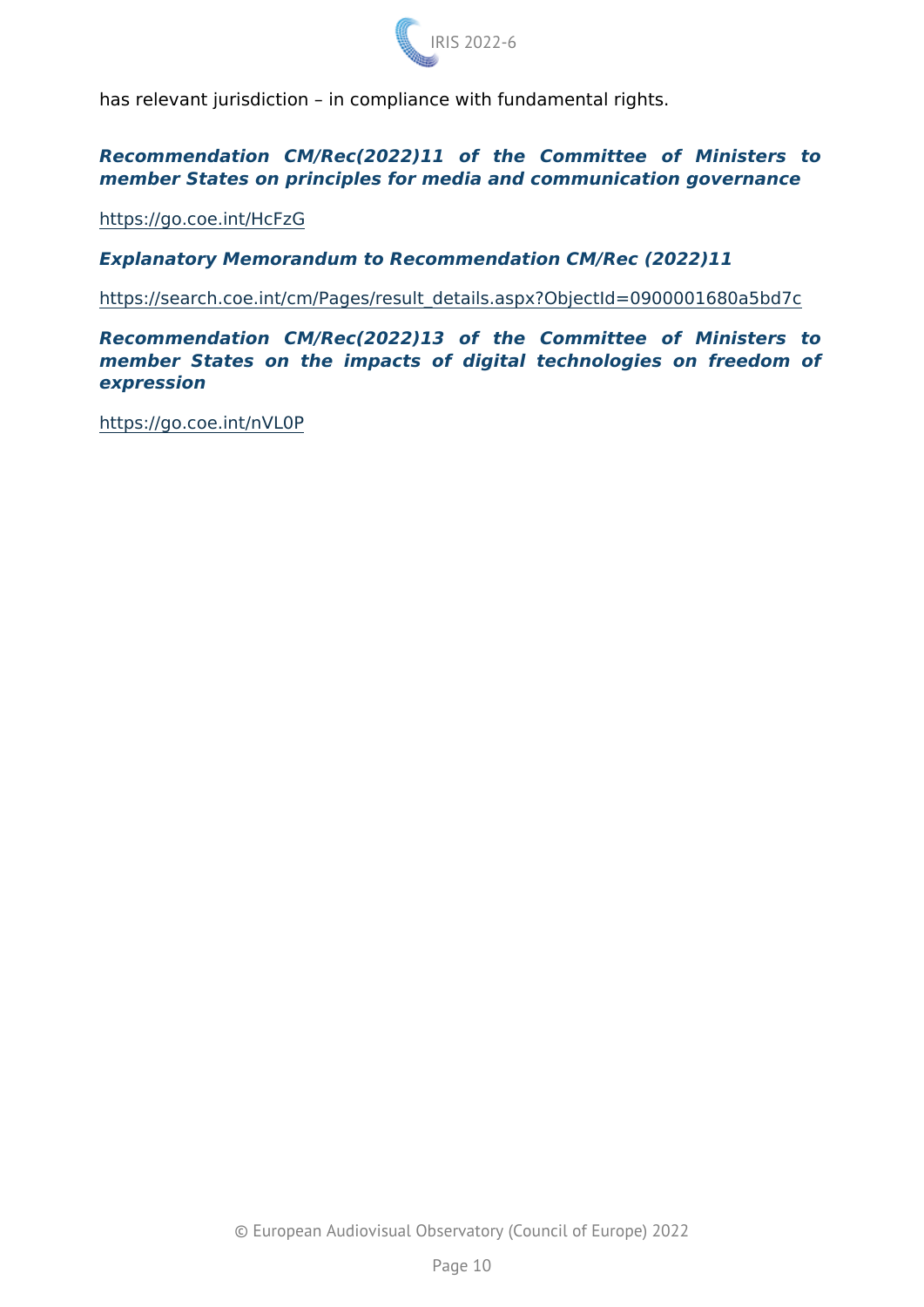

## <span id="page-10-0"></span>**MOLDOVA**

## European Court of Human Rights (Grand Chamber): NIT S.R.L. v. the Republic of Moldova

*Dirk Voorhoof Human Rights Centre, Ghent University and Legal Human Academy*

The Grand Chamber of the European Court of Human Rights (ECtHR) has found no violation of the right to freedom of expression and information in a case concerning the withdrawal of a television station's licence in Moldova. The licence of the television channel NIT was revoked in 2012 because of the failure to provide balanced political coverage, and in particular, for its biased support of the communist opposition party in Moldova (PCRM) and its harsh criticism of (members of) the Government and its supporting coalition, the Alliance for European Integration (AEI). The ECtHR was satisfied that the Moldovan authorities had struck a fair balance between the general interest of the community in order to protect media pluralism and the right to freedom of expression of the television station as guaranteed by Article 10 of the European Convention on Human Rights (ECHR). Three judges dissented, arguing that the revocation decision was marred by serious procedural shortcomings, also raising substantial questions about the Moldovan media regulator's impartiality in the process.

The case concerned a media company's allegation that its television channel NIT had been shut down for being overly critical of the Government and, in particular, whether domestic law could impose an obligation of neutrality and impartiality in the news bulletins of a television station with nationwide coverage. After having imposed over a period of several years multiple sanctions against the NIT television channel, the Audiovisual Coordinating Council (ACC) decided to withdraw NIT's broadcasting licence. The ACC based its decision on a monitoring report of the news bulletins of all television channels with nationwide coverage regarding compliance with Article 7 of the Audiovisual Code 2006. This article on political and social balance and pluralism provides that when giving airtime to a political party, a broadcaster shall also give airtime to other political parties within the same type of programme and in the same time slot, without any unjustified delay and without favouring a certain party, regardless of the percentage of its parliamentary representation. It appeared from the monitoring report that most of the NIT news bulletins were devoted to political matters and that the reporting was clearly biased in favour of the activities of the PCRM and its members and supporters, without providing an opportunity to respond to criticism and attacks on the Government and its supporting coalition parties of AEI. The ACC found that this imbalance was in breach of Article 7 § 2 of the Audiovisual Code and it revoked the broadcasting licence as a justified interference after it had gradually applied all the other sanctions provided for in the Code.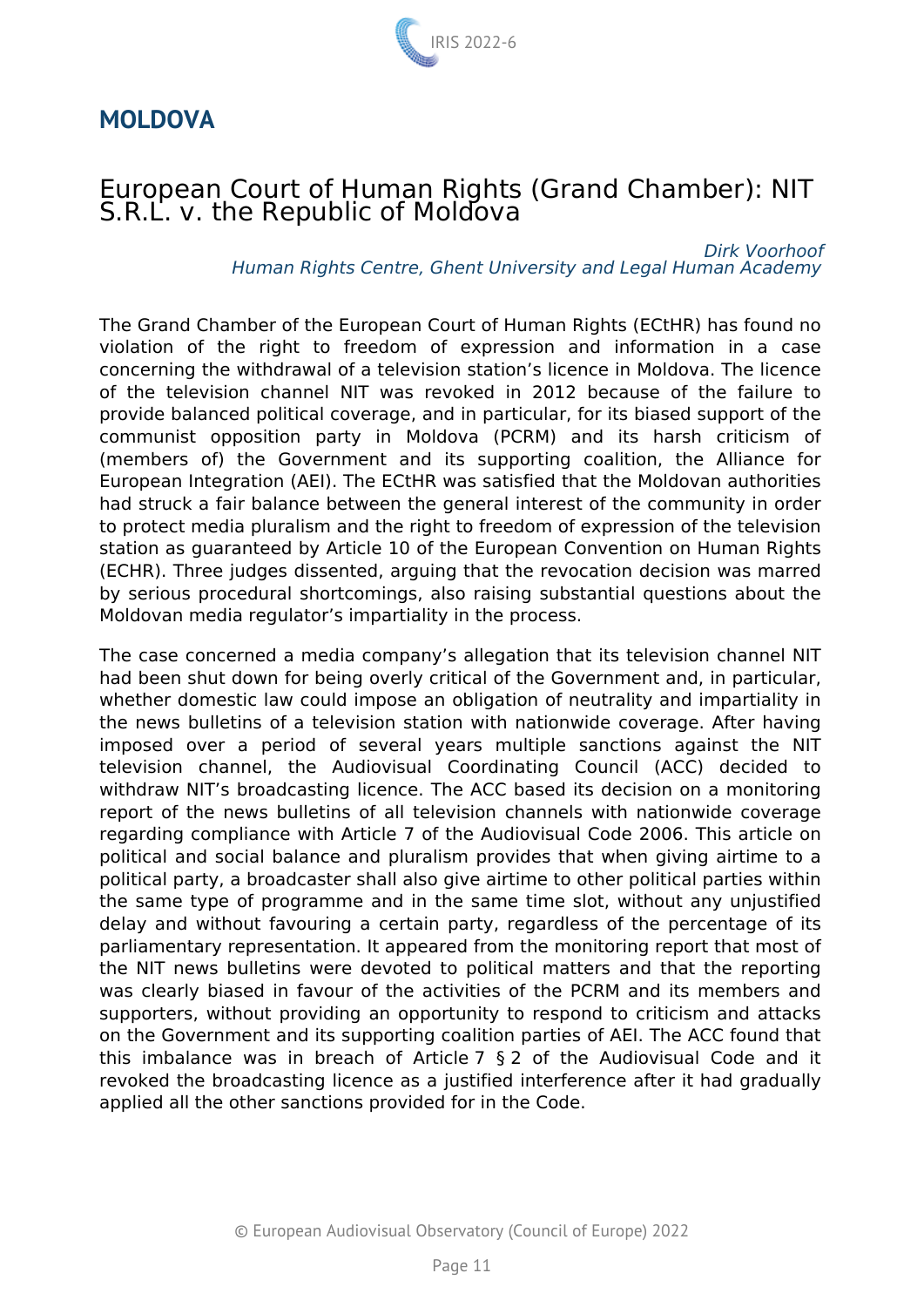

NIT challenged, unsuccessfully, the decision by the ACC before the Court of Appeal and the Supreme Court. The Supreme Court emphasised that the measure of revocation of NIT's licence had been necessary in order to enforce the rules concerning pluralism of opinions and in order to enforce the rule of law. NIT subsequently lodged an application with the ECtHR, complaining that the revocation of its broadcasting licence had breached its right to freedom of expression under Article 10 ECHR.

The ECtHR adjudicated the present case from the perspective that the negative obligation of the State not to interfere with the right to freedom of expression is linked to the question of whether the State complied with its positive obligation to put in place a proper legal and administrative framework guaranteeing media pluralism. It considered that the relevant domestic law was formulated sufficiently clearly in order to fulfil the requirements of precision and foreseeability under Article 10 § 2 ECtHR, and it therefore found that the impugned interference was "prescribed by law". It also accepted that the interference corresponded to the legitimate aim of protecting the "rights of others", while the ECtHR was not persuaded by the Government's suggestion that the impugned measure had been imposed in the interests of "national security" or "public safety" or for the "prevention of disorder". With regard to the decisive question whether the revocation of NIT's licence had been necessary in a democratic society, the ECtHR reiterated that the most careful scrutiny on the part of the ECtHR is called for when the measures taken or sanctions imposed by a national authority are capable of discouraging the participation of the press in debates over matters of legitimate public concern and that there is little scope under Article 10 § 2 ECHR for restrictions on political speech or on debate on matters of public interest. The Court also reiterated that there could be no democracy without pluralism: "Democracy thrives on freedom of expression. It is of the essence of democracy to allow diverse political programmes to be proposed and debated, even those that call into question the way a State is currently organised, provided that they do not harm democracy. In order to ensure true pluralism in the audiovisual sector in a democratic society, it is not sufficient to provide for the existence of several channels or the theoretical possibility for potential operators to access the audiovisual market. It is necessary in addition to allow effective access to the market so as to guarantee diversity of overall programme content, reflecting as far as possible the variety of opinions encountered in the society at which the programmes are aimed". The ECtHR considered the principle of media pluralism crucial for the effective protection of media freedom. The ECtHR observed that a number of national licensing systems in Europe tended to rely on the diversity of perspectives provided by the different licensed operators, coupled with structural safeguards and general obligations of fair coverage, while other national systems required stricter content-based duties of internal pluralism. According to the ECtHR, Article 10 ECHR "does not impose a particular model in this respect". It recalled that the internal pluralism policy chosen by the Moldovan authorities and embodied in the Audiovisual Code 2006 had received a positive assessment by Council of Europe experts. While the policy chosen by the national authorities could be viewed as rather strict, the case related to a period before Moldova transitioned to terrestrial digital television, when the number of national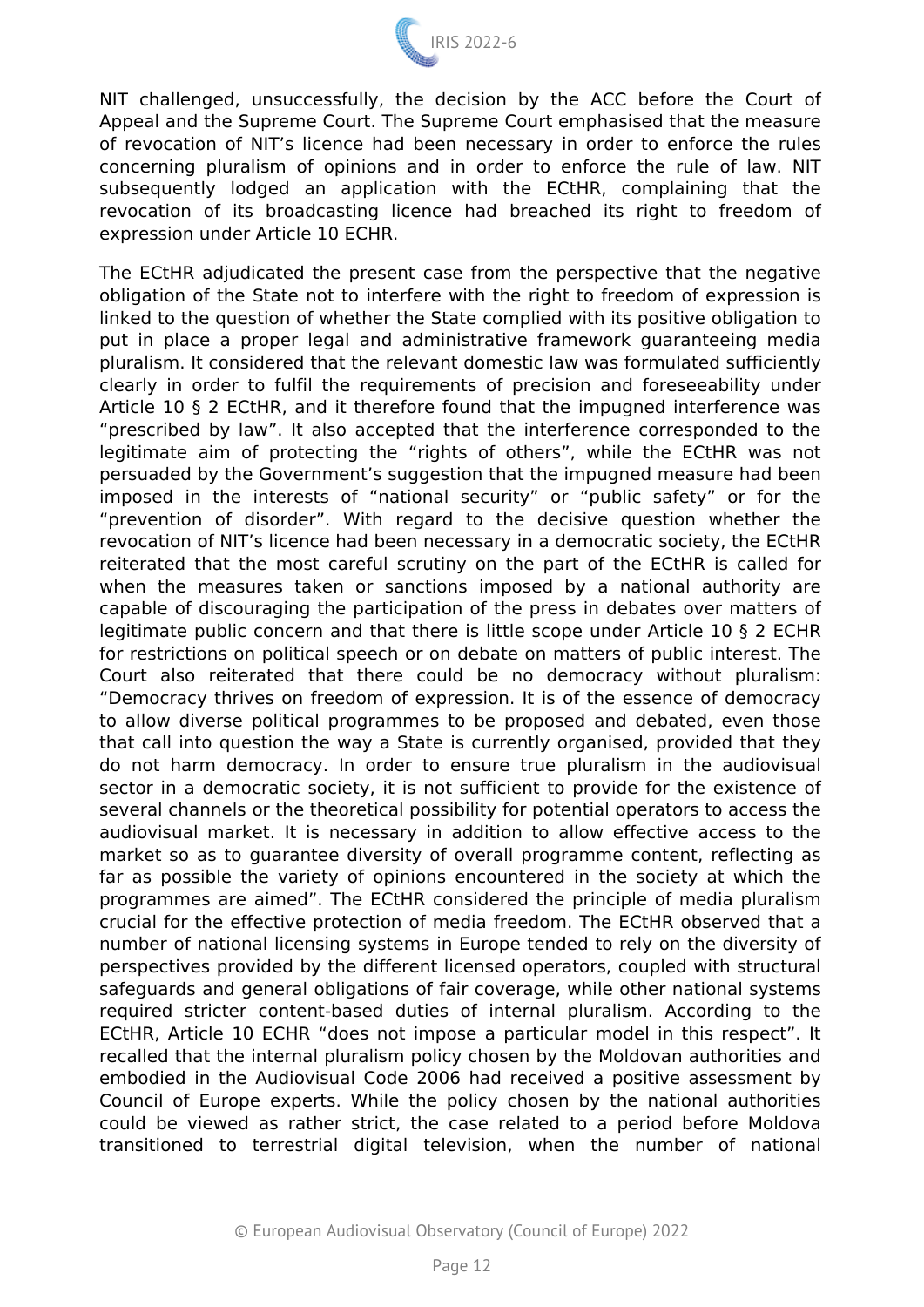

frequencies was very limited and when the authorities had to put in place broadcasting legislation ensuring the transmission of accurate and balanced news and information reflecting the full range of political opinions. The ECtHR also referred to its judgment of 17 September 2009 in *Manole a.o. v. Moldova* (IRIS 2009-10/1), in which it found that from February 2001 until September 2006 the Moldovan authorities had violated freedom of expression and media pluralism by not sufficiently guaranteeing the independence and pluralism of Teleradio-Moldova (TRM), the State-owned broadcasting company, which became a public broadcasting company in 2002.

With this history and context in mind, the ECtHR was satisfied that the reasons behind the decision to interfere with NIT's freedom of expression had been relevant and sufficient and that the domestic authorities had balanced the need to protect pluralism and the rights of others, on the one hand, and the need to protect the television company's right to freedom of expression on the other. The Grand Chamber's judgment developed the Court's case-law on pluralism in the media and clarified the interrelationship between the internal and external aspects of media pluralism, the scope of the margin of appreciation afforded to States, and the level of scrutiny applicable to restrictions in this area. It also outlined the factors for assessing a regulatory framework and its application. The ECtHR observed that the implementation of the requirements on internal media pluralism was monitored by the ACC, a specialist body established by law. It stressed the important role which regulatory authorities play in upholding and promoting media freedom and pluralism, and the need to ensure their independence given the delicate and complex nature of this role. The ECtHR agreed with the approach and findings by the ACC, also emphasising that it was not persuaded that NIT news reporting had contributed to political pluralism in the media in any meaningful way. The ECtHR furthermore set out why it considered the revocation of NIT's licence a proportionate measure, and why it considered the proceedings at the domestic level fair, with sufficient procedural safeguards. The ECtHR observed that the revocation of its licence did not prevent NIT from using other means, such as the Internet, to broadcast its programmes, including news bulletins, while NIT had also continued to share content through its Internet homepage and its YouTube channel. Moreover, the impugned measure did not have a permanent effect as NIT could have reapplied for a broadcasting licence one year after its licence had been revoked. The ECtHR also found that there was no concrete evidence to support the allegation that the ACC sought to hinder NIT from expressing critical views of the Government or pursued any other ulterior purpose when revoking the licence. The Grand Chamber of the ECtHR concluded that the domestic authorities had acted within their margin of appreciation and that the interference with NIT's right under Article 10 ECHR was thus "necessary in a democratic society". There had accordingly been no violation of that Article in the present case. The ECtHR also concluded that there has been no violation of NIT's property rights under Article 1 of Protocol no. 1 to the Convention. The ECtHR dismissed the complaints based on Article 6 § 1 (right to fair trial), Article 13 ECHR (right to an effective remedy) and Article 14 (prohibition of discrimination).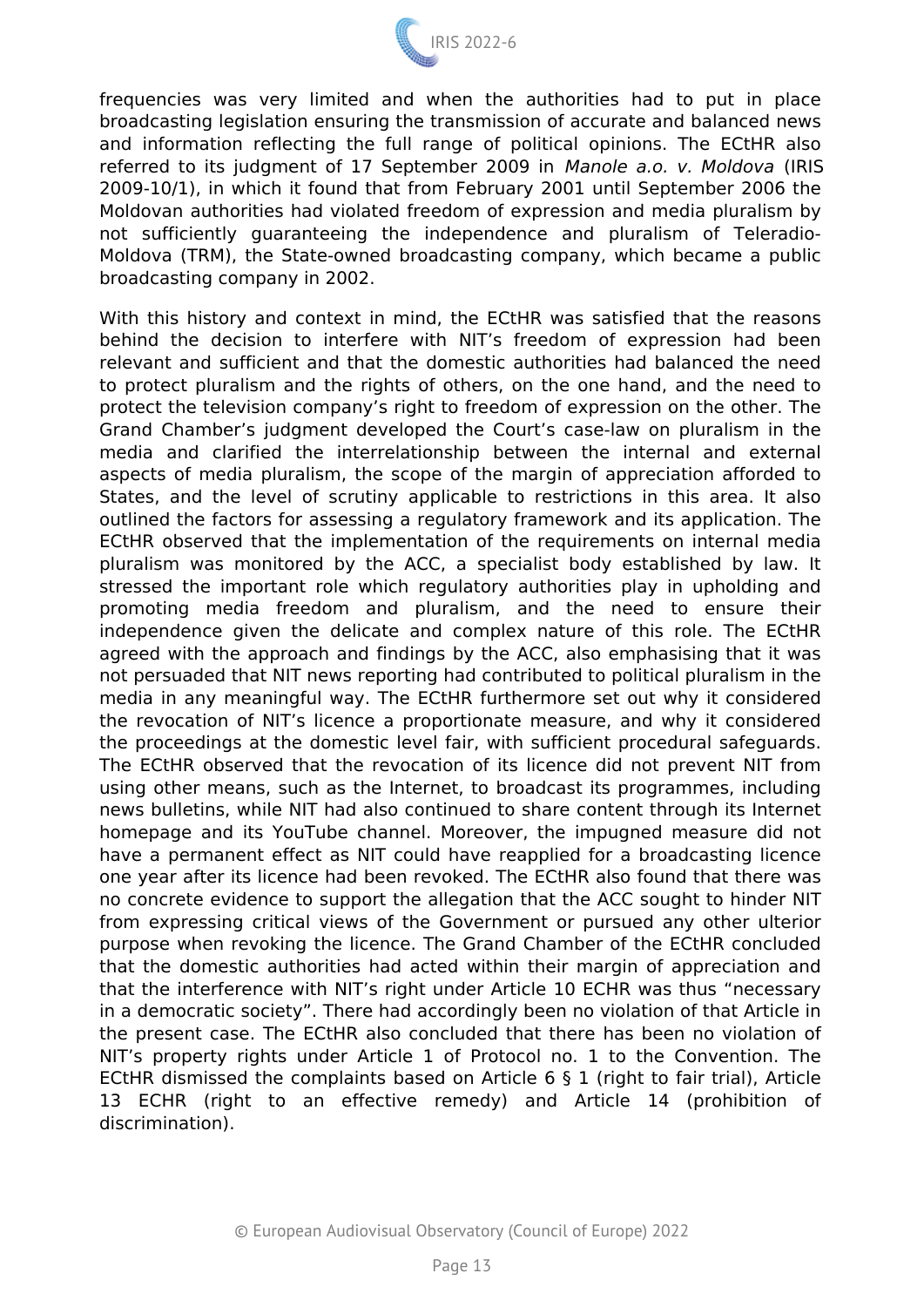

Three judges dissented with the Grand Chamber's majority as to the finding of no violation of Article 10 ECHR. The judges Pavli (Albania), Lemmens (Belgium) and Jelić (Montenegro) considered it highly relevant that the NIT channel appeared to be the only national operator that gave prominence to the views of the country's only opposition party at the time: "With its disappearance from the broadcasting scene, it seems obvious that there was an adverse impact on overall pluralism. This argument cannot translate into a licence for minority voices to break the law with impunity, but it is nevertheless an important consideration". The dissenters also expressed the opinion that the requirement in Article 7 § 2 of the Audiovisual Code to give equal airtime to political parties "within the same type of programme and in the same time slot", suffered from both vagueness and potential overbreadth, and that it could be quite difficult to implement that requirement in practice without significantly undermining a broadcaster's editorial independence. While the dissenting judges agreed with much of the majority analysis of the generally applicable principles and the possible grounds justifying the revocation NIT's broadcasting licence, they disagreed with the conclusion that the decisions of the national authorities were accompanied by sufficient procedural safeguards. Confirming the important role of independent regulatory authorities, the dissenters emphasised that it is essential that both the ECtHR and domestic courts scrutinised quite carefully any interferences with media freedoms by such regulatory authorities, to ensure that their decision-making is not marred by any signs of bias or lack of fair treatment. Strict scrutiny is especially important in cases of revocation of a licence as a form of prior restraint, subjecting a national broadcaster to the ultimate sanction ("the nuclear option") of delicensing for supposed failures of internal pluralism. Five factors in the present case called for strict scrutiny by the ECtHR: the presence of a strict national model of internal pluralism, based on legislative provisions that were liable to open-ended and subjective enforcement; the imposition of the ultimate sanction on the broadcaster with immediate effect; the fact that the particular operator represented the main opposition voice in the country's broadcasting scene; certain concerns about the ACC's independence; and the obvious chilling effects that a licence revocation in these circumstances would have on other broadcasters and the national political discourse generally. The dissenting opinion refers to the weak methodology used by the ACC for its monitoring of pluralism compliance, the difficulties of applying the standards of Article 7 § 2 of the Audiovisual Code to news editions and the extremely hasty manner in which the final ACC decision was taken. The latter raised serious questions about the procedural fairness and NIT's ability to present an effective defence before the ACC. All in all the dissenting opinion found that the revocation decision was marred by serious procedural shortcomings that not only undermined NIT's ability to properly defend its interests but also raised substantial questions about the ACC's impartiality in the process. As the national courts had also failed to promptly address and remedy these shortcomings, the dissenting judges concluded that there had been a violation of NIT's rights under Article 10 ECHR.

#### *Judgment by the European Court of Human Rights, Grand Chamber, in the case of NIT S.R.L. v. the Republic of Moldova, Application no. 28470/12, 5 April 2022*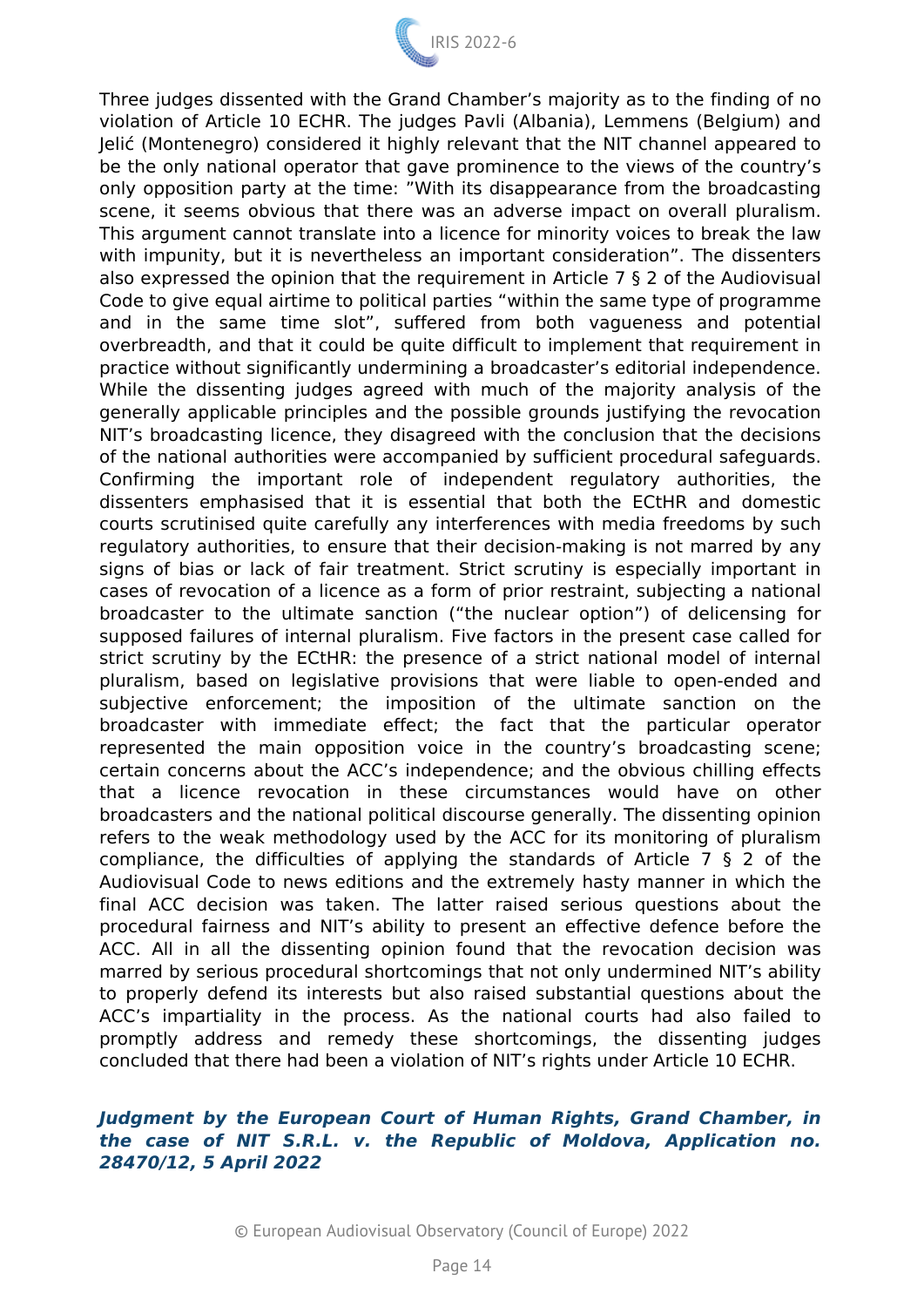[https://hudoc.echr.coe.int/eng?i](https://hudoc.echr.coe.int/eng?i=001-216872)=001-216872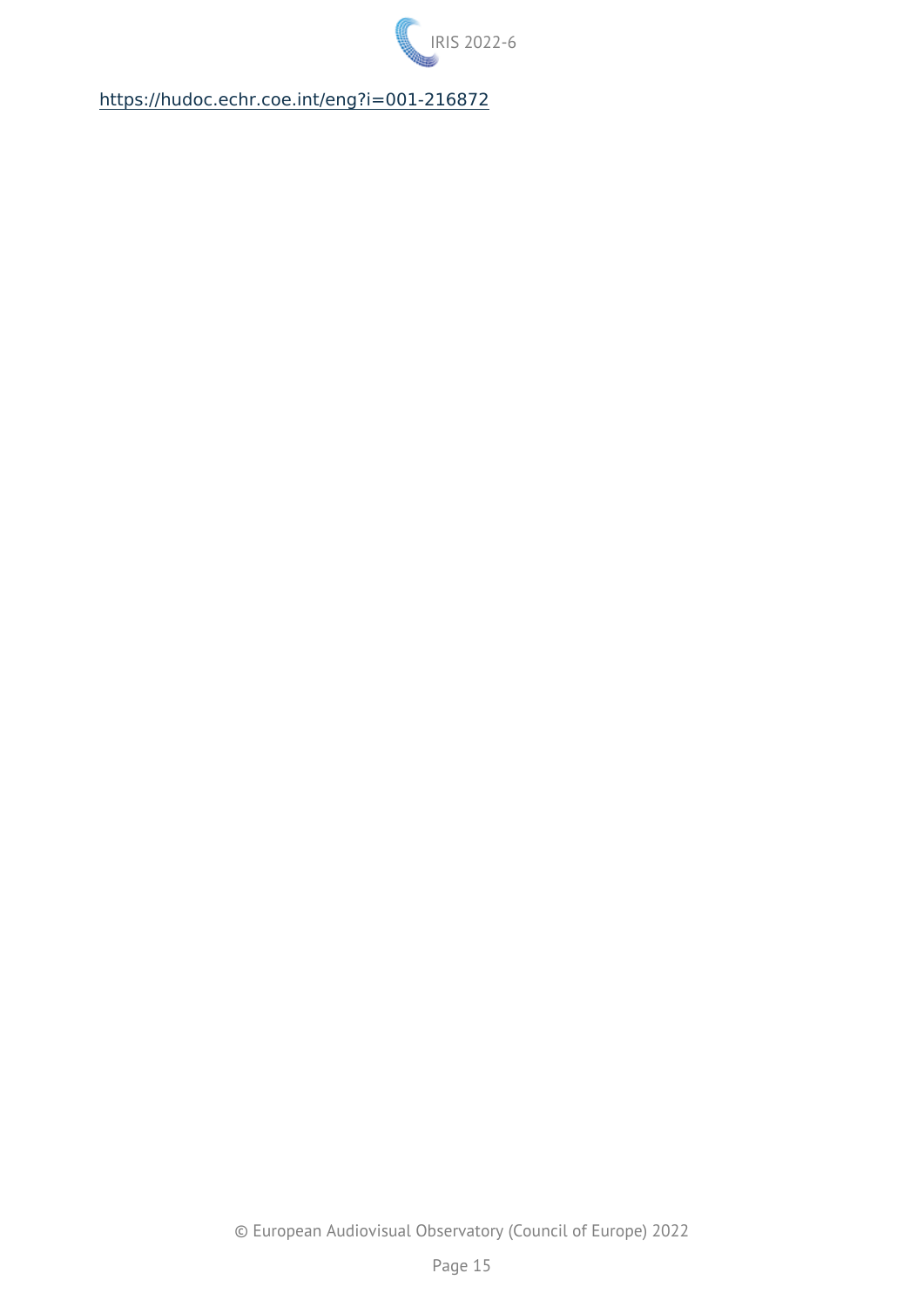

## <span id="page-15-0"></span>**EUROPEAN UNION**

## **EU: COURT OF JUSTICE OF THE EUROPEAN UNION**

## Grand Chamber judgment on Article 17 of the DSM Directive

#### *Ronan Ó Fathaigh Institute for Information Law (IViR)*

On 26 April 2022, the Court of Justice of the European Union (CJEU) delivered its much-anticipated judgment in Case C‑401/19, concerning Article 17 of the 2019 Directive on Copyright and related rights in the Digital Single Market (DSM Directive) (see IRIS 2019-4/5). The case originated in May 2019, a month after the DSM Directive was adopted, when Poland made an application to the CJEU, seeking annulment of two provisions under Article 17 DSM Directive concerning the liability of online content-sharing service providers (OCSSPs) for content uploaded by users (see IRIS 2019-9/5). In particular, Poland sought annulment of Article 17(4)(b) and (c), *in fine*, DSM Directive, which require OCSSPs to monitor the content uploaded by users, in order to prevent the uploading of protected subject matter which the rightholders do not wish to make accessible on those services. Poland argued that these provisions infringe the right to freedom of expression of users under Article 11 of the EU Charter of Fundamental Rights (EU Charter). Notably, in July 2021, Advocate General Øe delivered his opinion on the case, holding that Article 17 DSM Directive was valid, as it contained enough safeguards with regard to the rights of users, and the Court should dismiss the action brought by Poland (see IRIS 2021-8/7).

The CJEU has also now found that Poland's action should be dismissed, holding that the obligations under Article 17(4)(b) and (c) have been accompanied by appropriate safeguards "to ensure" respect for the right to freedom of expression of users, and a fair balance between freedom of expression and the right to intellectual property. First, the Court noted that Article 17 establishes the principle that OCSSPs are directly liable when protected subject matter is illegally uploaded by users of their services. However, OCSSPs may be exempted from liability, and the Court observed that in order to benefit from the exemption from liability under Article 17, OCSSPs are "de facto" required to carry out a prior review of the content that users wish to upload to their platforms, provided they have received from rightholders the relevant and necessary information. Crucially, the Court held that in order to be able to carry out such prior review, OCSSPs are, depending on the number of files uploaded and the type of protected subject matter, required to use automatic recognition and filtering tools. And as such, the Court held that the specific liability regime established under Article 17 DSM Directive entailed a limitation on the right to freedom of expression of users of OCSSPs.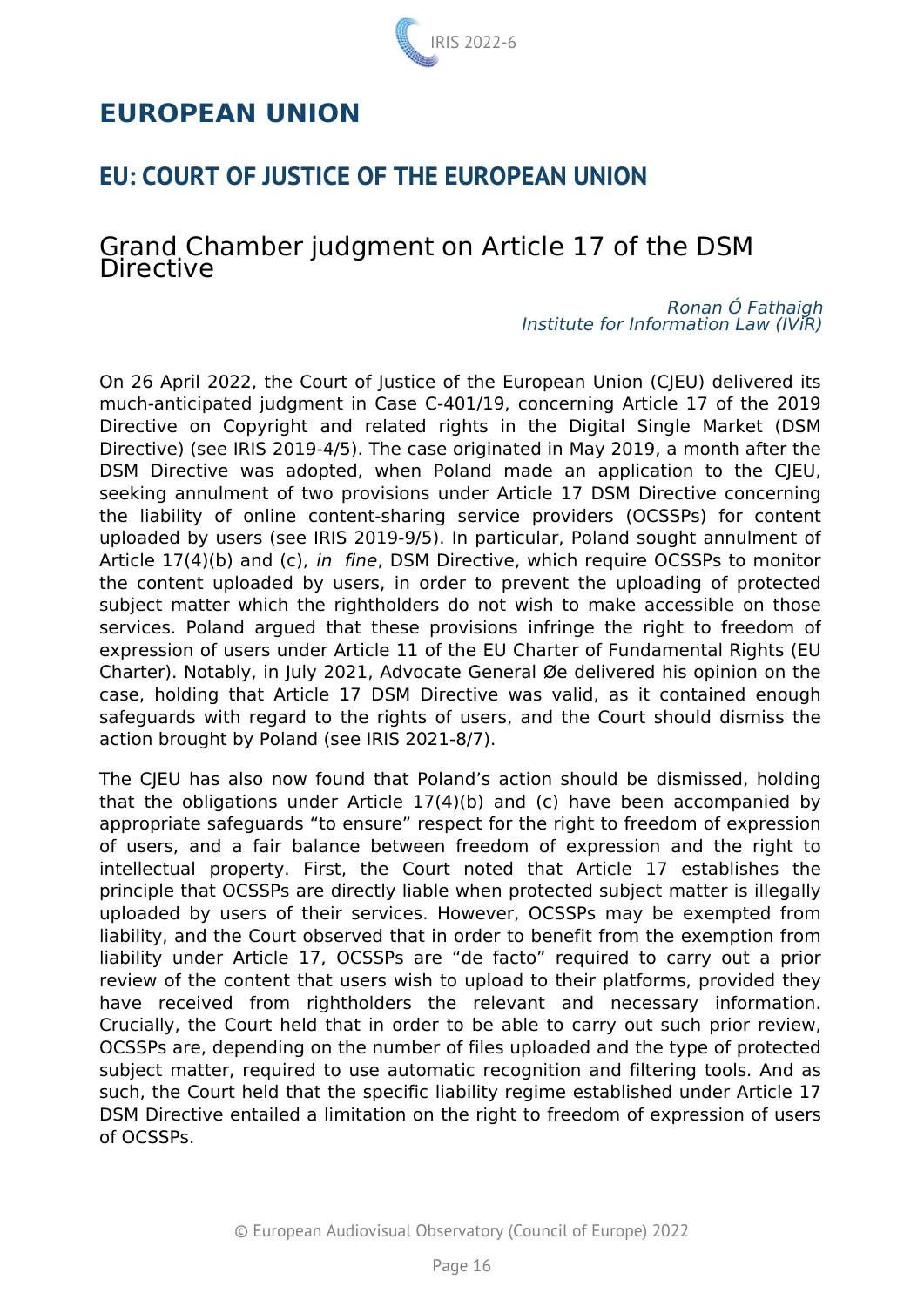Importantly, the Court then examined the proportionality of the i freedom of expression, and held the obligations under  $A$ disproportionately restrict the right to freedom of expression number of reasons. These included, first, in order to prevent the use of automatic recognition and filtering tools entails for freed the EU legislature laid down a clear and precise limit, on the me be taken in implementing the obligations laid down in Article 17, particular, measures which filter and block lawful content Second, Article  $17(7)$  requires Member States to ensure that use to upload and make available content generated by themselves purposes of quotation, criticism, review, caricature, parody or under Article 17, the liability of OCSSPs for ensuring that unavailable can be incurred only on condition that the righth provide them with the relevant and necessary information wit content. Fourth, Article  $17(8)$  stating that the application of A lead to any general monitoring obligation, provides an addition ensuring the freedom of expression of users is observed. includes several procedural safeguards (e.g., complaint and redre which protect the freedom of expression of users in cases erroneously or unjustifiably block lawful content. As such, the that the obligation under Article  $17(4)(b)$  and (c) on OCSSPs, to dissemination to the public, the content that users wish accompanied by appropriate safeguards by the EU legislature in respect for the right to freedom of expression and informatio those services .

As a final note, the Court also added that Member States must, v Article 17 into their national law, take care to act interpretation of that provision which allows a fair balance to b the various fundamental rights protected by the Charter .

Judgment of the Court of Justice of the European Union (Grand C of 26 April 2022, Case C 401/19, Republic of Poland Parliament and Council of the European Union

[https://curia.europa.eu/juris/document/document.jsf?docid=](https://curia.europa.eu/juris/document/document.jsf?docid=258261&text=&dir=&doclang=EN&part=1&occ=first&mode=lst&pageIndex=0&cid=2466542)258261& [oclang=EN&part=1&occ=first&mode=lst&pageIndex=](https://curia.europa.eu/juris/document/document.jsf?docid=258261&text=&dir=&doclang=EN&part=1&occ=first&mode=lst&pageIndex=0&cid=2466542)0&cid=2466542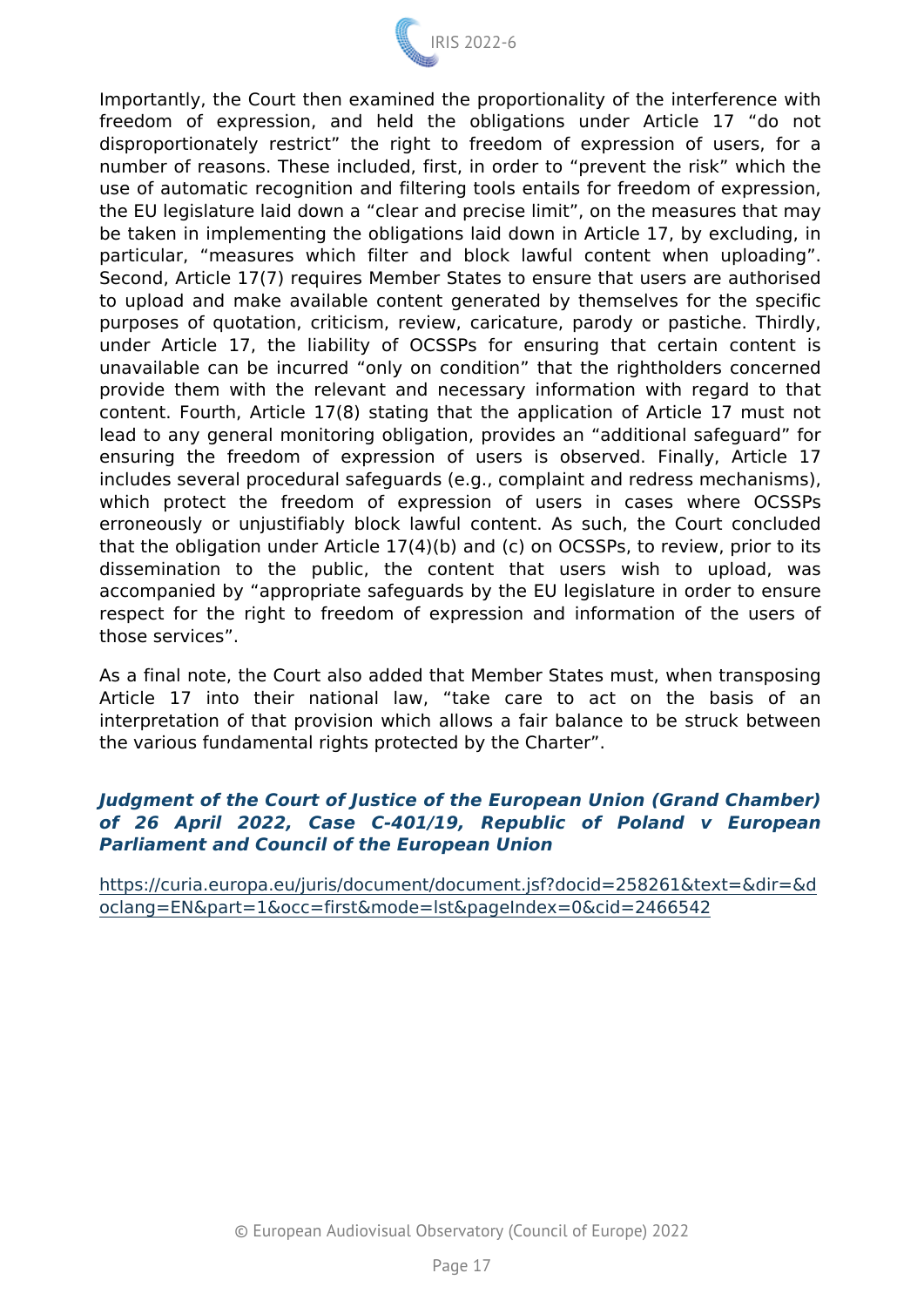

## <span id="page-17-0"></span>**EU: EUROPEAN COMMISSION**

## New strategy for a better internet for kids

*Justine Radel European Audiovisual Observatory*

On 11 May 2022, the European Commission published a new strategy for a better internet for kids. Announced in March 2021 as part of the European Union strategy on the rights of the child, the strategy falls under one of the priorities of Ursula von der Leyen's presidency of the Commission (2019-2024), entitled "A new push for European democracy". Although it is not legislative in nature, the Commission's communication is no less important, since it lists the different ways in which the Commission intends to better protect children and young people online by empowering them to use the Internet safely while enhancing their digital skills and competences.

After summarising the actions it has taken so far, the Commission outlines the reasons why such a strategy is needed: children use digital devices from a very young age, lead a more sedentary lifestyle and are vulnerable to the dangers of the Internet, sometimes developing attention disorders as a result. Moreover, they are often confronted with products and services designed for adults, as well as inappropriate or unsuitable marketing techniques. Although legislation on digital services partly deals with the issue by prohibiting the profiling of minors for advertising purposes, further action and protective measures are needed.

To this end, in accordance with the Commission's vision, digital services should be "age appropriate, with no one left behind and with every child in Europe protected, empowered and respected online".

Children will be better protected online (privacy, safety and security) thanks to a comprehensive EU code of conduct on age-appropriate design. This code will be facilitated by the European Commission and drafted in collaboration with the digital services at which it is aimed. Protection will also be provided through the development of certified and interoperable online age verification methods.

Digital empowerment will enable children to acquire basic digital skills from an early age. Children will be taught media literacy skills so they understand the information they see and read online and thus develop critical thinking skills and the ability to identify possible disinformation campaigns. Teachers, parents and educators will therefore need to enhance their own knowledge so they can raise children's awareness.

Finally, children will actively participate in democratic debate so they can advocate for their goals through a new EU Children's Participation Platform.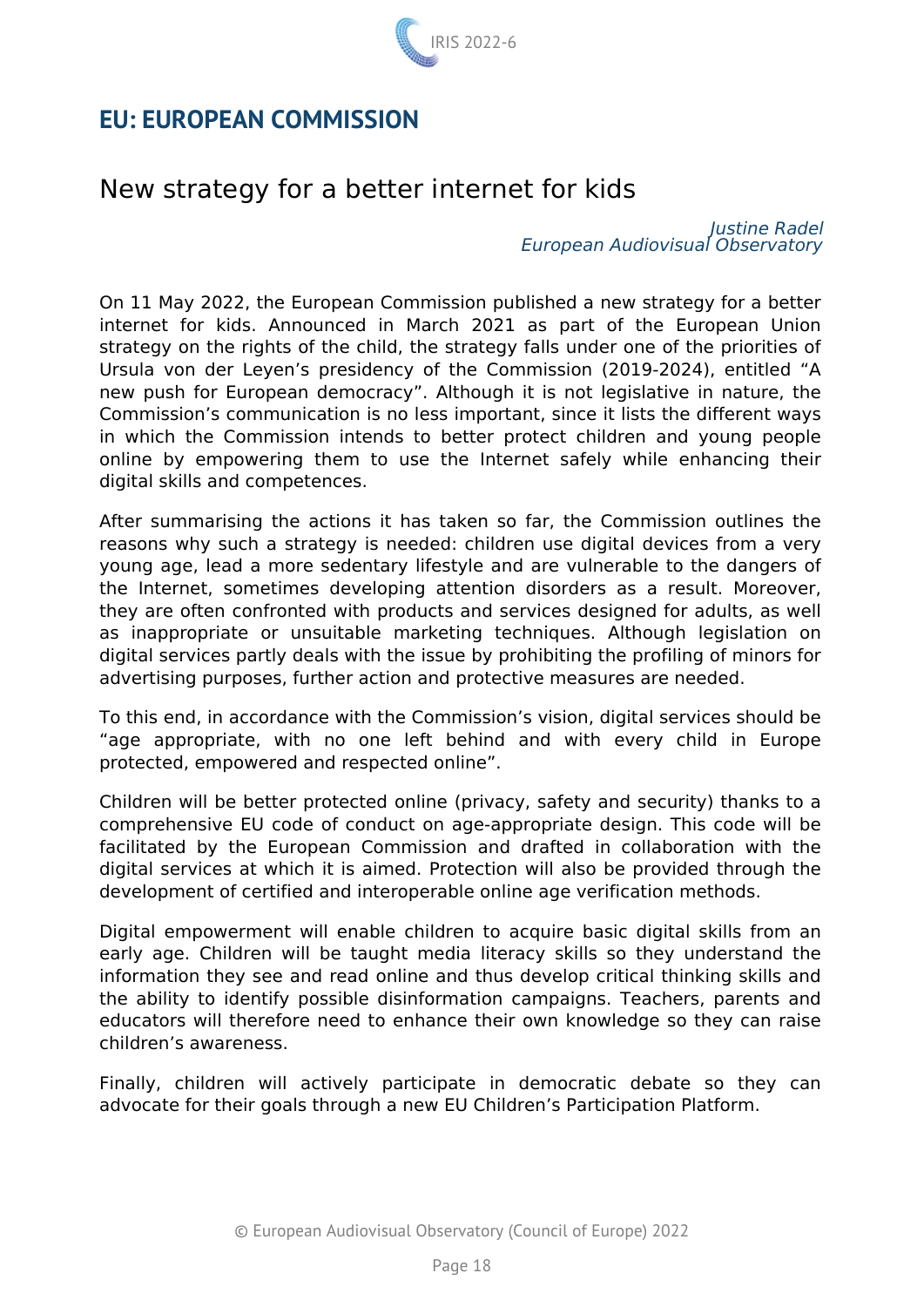The Commission will begin to implement its strategy in 2022 efforts in 2023. In the meantime, it has invited the European Pa Council to endorse the strategy and take steps to ensure its succe

European Commission, Communication A Digital Decade for and youth: the new European strategy for a better internet (BIK+), COM(2022) 212 final

[https://ec.europa.eu/newsroom/dae/redirectio](https://ec.europa.eu/newsroom/dae/redirection/document/86657)n/document/86657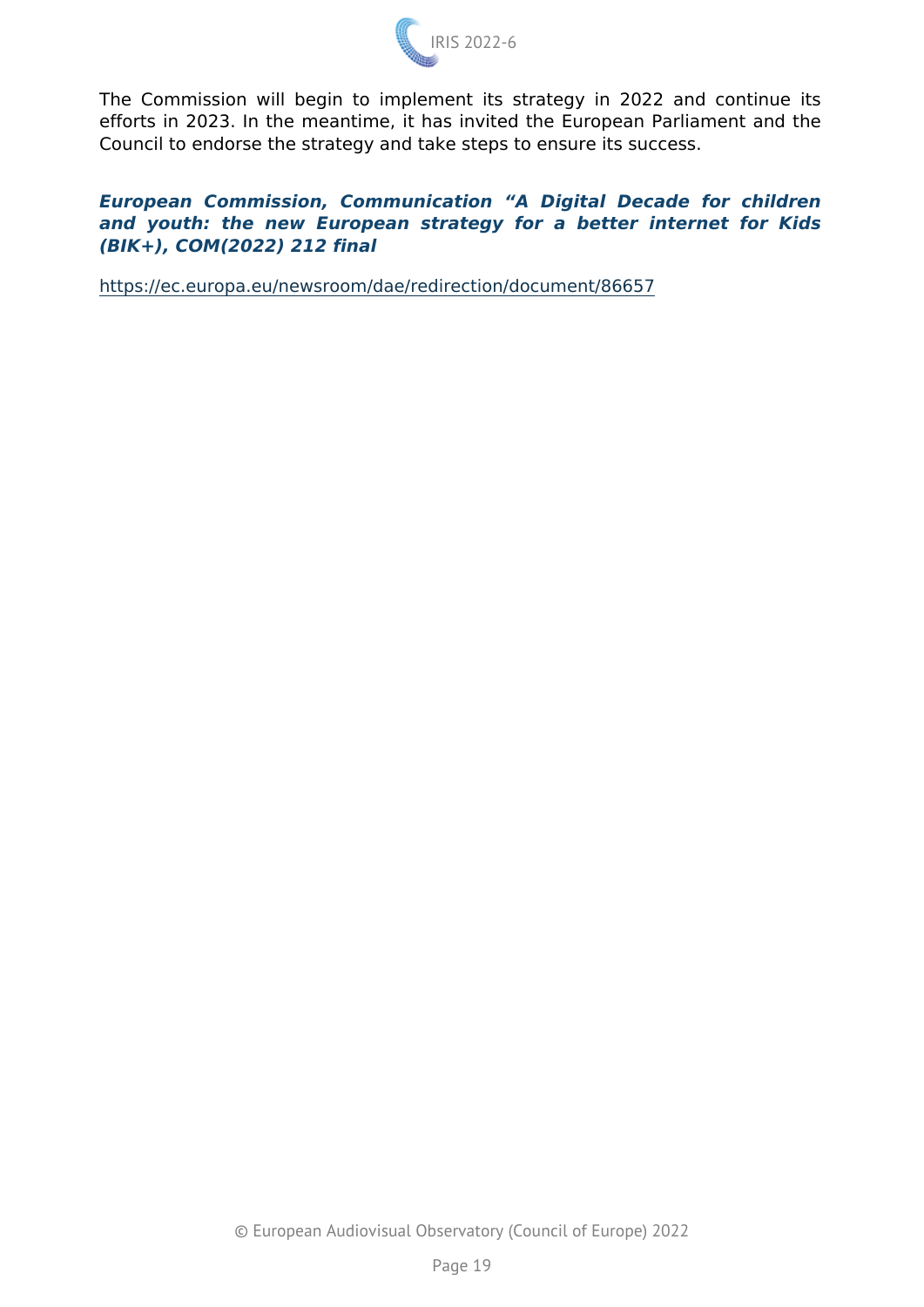# <span id="page-19-0"></span>NATIONAL

### AZERBAIJAN

### [AZ] New media law regulates audiovisual se

Andrei Richter Center for Media, Data and Society, School of Public Policy, C University (Budapest)

On 8 February 2022, President Ilham Aliyev enacted the sta which replaces both the 1999 statute On the Mass Media (see and IRIS 2021-3/10) and the 2002 Statute "On Television and Rad  $(see$  IRIS 2003-3/15). The statute was Mildid op Mad (insolation to hele Parliament) on 30 December 2021.

This statute consists of 78 articles and determines the organis economic bases of activity in the field of media, as well as gene obtaining, preparation, transmission, production and disser information.

Article 43 of the statute establishes the Council as the body that field of audiovisual media in the Republic of Azerbaijan. Further statute clarify that it is financed from the state budget and prohibited by law . The structure and staff of the Council shall a body (institution) designated by a relevant authority of the Exaction by the Media Development Agency). In the view of the OSCE experience Mir, these provisions, as well as the ones on membership of th election of its members, are clearly insufficient to safeguard the the authority.

The OSCE Representative on Freedom of the Media (RFoM presented a legal analysis of the statute On Media . The particular, to possible excessive burdens and restrictions o broadcasters and the lack of provisions establishing mecha guarantee the autonomy of the regulatory authorities in the fie media.

OSCE Media Freedom Representative publishes legal Azerbaijani media law, with recommendations to authoritie release.

[https://www.osce.org/representative-on-freedom](https://www.osce.org/representative-on-freedom-of-media/512941)-of-media/512941

Media haqq1nda AzYrbaycan Respublikas1n1n Qanunu

[https://president.az/az/article](https://president.az/az/articles/view/55399)s/view/55399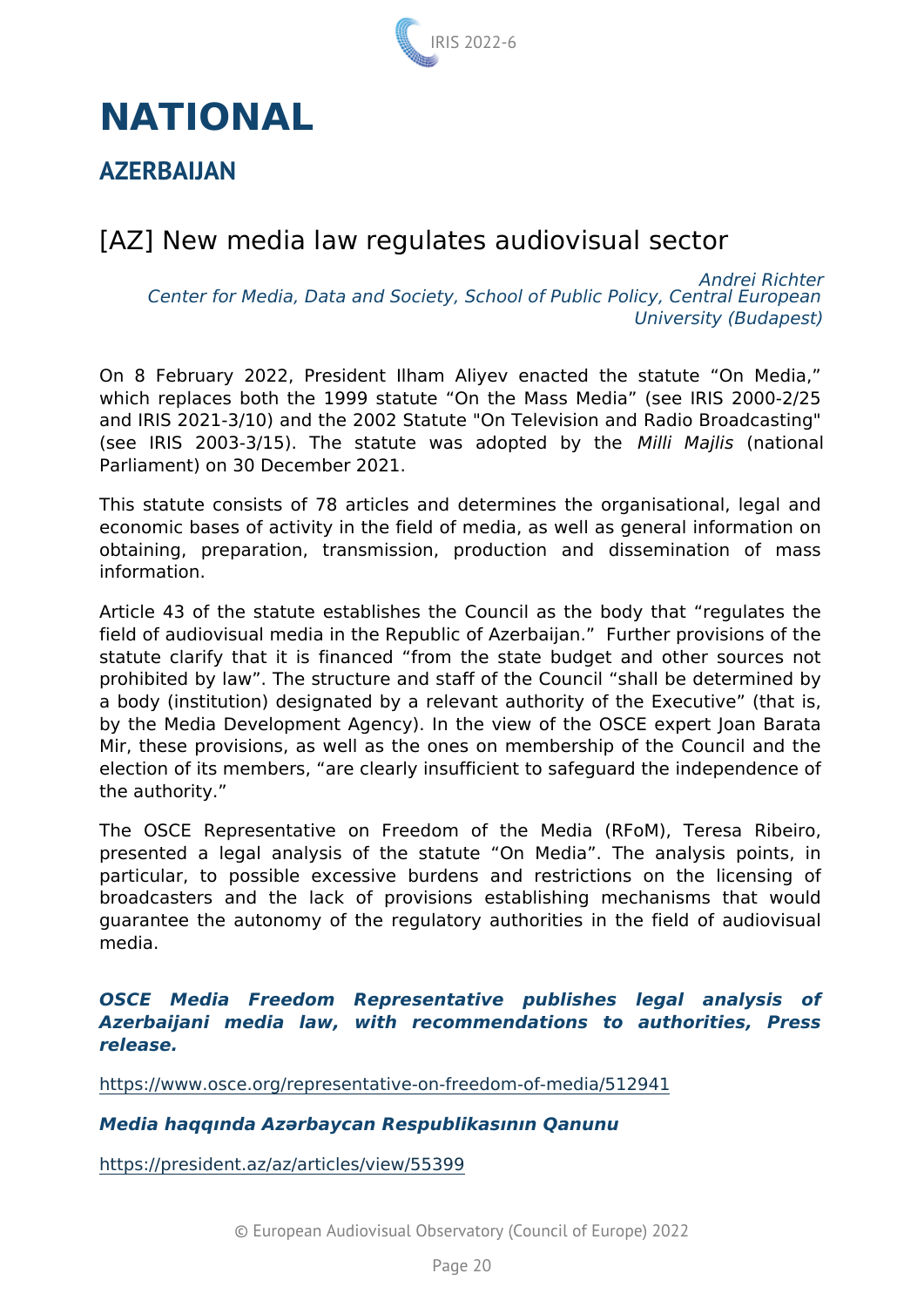

*Law of the Republic of Azerbaijan on Media, 30 December 2021, No. 471-VIQ. Enacted by Decree of the President on 8 February 2022, No 1589*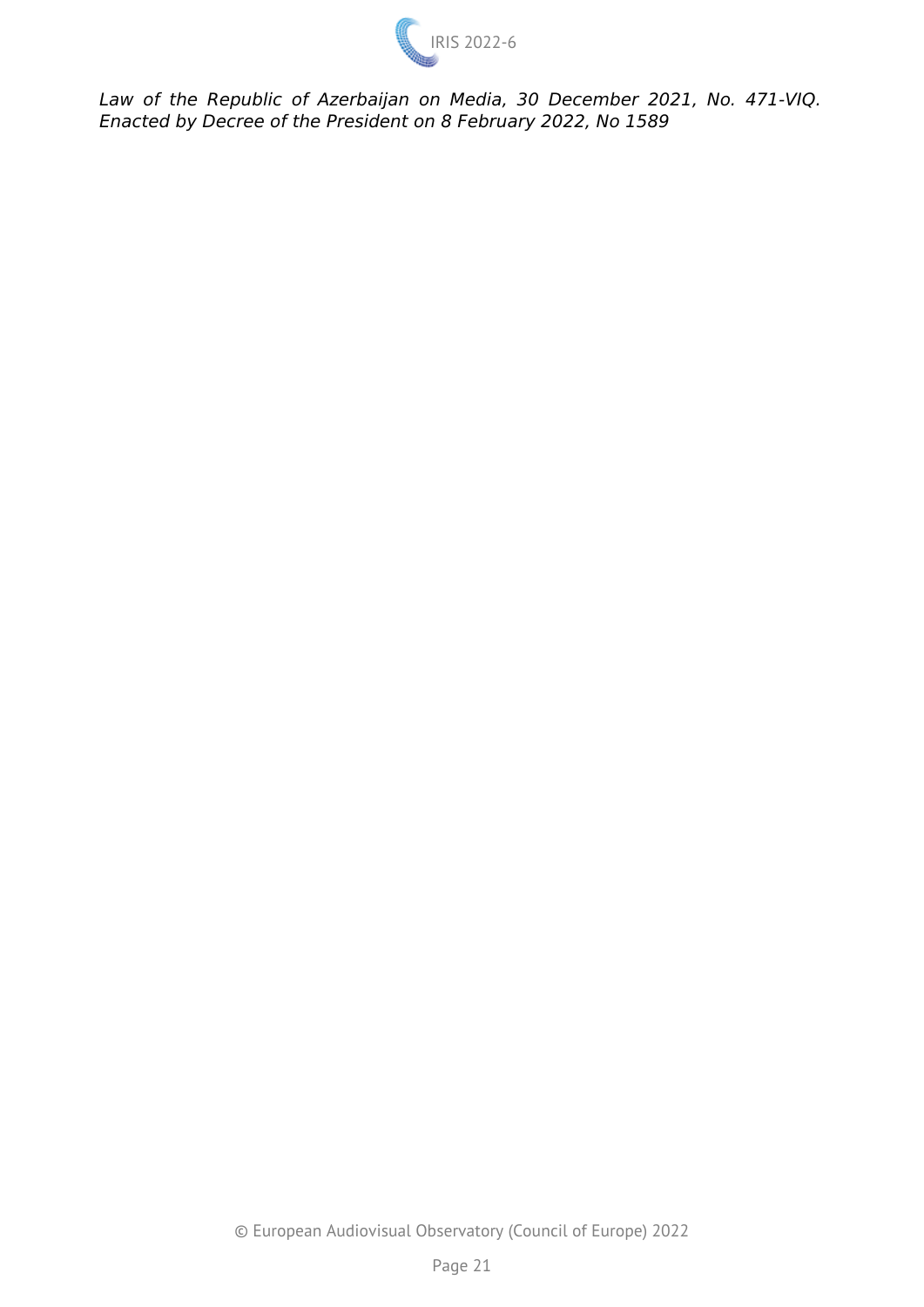## <span id="page-21-0"></span>SWITZERLAND

## [CH] Swiss public vote to amend Federal Film

Sebastian Zeitzmann Institute of European Media Law

With a 58.42% majority and a turnout of just over 40%, the Swiss to amend Bhuendesgesetz über Filmproduktion und Fleitmakulatur on Film Production and Culture FiG) in a referendum held on amendment had previously been agreed by the Swiss legisl NationalraNational Council) Saträchdtehrea (tCouncil of States), in Octo 2021. The referendum had been instigated by opponents of the a their initiative failed when the majority of voters rejected their amendment of the Act should be cancelled.

Under the FiG, Swiss television broadcasters are obliged to turnover in Swiss film production in order to help safeguard making industry. However, there has so far been no such obligation services. According to the proposed amendment, which will go the referendum result, streaming services will also be required to revenue they generate in Switzerland in Swiss film-making. participate directly in Swiss film and series productions of the substitute levy that benefits Swiss film production. A quota introduced, requiring streaming services to ensure that 30% consists of films or series produced in Europe (but not necess The quota for streaming services will therefore be lower than broadcasters, which will remain at 50%. The proposed measures reduce the unequal treatment of TV broadcasters and streaming strengthen Swiss film-making and contribute to the cultural d services. Opponents of the amendment had claimed in particular that to a rise in the subscription costs for streaming services.

Although Switzerland is not a member of the European Union a required to implement the Audiovisual Media Services D 2010/13/EU AVMSD), the proposed 30% quota replicates similar EU states enshrined in Article 13 AVMSD, as amended 2018/1808. The AVMSD also permits member states to require contribute financially to the production of European wor Switzerland has created a similar rule. Most EU member states such obligations to invest in film production or pay correspond national legislation.

Ergebnisse des Referendums vom 15. Mai 2022, Bundesrat

[https://www.admin.ch/gov/de/start/dokumentation/abstimmu](https://www.admin.ch/gov/de/start/dokumentation/abstimmungen/20220515/aenderung-des-filmgesetzes.html)ngen/202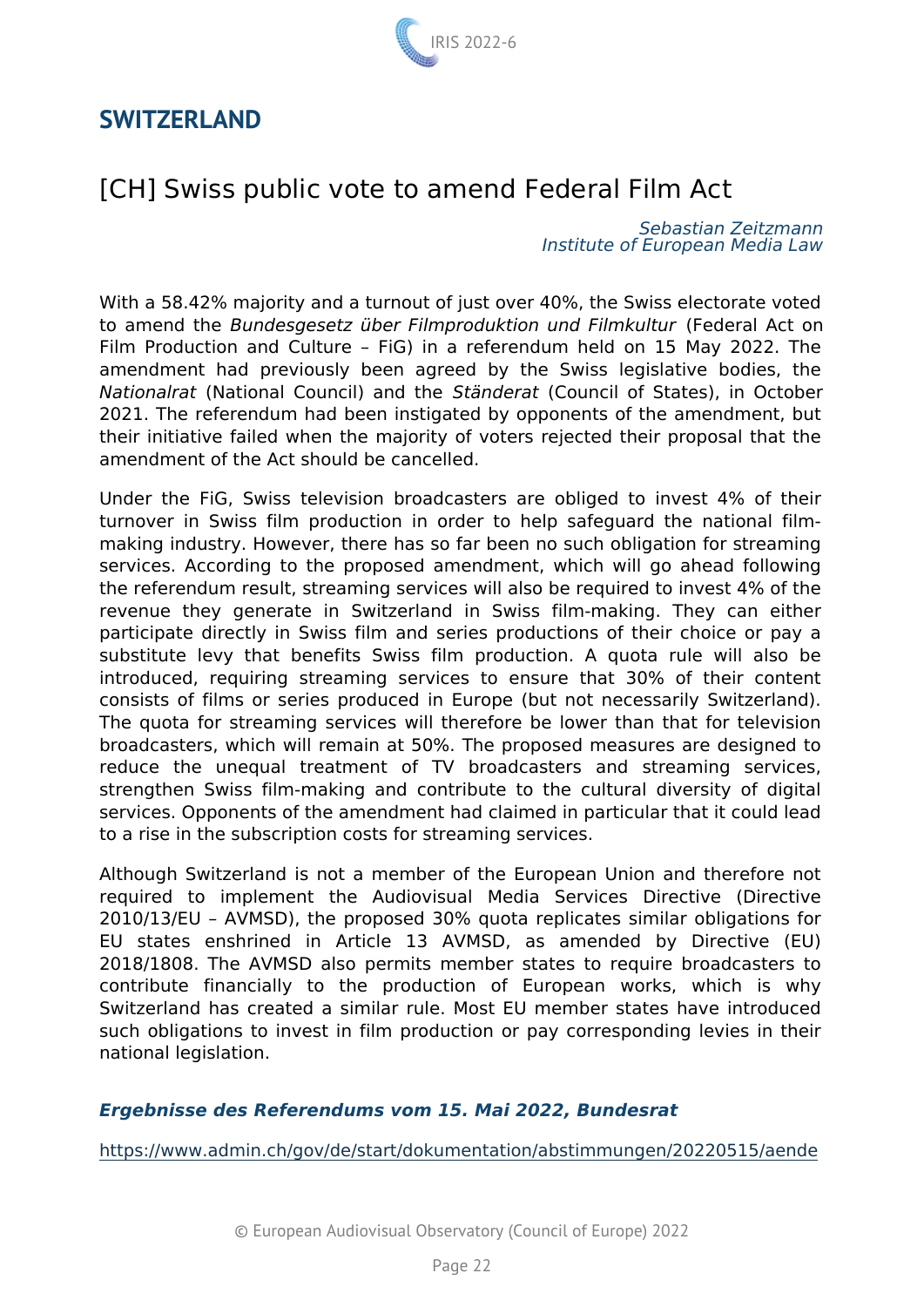[rung-des-filmgesetz](https://www.admin.ch/gov/de/start/dokumentation/abstimmungen/20220515/aenderung-des-filmgesetzes.html)es.html

Results of the referendum of 15 May 2022, Federal Council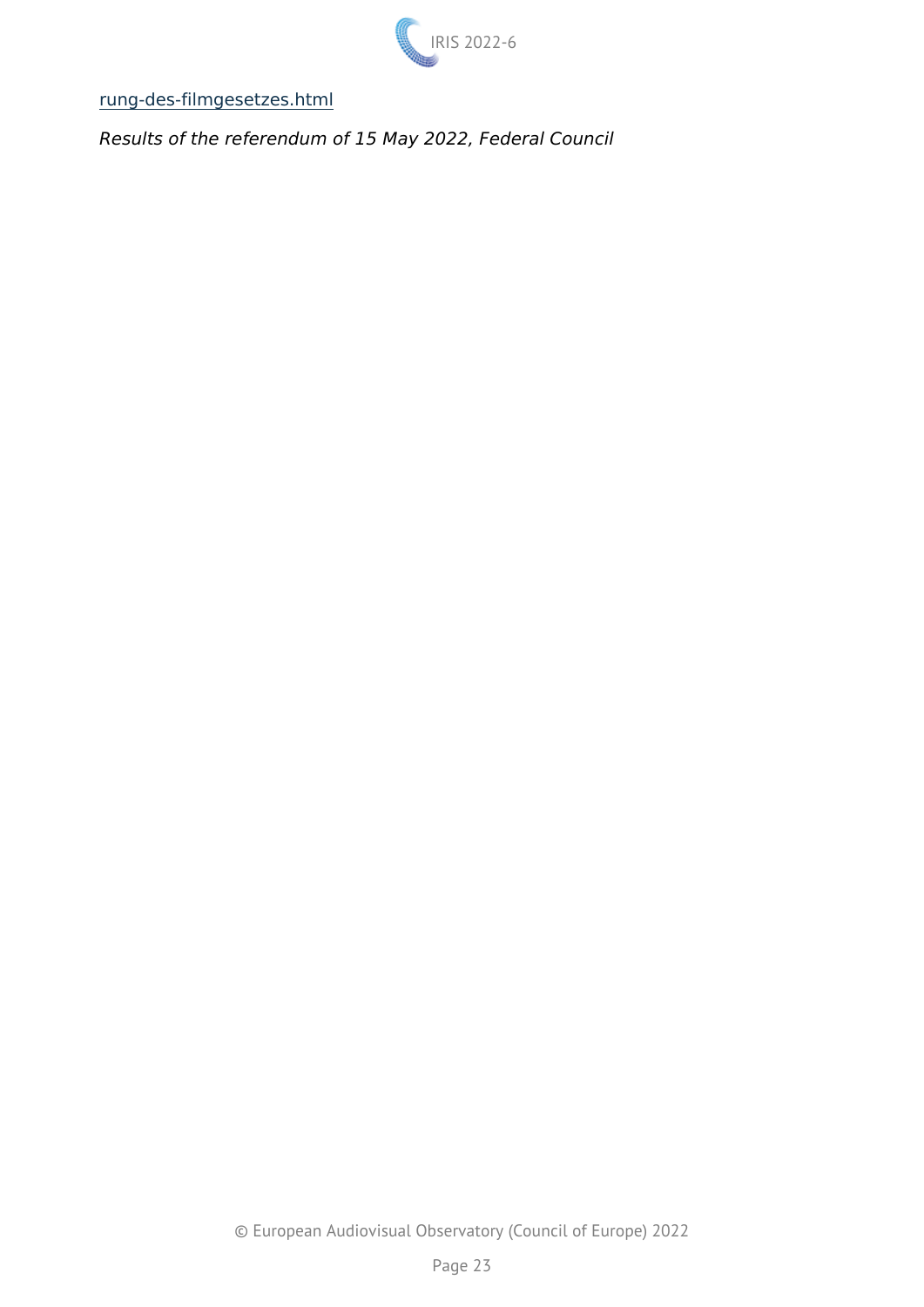

## <span id="page-23-0"></span>**GERMANY**

## [DE] Constitutional complaint about data reconciliation for licence fee collection unsuccessful

*Christina Etteldorf Institute of European Media Law*

In a ruling of 21 January 2022, the German *Bundesverfassungsgericht* (Federal Constitutional Court –BVerfG) rejected two constitutional complaints concerning the automatic, regular transfer of personal data from the German registration authorities to the *Landesrundfunkanstalten* (state broadcasting authorities) for the purpose of collecting the broadcasting licence fee. The complainants had claimed, *inter alia*, that their right to informational self-determination had been breached, but the BVerfG rejected the complaints on admissibility grounds.

The constitutional complaints had been lodged by two licence fee payers, who questioned the constitutionality of Article 11(5) of the *Rundfunkbeitragsstaatsvertrag* (state treaty on the broadcasting licence fee – RBStV) and the corresponding legislation implemented at state level in 2019 through the *23. Rundfunkänderungsstaatsvertrag* (23rd state treaty amending the state broadcasting treaty). The article states that, every four years, starting on a specific date in 2022, each German registration authority should automatically send to the relevant state media authority a series of data concerning all adults in standardised form (surname, first names and given name, previous names, doctorate, marital status, date of birth, addresses of current and previous main and secondary residences, including all available information about their location and the date they moved in). This requirement is designed to ensure the state broadcasting authorities have the latest information they need to collect the broadcasting licence fee. As soon as the data has been reconciled and the feepayer's account settled, the state broadcasting authority must delete the data. In order to ensure proportionality between the fairness of the licence fee system and the protection of personal data, Article 11(5) RBStV also states that the data should not be transferred if the *Kommission zur Ermittlung des Finanzbedarfs der Rundfunkanstalten* (Commission for Determining the Financial Requirements of Broadcasters – KEF), in its two-yearly report on the financial situation of the state broadcasting authorities, finds that the existing database is sufficiently up to date.

The complainants argued that the article infringed their right to informational selfdetermination enshrined in Article 2(1) in conjunction with Article 1(1) of the *Grundgesetz* (Basic Law) (this fundamental right corresponds with the protection of privacy and personal data mentioned in other lists of fundamental rights, in a combination developed by the *Bundesverfassungsgericht*), firstly because it was disproportionate, and secondly because it was inconsistent with the distribution of legislative powers. Indeed, it was a rule that should have been enshrined in registration law, for which the federal government was responsible, rather than media law, which fell under the remit of the *Bundesländer*. They also claimed that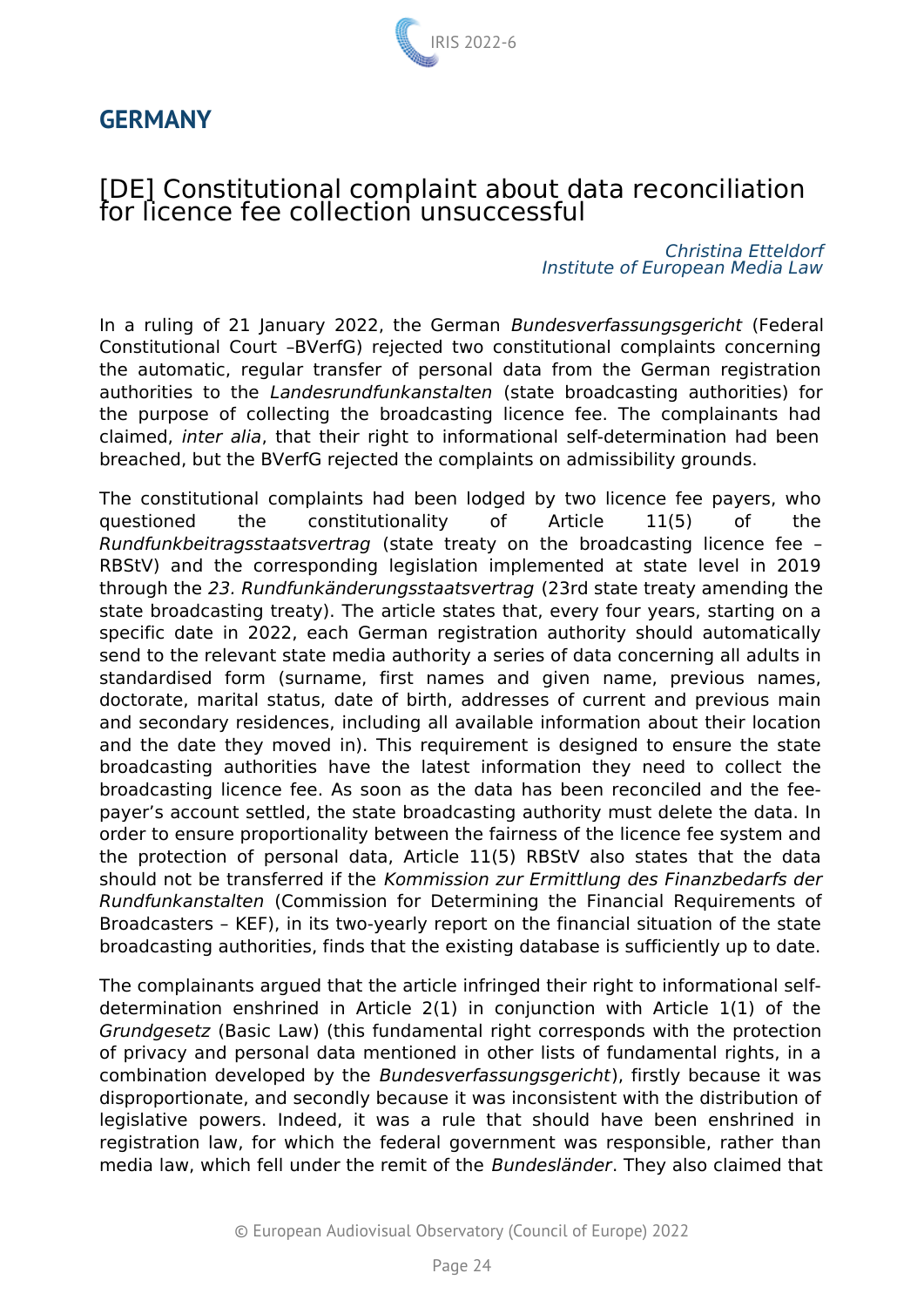the principle of the clarity of legal rules had been breach unclear what factors the KEF had to take into account when prepa

However, the BVerfG rejected the constitutional complaints on they were inadmissible and therefore had no chance of being u subsidiarity principle, before a constitutional complaint was lod procedural remedies must have been used in an effort to have corrected, or prevent a violation of fundamental rights. In the complainants should firstly have sought judicial protection from the courts by applying for negative declaratory relief or an injunction had already been available from the German administrative previous rules and, in the case at hand, applying for it d obviously pointless or without prospect of success. Clari constitutional court would also as a condition of the subsidiarit provided a more solid basis for a BVerfG decision: firstly, i established the facts (in principle, this is no longer the concerning notification requirements and licence fee collection m have provided the basis for a decision on the alleged violation right, in particular with regard to proportionality. Secondly, a interpretation of legal concepts that were open to interpretatio relation to the KEF report, would have helped to est reconciliation of registration data was necessary and appropriate.

Under these circumstances, the BVerfG was not required to examine any function and the set the formal and substantive complaints concerning Article 11(5) RB

BVerfG, Beschluss der 2. Kammer des Ersten Senats - 1 BvR 1296

[http://www.bverfg.de/e/rk20220121\\_1b](http://www.bverfg.de/e/rk20220121_1bvr129621.html)vr129621.html

Federal Constitutional Court, decision of the 2nd chamber of th BvR 1296/21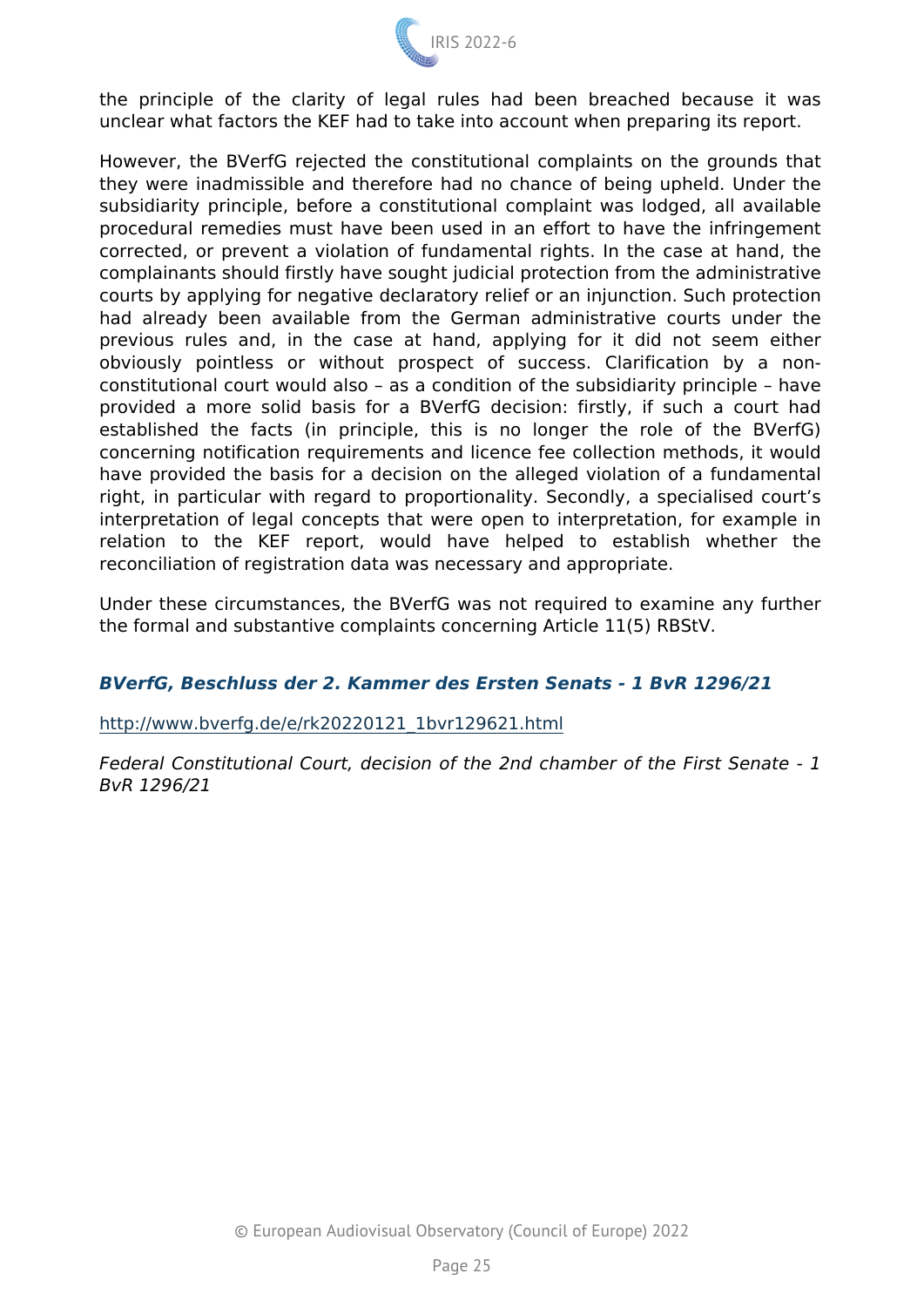

### <span id="page-25-0"></span>[DE] Discussion draft on the amendment of state youth protection treaty published

*Christina Etteldorf Institute of European Media Law*

On 15 March 2022, the *Rundfunkkommission* (Broadcasting Commission) of the German *Bundesländer*, which acts as a joint discussion forum and decisionmaking body on media policy and related legal questions for the Heads of the State and Senate Chancelleries, adopted proposals to reform the *Jugendmedienschutz-Staatsvertrag* (Interstate Treaty on the Protection of Minors in the Media – JMStV). The proposals were published in the form of a discussion draft and a consultation procedure was opened.

The reforms, which focus in particular on the improvement of technical measures to protect young people in the media in Germany, aim to enhance existing youth protection systems and link them together to make them as effective as possible. This new approach is designed to protect young people across multiple devices through systems that are easy to set up and configure. It places particular emphasis on operating systems and apps, since many children and young people use these to access the media.

According to the JMStV, where telemedia (i.e. all online media that are not broadcasting or telecommunications services) are concerned, certain services (e.g. simple pornography, certain content classified under the *Jugendschutzgesetz* (Youth Protection Act) and content harmful to minors) are only admissible if the provider ensures that they are only accessible to adults. This rule on so-called 'closed user groups' is expanded under the proposals, with the result that, in the future, the *Kommission für Jugendmedienschutz* (Commission for the Protection of Minors in the Media – KJM), in consultation with certified voluntary self-regulation bodies, will define the measures that must be taken to ensure that such closed user groups are set up, while providers will be able to submit their systems to a self-monitoring body for their suitability to be checked. The same rules will be created for technical systems that display age ratings (6, 12, 16 or 18) for services that are likely to impair the development of minors. A similar system already applies in relation to the age-appropriate design of youth protection software in the JMStV. The proposals also state that risks linked to the use of media services, that are likely to impair the personal integrity of children and adolescents, should be highlighted through optical and readable labels.

The most important new provisions concern operating systems (defined in the new draft as system software that controls the basic functions of hardware or software and makes it possible to use software applications that provide access to services) and apps (defined as software-based applications that can be used to directly control telemedia programmes or content). According to the proposed new Article 12 JMStV, operating systems that are commonly used by children and young people must have a youth protection mechanism that can be easily, accessibly and safely set up, activated and deactivated. Operating systems must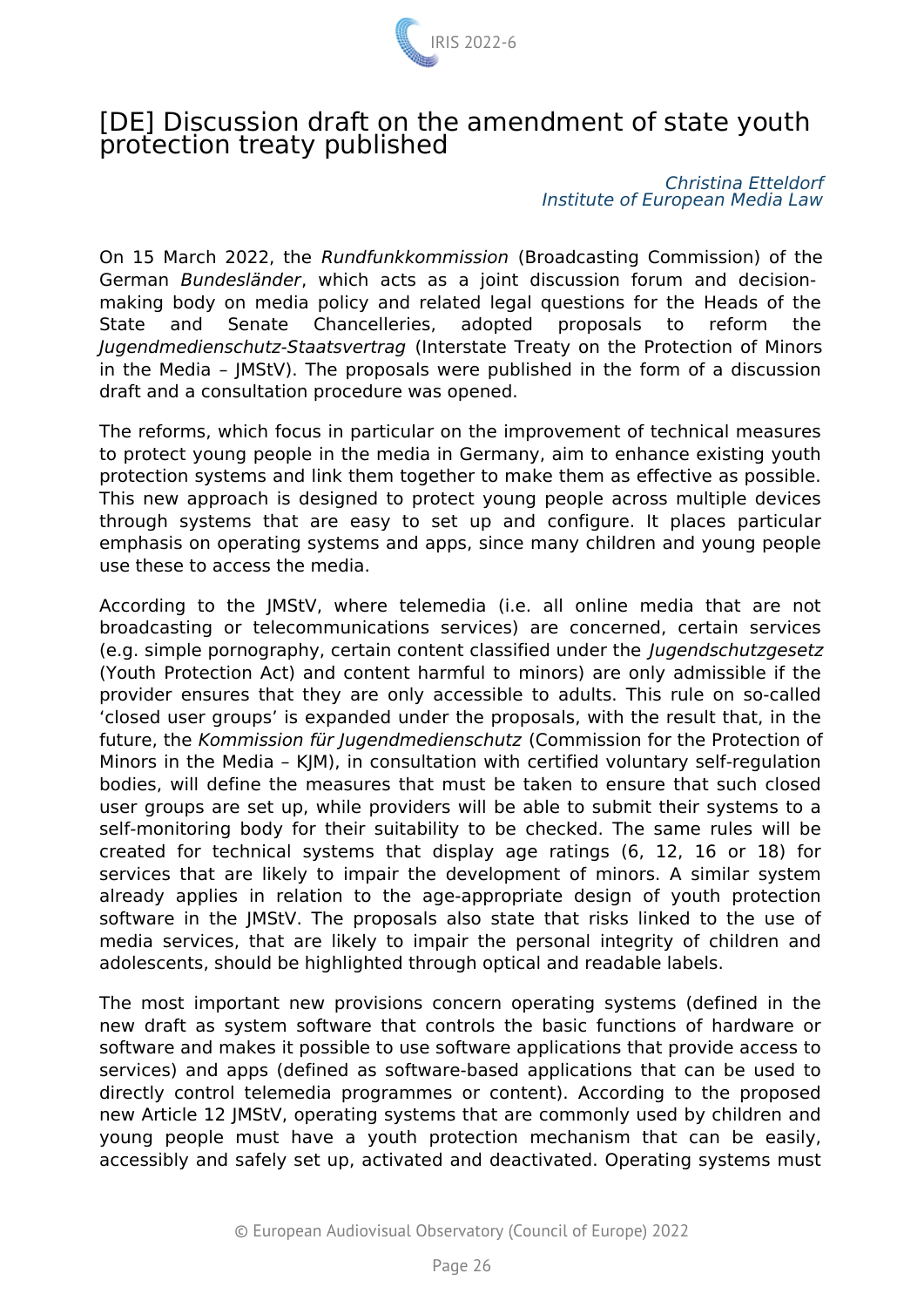inform users that the youth protection features can be switched o first used, when the features are first activated, and each system or youth protection features are updated, as well as activation process. The youth protection features must include an age rating so that (i) the safe search function of the mo online search engines is activated whenever a browser is used ( not have such a function will then not be accessible), (ii) installed through the system s own sales platform and (iii) instal be accessed in accordance with the relevant age rating. If an a an age rating or is not recommended for the age category set on external browsers or apps (from a different sales platform) should only be granted on an individual, secure basis, and it sho switch them off. Here also, the KJM, in consultation with the self-regulation bodies, will determine the criteria that should be protection mechanism and safe search facility.

Under a new Article 12a JMStV, providers of apps that can be dov operating system s native sales platform must provide an age rating that can be read by the operating system.

Providers of apps and operating software should only process the order to meet their obligations under the JMStV and must dele each time the software is accessed.

The public consultation on the discussion draft will close on 20 June

Diskussionsentwurf zur Novellierung des Jugendm Staatsvertrages (JMStV), Stand: April 2022

[https://www.rlp.de/fileadmin/rlp-stk/pdf-Dateien/Medi](https://www.rlp.de/fileadmin/rlp-stk/pdf-Dateien/Medienpolitik/04-22_JMStV-E_Anhoerung.pdf)enpolitik/04-22 [E\\_Anhoerun](https://www.rlp.de/fileadmin/rlp-stk/pdf-Dateien/Medienpolitik/04-22_JMStV-E_Anhoerung.pdf)g.pdf

Discussion draft on the amendment of the Interstate Treaty on Minors in the Media, April 2022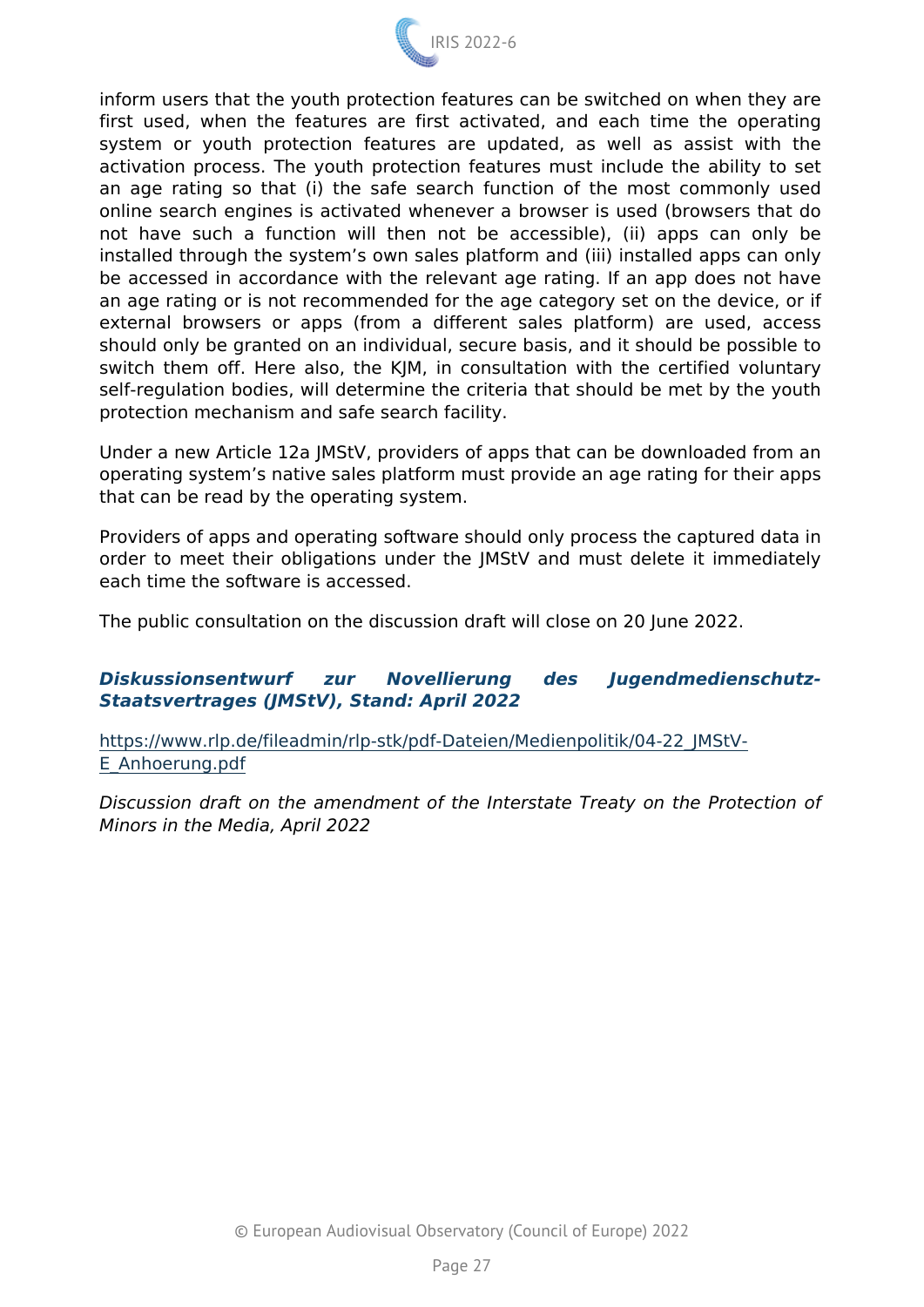

### <span id="page-27-0"></span>[DE] Federal government evaluates the coronavirus pandemic's impact on culture and media

*Christina Etteldorf Institute of European Media Law*

Responding to a question submitted by the CDU/CSU parliamentary group, the German *Bundesregierung* (federal government) gave its views on the consequences of the coronavirus pandemic in the cultural and media sector, along with a provisional evaluation of the various coronavirus grant programmes.

The question was based on the fact that the cultural, creative and events industry had been hit particularly hard by the consequences of the coronavirus pandemic because it had been placed under heavy restrictions from the outset and had drawn little benefit from temporary relaxations of the rules. It was therefore necessary, in the coming months, to take measures to enable the cultural and media sector to survive. To this end, the economic, social and financial consequences for the sector needed to be properly measured, grant programmes evaluated and adapted, and future prospects laid out.

With regard to lost turnover in 2020 and 2021, and that forecast for 2022, the government referred to a report published in January by its *Kompetenzzentrum Kultur- und Kreativwirtschaft* (Centre of Competence for the Cultural and Creative Industry). This report suggested that the cultural and creative sector had lost EUR 15.3 billion in 2020 (–8.7% compared with 2019) and EUR 11 billion in 2021 (–6.3% compared with 2019), while losses of between EUR 2.6 billion and EUR 11.4 billion were predicted for 2022. With regard to the broadcasting industry in particular, the report pointed to the pandemic's consequences for the advertising market. Broadcasters depended heavily on advertising and their growth had been restricted by a fall in regional and local advertising income. Paid audio content had also been taken over by large streaming portals. Although demand for video content had increased, unequal conditions for competition had particularly affected private broadcasters, which faced stiff competition from public service broadcasters and major online platforms. With regard to turnover, the report noted a serious decline in 2020 (–10% compared with 2019), which had not been reversed in 2021. For 2022, the report predicted that turnover would stagnate in the worst-case scenario, while a recovery of around 3% compared with 2021 was the best that could be hoped for.

The federal government's reply also mentioned that numerous grant programmes had been set up during the previous electoral term of the German *Bundestag* (parliament). These included the "NEUSTART KULTUR" programme, worth EUR 2 billion, the *Sonderfonds für Kulturveranstaltungen* (Special Fund for Cultural Events), worth EUR 2.5 billion, the recovery fund for trade fairs and exhibitions, emergency aid programmes, a voucher scheme for cancelled events, cancellation fees and temporary financial assistance such as subsidies for the self-employed and hardship funds. The reply contained a breakdown of the money that had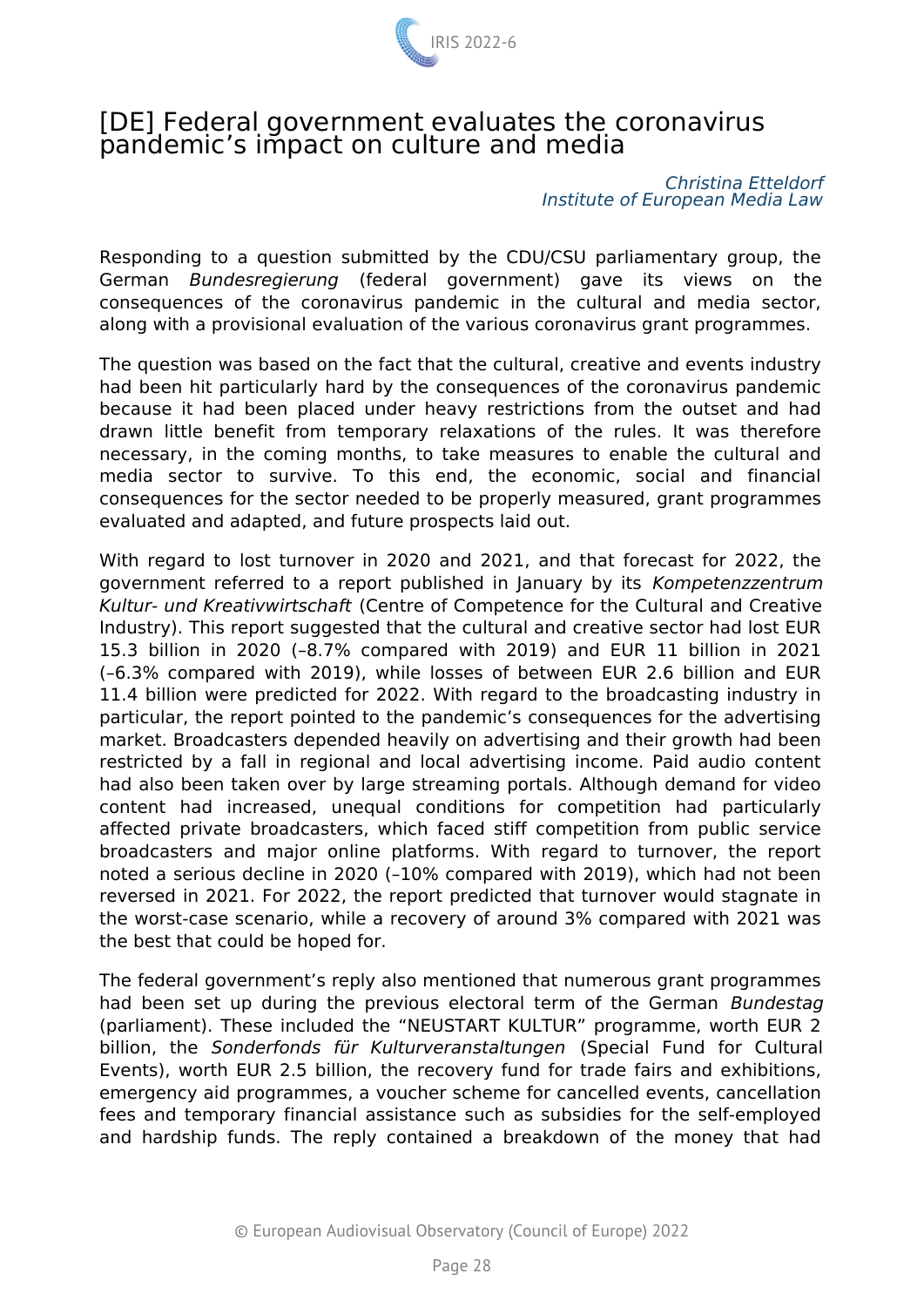already been paid out by the various programmes.

As to whether the current measures were sufficient to protect cultural and creative sector, or whether additional step consequences of the pandemic were in the pipeline, the fe responded that the NEUSTART KULTUR programme and the Cultural Events, which had been specifically created for the cultural continue to provide support throughout 2022 and beyond. At through measures enshrined in the coalition agreement, such as of the government s strategy for the cultural and  $cr$ strengthening of social insurance for creative artists, new st created to support the sector after the pandemic and sustainability.

Deutscher Bundestag, Drucksache 20/1180

[https://dserver.bundestag.de/btd/20/01](https://dserver.bundestag.de/btd/20/011/2001180.pdf)1/2001180.pdf

German parliament, document 20/1180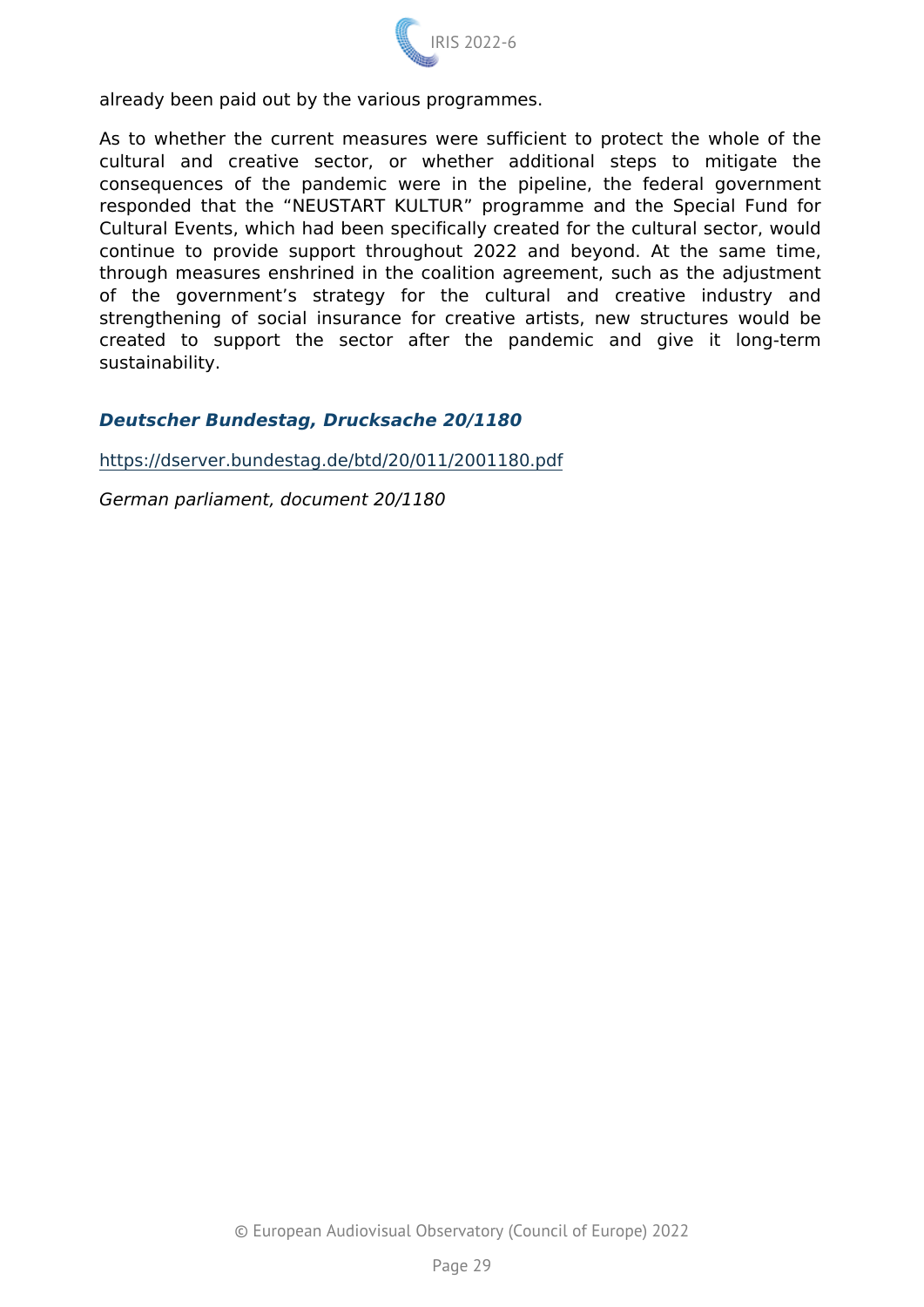

## <span id="page-29-0"></span>**DENMARK**

### [DK] High Court judgment on the scheme on compensation for private copying: Finding the Danish state liable for loss due to too slow update of the rules to meet EU requirements

*Terese Foged Lassen Ricard, law firm*

On 19 May 2022, the Danish Eastern High Court delivered a much awaited judgment in a dispute between the Danish organisation that administers the funds allocated to compensation for private copying, Copydan KulturPlus, and the Danish Ministry of Culture.

The Danish levy scheme on compensation for private copying previously comprised DVDs, USBs and storage media that was detachable from devices with a digital reproduction function, but not built-in storage media such as internal memories of smartphones, tablets and computers.

In a preliminary ruling in a national case between Copydan and Nokia, the CJEU found, in 2015, that different national treatment of media that could be used for copying for private use had to be be justified, i.e. indirectly that the Danish exemption of built-in storage media was not compatible with the InfoSoc Directive and Union law.

In 2019, Copydan KulturPlus sued the Danish Ministry of Culture, i.e. the state, for damages, claiming that the Ministry had failed to ensure that the Danish scheme was in accordance with Union law.

With effect from 1 January 2022, the Danish Parliament agreed to amend the scheme to include built-in storage media that could also be used for copying.

Copydan KulturPlus argued that the update of the rules should have taken place much earlier, and claimed compensation for the period from 1 August 2014 until 31 December 2021. The amount claimed by Copydan KulturPlus was DKK 1.3 billion (EUR 175 million), namely DKK 600 million (EUR 80.5 million) with compound interest.

In its judgment of 19 May 2022, the High Court found that the Danish scheme did not in fact meet the requirements under the InfoSoc Directive regarding reasonable compensation to rights holders. Thus the Court held that even though the legislator had a wide margin of discretion in the making of a scheme for reasonable compensation, the judgment by the CJEU in 2015, another CJEU judgment in 2016, the technological development, and changes in the Danes' copying behaviour had cast so much doubt on whether the Danish compensation scheme was in accordance with Union law that the Ministry had been obliged to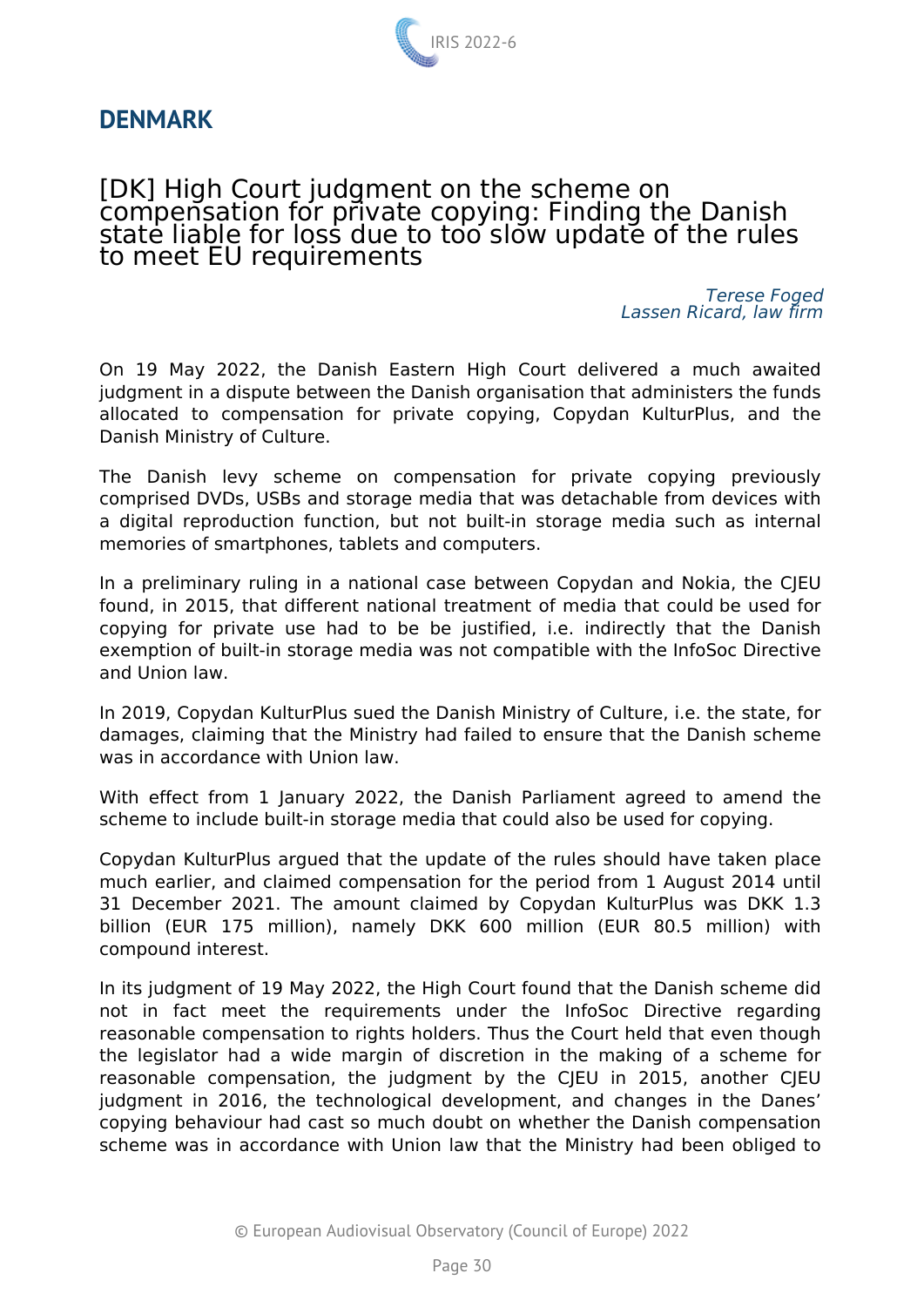investigate, as quickly as possible, the need for an adjustm copyright rules on the compensation for private copying scheme i them in line with the requirements following from Union law.

The High Court found that as the legislator had not implement legislation with effect from 1 July 2018 at the latest, there had b qualified violation of Union law for the Ministry of Culture rights holders loss from 1 July 2018 and until 31 December 2021.

Therefore the High Court awarded Copydan KulturP compensation of DKK 110 million (EUR 15 million) / DKK 138 million) with compound interest.

Thus the judgment gave Copydan KulturPlus confirmation that the Danish scheme had been too long underway, however the compens was far less than Copydan KulturPlus' claim of DKK 1.3 billion (El

It is not currently known whether either of the parties will appeal

Østre Landsret, domresumé 19. maj 2022, Staten ansvarl blankmedieordning var i strid med EU-retten

[https://www.domstol.dk/oestrelandsret/aktuelt/2022/5/s](https://www.domstol.dk/oestrelandsret/aktuelt/2022/5/staten-ansvarlig-for-at-blankmedieordning-var-i-strid-med-eu-retten/)taten-ansvar [blankmedieordning-var-i-strid-m](https://www.domstol.dk/oestrelandsret/aktuelt/2022/5/staten-ansvarlig-for-at-blankmedieordning-var-i-strid-med-eu-retten/)ed-eu-retten/

The High Court announcement about its judgment

2015 EU-Domstolens præjudicielle afgørelse i sag om kopiering t brug

[https://curia.europa.eu/juris/document/document.jsf?docid=](https://curia.europa.eu/juris/document/document.jsf?docid=162691&text=&dir=&doclang=DA&part=1&occ=first&mode=DOC&pageIndex=0&cid=2054186)162691& [oclang=DA&part=1&occ=first&mode=DOC&pageIndex=](https://curia.europa.eu/juris/document/document.jsf?docid=162691&text=&dir=&doclang=DA&part=1&occ=first&mode=DOC&pageIndex=0&cid=2054186)0&cid=2054186

2015 CJEU preliminary ruling in case on copying for private use

[https://curia.europa.eu/juris/document/document.jsf;jsessio](https://curia.europa.eu/juris/document/document.jsf;jsessionid=1801C40230FF3B7957F36D5A37249836?text=&docid=162691&pageIndex=0&doclang=EN&mode=lst&dir=&occ=first&part=1&cid=262112)nid=180 [57F36D5A37249836?text=&docid=162691&pageIndex=0&doc](https://curia.europa.eu/juris/document/document.jsf;jsessionid=1801C40230FF3B7957F36D5A37249836?text=&docid=162691&pageIndex=0&doclang=EN&mode=lst&dir=&occ=first&part=1&cid=262112)lang=EN& [&dir=&occ=first&part=1&cid](https://curia.europa.eu/juris/document/document.jsf;jsessionid=1801C40230FF3B7957F36D5A37249836?text=&docid=162691&pageIndex=0&doclang=EN&mode=lst&dir=&occ=first&part=1&cid=262112)=262112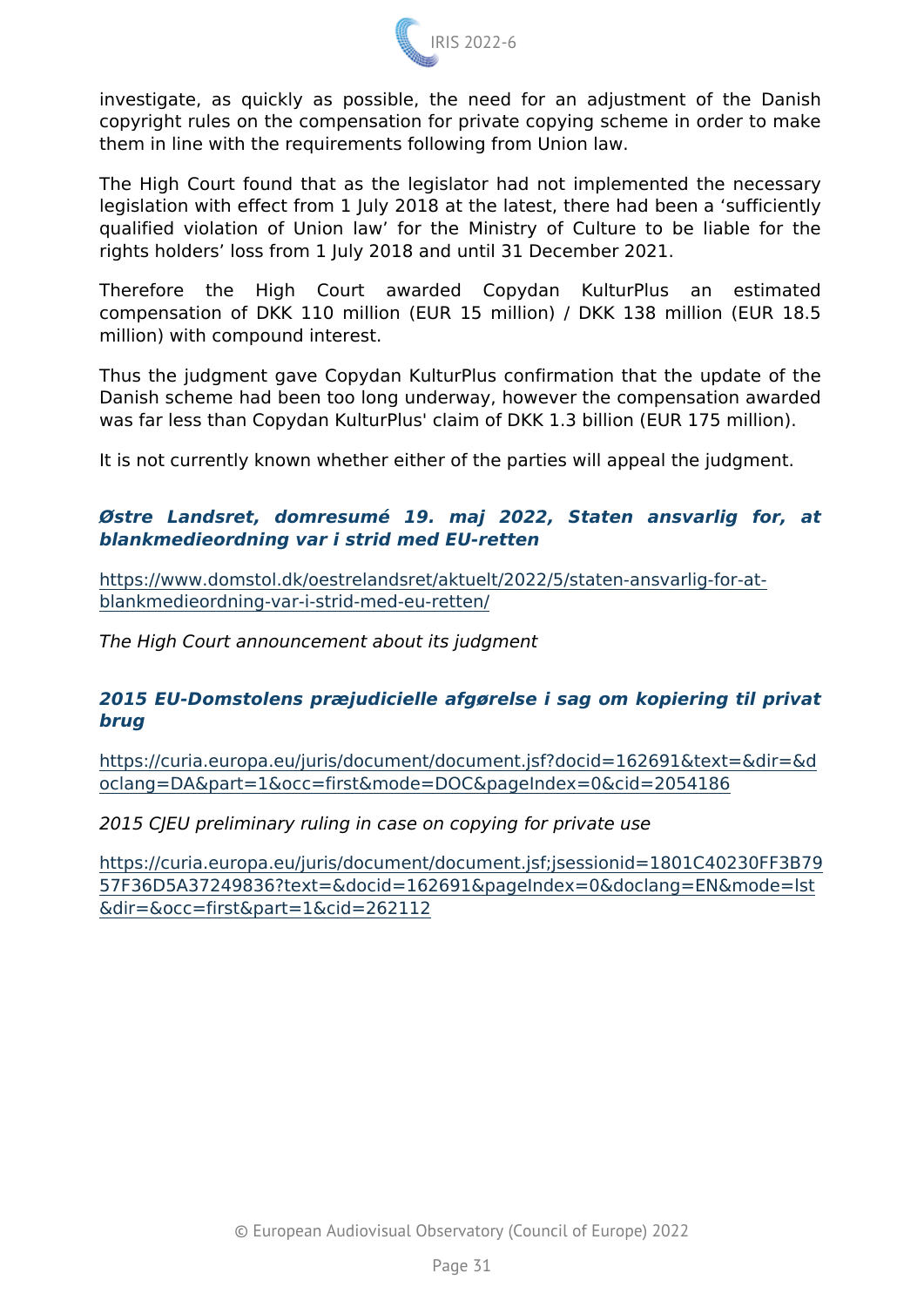

## <span id="page-31-0"></span>**SPAIN**

## [ES] Transposition of AVMSD one step closer

*Pedro Gallo Buenaga & Mª Trinidad García Leiva Diversidad Audiovisual / UC3M*

In May 2022, almost four years after the European Parliament updated Directive 2018/18018 (AVMSD), the Spanish Congress has approved the new law transposing the AVMSD. This was not without controversy, with 130 votes in favour, 83 votes against and 131 abstentions. The law will now be sent to the Senate to complete its parliamentary processing.

This new *Ley General de Comunicación Audiovisual* (General Law on Audiovisual Communication) updates the existing framework to foster the development of the audiovisual market, establishing the same rules for different actors that compete for the same audience and reinforcing measures to promote European audiovisual production. Along these lines, the law establishes the conditions for the provision of public and private television, as well as on-demand radio and sound services, video-sharing services via platforms and non-linear media operators.

The transposition of the Directive seeks to apply principles such as human dignity, protection against content that violates the dignity of women, the obligation to transmit a respectful image of people with disabilities, the promotion of linguistic pluralism in Spain and the veracity of information. Absolute restrictions are placed on subliminal advertising, advertising for tobacco and electronic cigarettes and advertising that violates human dignity or uses the image of women in a degrading way. In addition, the accessibility of content for people with disabilities is expanded, extending obligations to players who were not covered until now. Funding mechanisms for the public service broadcaster *Corporación de Radio y Televisión Española* (RTVE) are also established, with contributions from all players in the audiovisual market. In relation to the promotion of European works, the new law contemplates both quotas and funding obligations that also apply to on-demand services (transnational players such as Netflix included).

Regarding the quotas for European works in on-demand services, the minimum established by the AVMSD is maintained: 30% of the catalogue of such services must be reserved for European works, which must be given appropriate prominence. Additionally, two linguistic sub-quotas have been set within the minimum established. On the one hand, half of the European works will be reserved for works in the official language of the State or in the language of the Autonomous Communities (Catalan, Galician and Basque). On the other hand, within this criterion, the official languages of the Autonomous Communities must represent a minimum of 40%, considering their population weight and reserving at least 10% for each of these languages. In the case of linear television, European works must represent at least 51% of the annual broadcasting time.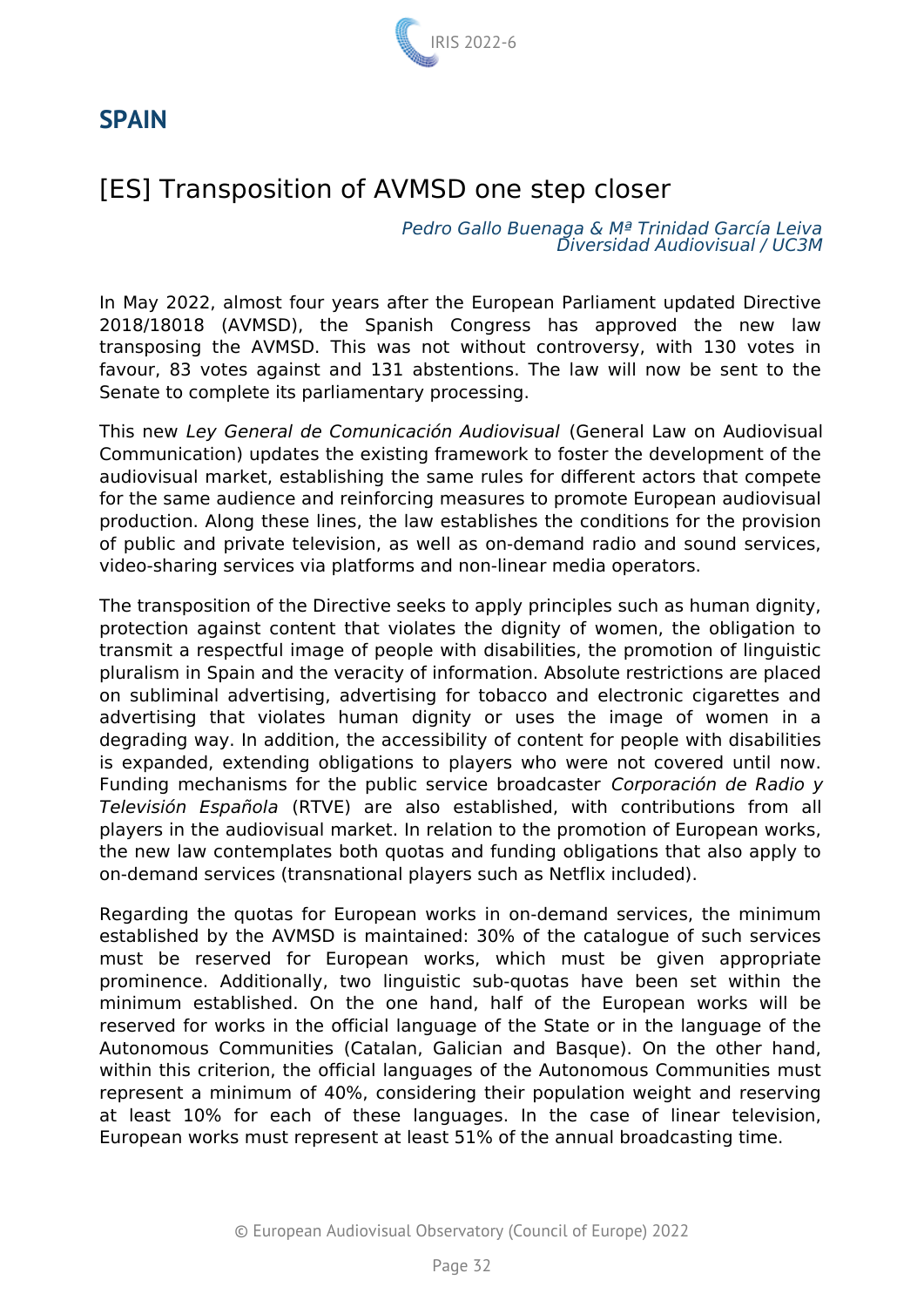In relation to funding obligations, it is stipulated that provide demand audiovisual media services with annual revenues over must earmark 5% of their revenues for the funding of Europ financing can take place in three different ways: through dire production, through the acquisition of exploitation rights, or by c Film Protection Fund managed tiby to hed Ia Cinematografía y las Audiovisual(Film and Audiovisual Arts Institute ICAA).  $obligations, a percentage is reserved for audiovisual works prod<sub>l</sub>$ independent producers.

The redefinition of an 'independent producer' is one of the issue the most controversy during the passage of the law. Independer understood as those who are not linked to an audiovisual commu provider. However, the law also considers independent producers make works available to such services. In practice, therefore persons who develop a project for a large provider wo independent producers even though they are linked to anothe Iast-minute redefinition has raised sound complaints associations of the sector.

Boletín Oficial de las Cortes Generales. (27 de may 121/000076 Proyecto de Ley General de Comunicación Audiovisual

[https://www.congreso.es/public\\_oficiales/L14/CONG/BOCG](https://www.congreso.es/public_oficiales/L14/CONG/BOCG/A/BOCG-14-A-77-5.PDF)/A/BOCG-

Official Gazette of the Parliament. (May 27, 2022). 121/000076 D on Audiovisual Communication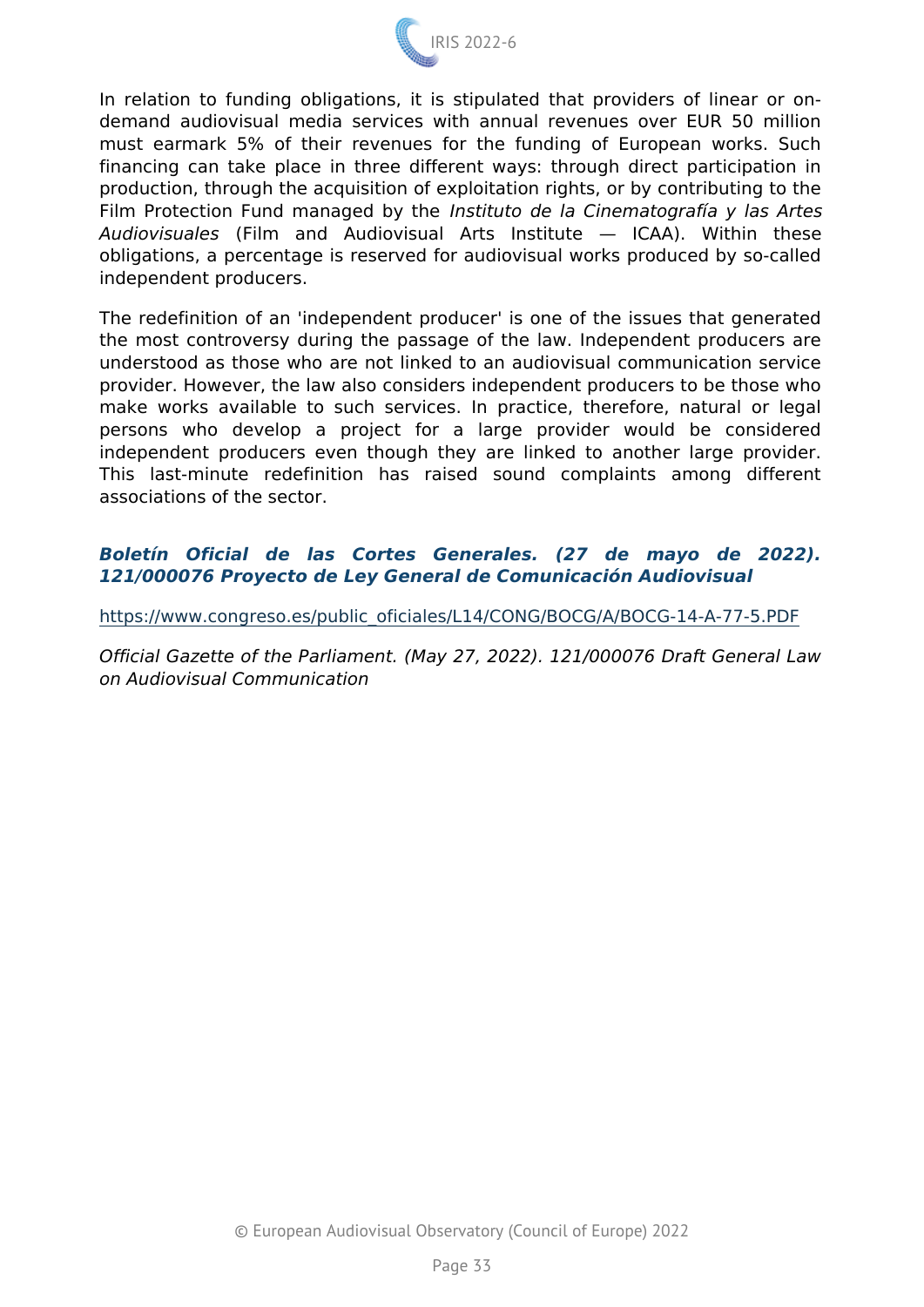

## <span id="page-33-0"></span>**FRANCE**

### [FR] ARCOM orders two more pornographic websites to block access to minors

*Amélie Blocman Légipresse*

In accordance with Article 23 of the Law of 30 July 2020 to protect the victims of domestic violence, "if a provider of an online public communication service is found to be allowing minors to access pornographic content in violation of Article 227-24 of the Penal Code, the ARCOM (the French broadcasting regulator) president will send it – in a manner in which the date of receipt can be proven – a formal notice ordering it to take all possible steps to prevent minors accessing the content concerned. The recipient of the injunction then has 15 days in which to present its observations. If the injunction is breached and the content remains accessible to minors after this deadline, the ARCOM president may refer the matter to the president of the Paris judicial court with the request that, ruling on the merits under the accelerated procedure, it should order [Internet access providers] to block access to the service (…)".

Under this provision, on 13 December 2021, the *Conseil supérieur de l'audiovisuel* (the previous French audiovisual regulator – CSA), at the request of three associations, ordered the providers of the Pornhub, Tukif, Xhamster, Xnxx and Xvideos websites to comply with their obligation under Article 227-24 of the Penal Code to prevent minors accessing their content. On 8 March 2022, since the regulator's requests had not been met by the deadline laid down, the ARCOM president announced that he had referred the matter to the president of the Paris judicial court with the request that it should order the main Internet access providers to block access to the sites in question. On the same day, ARCOM, which replaced the CSA and is also responsible for digital media, asked for the observations of the provider of the YouPorn and RedTube websites. It decided that the observations submitted did not bring into question the infringement of Article 227-24 of the Penal Code, since access to the disputed sites could be gained simply by claiming to be an adult with a single click. Therefore, on 7 April, since the provider of the RedTube and YouPorn services was making pornographic content accessible to minors in contravention of Article 227-24 of the Penal Code, ARCOM issued a formal notice ordering it to take all possible steps to comply with Article 227-24 within 15 days.

If it is also asked to rule on the Youporn and Redtube websites, the Paris judicial court will be able to prohibit access to them on French territory or via their French addresses. Internet users who try to access them will be automatically redirected to an information page explaining why the site is blocked. The ARCOM president will also be able, if necessary, to refer to the president of the Paris judicial court any case in which the blocked websites are made accessible to minors via other web addresses ("mirror sites"). He will also be able to ask the court to order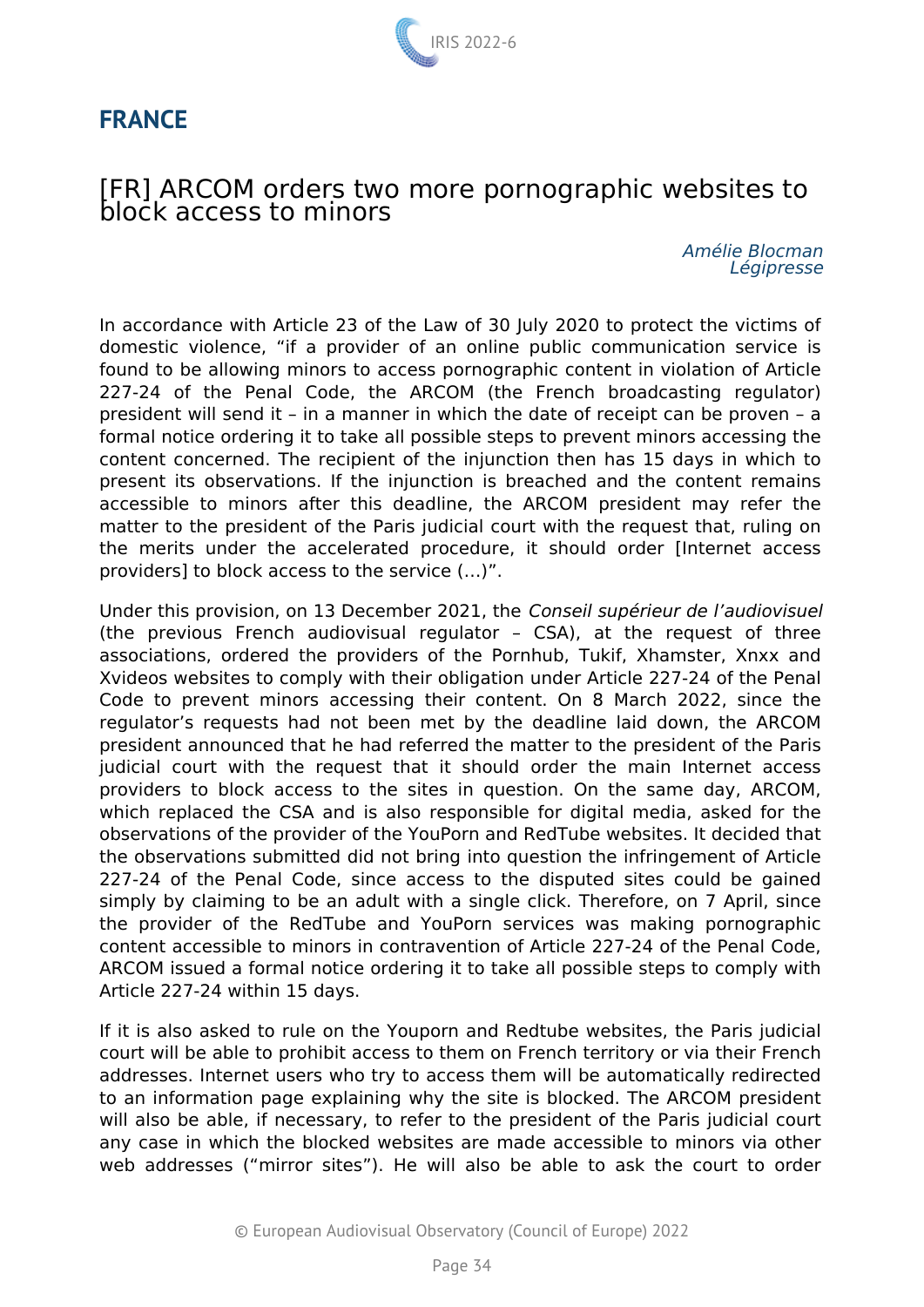search engines and directories to delist the sites. The decision the next few weeks.

Décision n° 2022-P-11 du 7 avril 2022 mettant en demeure la soc Freesites Ltd en ce qui concerne le service de communication a en ligne « YouPorn »

[https://www.legifrance.gouv.fr/download/pdf?id=cOdN1i2AI7](https://www.legifrance.gouv.fr/download/pdf?id=cOdN1i2AI7uKqTG6sMXeUjcCxzdAdd0TLhVVMQEEw-Q=)uKqTG6 [d0TLhVVMQEE](https://www.legifrance.gouv.fr/download/pdf?id=cOdN1i2AI7uKqTG6sMXeUjcCxzdAdd0TLhVVMQEEw-Q=)w-Q=

Decision no. 2022-P-11 of 7 April 2022 to issue a formal notice to concerning the "YouPorn" online public communication service

Décision n° 2022-P-10 du 7 avril 2022 mettant en demeure la soc Freesites Ltd en ce qui concerne le service de communication a en ligne « RedTube »

[https://www.legifrance.gouv.fr/jorf/id/JORFT](https://www.legifrance.gouv.fr/jorf/id/JORFTEXT000045669413)EXT000045669413

Decision no. 2022-P-10 of 7 April 2022 to issue a formal notice to concerning the "RedTube" online public communication service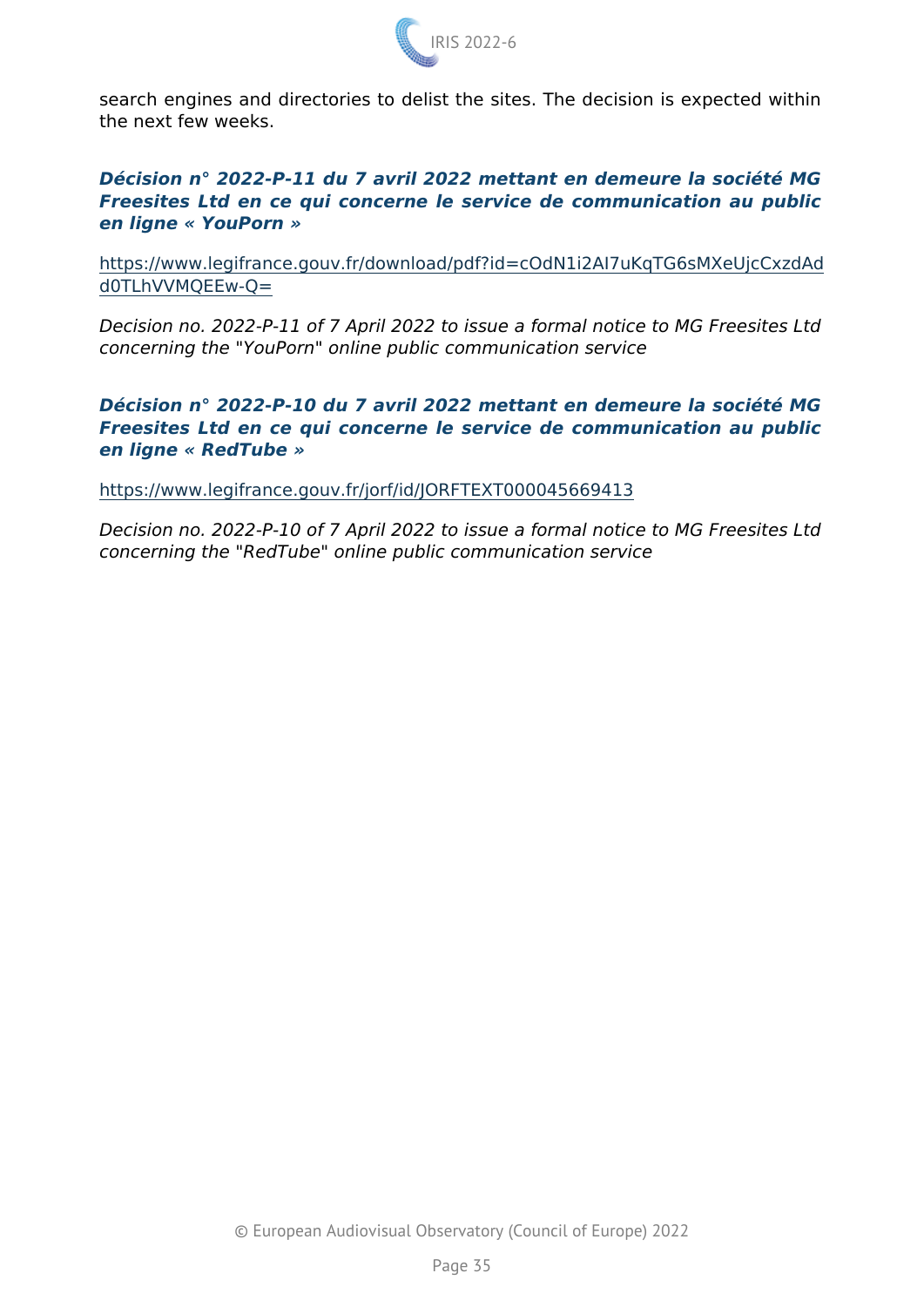### <span id="page-35-0"></span>[FR] Publication of decree on commercial exp the image of children on the Internet

#### Amélie Blocman Légipresse

Under Law no. 2020-1266 of 19 October 2020 regulating exploitation of children under 16 on Internet platforms, which e on 20 April 2021, so-called child YouTubers now enjoy the sa children in the modelling and entertainment industries, as descri  $7124$ - $et$  seqof the Employment Code, as well as specific rights right to be forgotten. Before their children are filmed disseminated, parents must request an individual licence or a authorities. Their child s rights and the consequences of their cl posted on the Internet are explained to them.

Adopted in pursuance of Article 1 of the Law, decree no. 202 2022 sets out the details of this protection and the conditions un may film, produce and disseminate videos in which children u leading roles on online video-sharing platforms for financial gain must be authorised in advance and medically assessed, and the n must be deposited wOltahiste des dépôts et constingtinilations reach the age of majority or emancipation.

The decree amends the Employment Code, requiring employers to documents. Approval, which can only be granted if sufficient g child s physical and psychological health are provided, is valid f based on the opinion of a committee comprising a judge, an a from the national education service, the departmental directo employment, labour and solidarity, a doctor and the regional di affairs.

For so-called Internet grey areas, i.e. when the activities of are not the subject of an employment relationship, protection under the Law of 19 October 2020. A declaration must be fil certain thresholds for the length or number of videos produced o from their distribution. In the absence of any authoris declaration, the authorities can refer the case to the courts.

Video-sharing platforms are also urged, in partnership wit organisations, to adopt charters, in particular to make child consequences that the distribution of their image could have for as well as the associated psychological and legal risks.

Décret n° 2022-727 du 28 avril 2022 relatif à l'enc l'exploitation commerciale de l'image d'enfants de moins de s sur les plateformes en ligne

[https://www.legifrance.gouv.fr/download/pdf?id=P5oBe7\\_Ts](https://www.legifrance.gouv.fr/download/pdf?id=P5oBe7_TsrcfYF20JDXHOjImAyXlPNb9zULelSY01V8=)rcfYF20J

© European Audiovisual Observatory (Council of Europe) 2022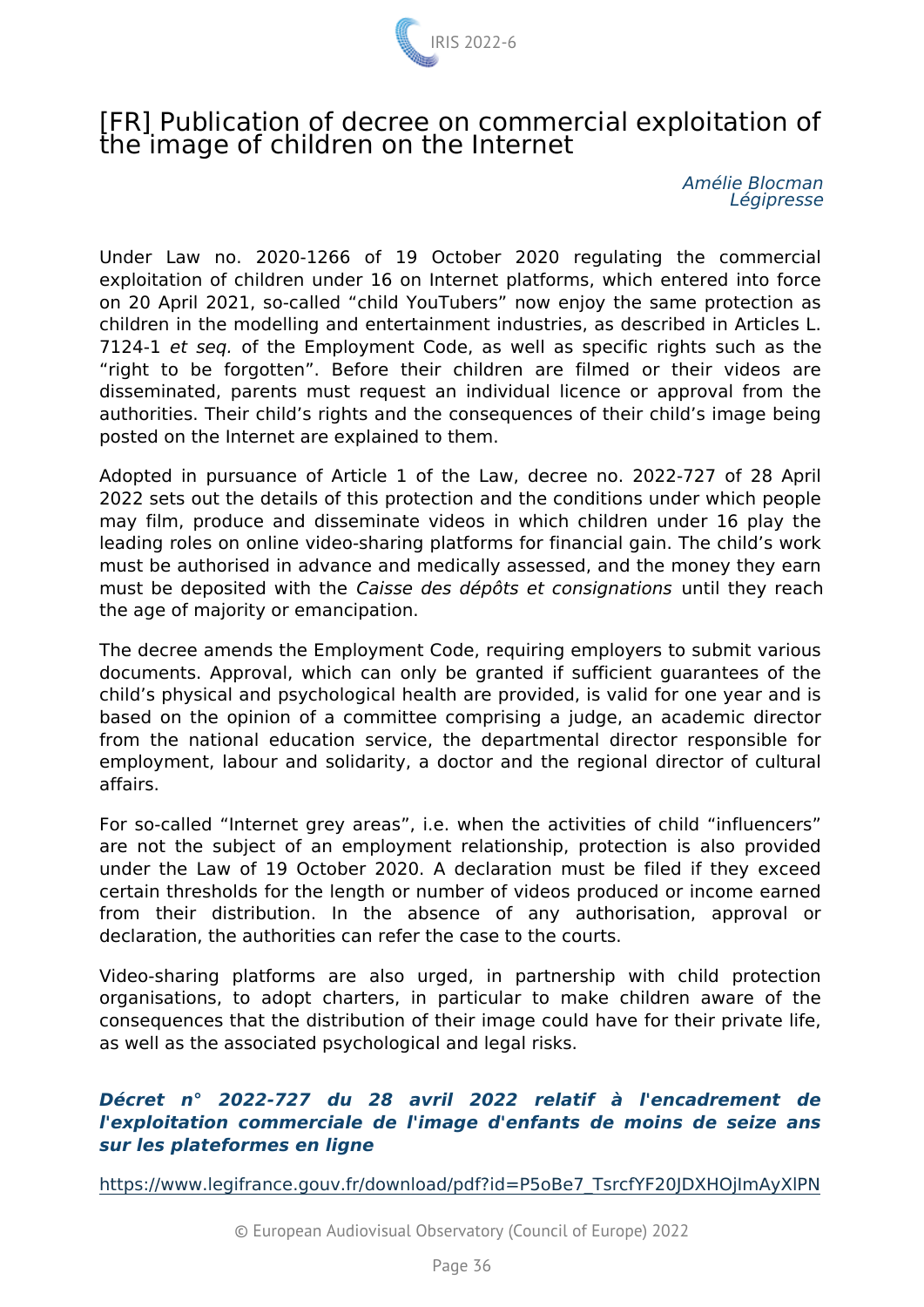#### $b9zULeISY01V8=$

Decree no. 2022-727 of 28 April 2022 on the commercial e image of children under 16 on Internet platforms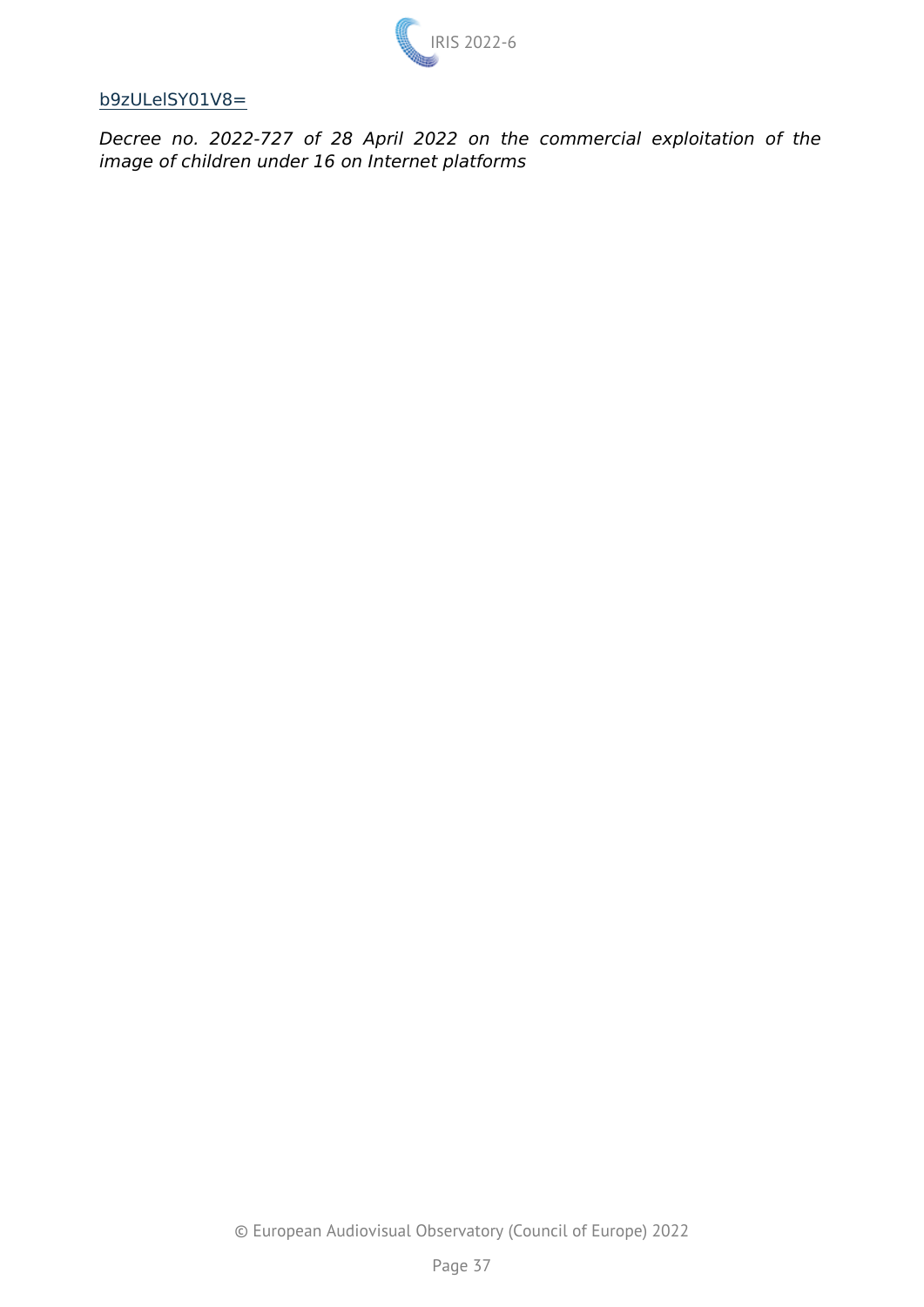### <span id="page-37-0"></span>[FR] RMC Découverte fails to meet obligation  $b$ ro $\ddot{a}$  d  $c$  a st 75% documental  $\ddot{\bm{\epsilon}}$  ineas  $\acute{c}$  a nfirms  $\ddot{c}$  SA sanction

#### Amélie Blocman Légipresse

The TV company RMC Découverte signed an Caparsemeintent supérieur de l audi (the French audiovisual regulator CSA) in 2012 3-1-1 of which requires it to ensure that documentaries make up total airtime each year and cover a wide variety of topics. On in 2016 and 2017, the CSA found that the channel was not provisions and issued a formal notice requiring it to meet its December 2020, the CSA fined RMC Découverte EUF documentaries had only made up 59.2% of its total airt broadcaster referred the c**ose** sted the  $\acute{\textbf{t}}$  Caotuncil of State), asking the decision to be annulled.

The company argued, firstly, that the CSA had refused, on sev classify some of its programmes as documentaries, and that it had decisions with Cothhsee ild. ÉlHaotwever, Otohnese ild Éntoatted that it had rejected these appeals on 29 October 2021. This argume dismissed.

The Conseil d Éats to noted that, in order to determine whether programmes concerned could be classified as documentaries with of Article 3-1-1 of the agreement of 3 July 2012, the CSA had them individually, taking into account the existence of an author dissemination of knowledge to the viewer, the portrayal of facts had existed before the programme was made, the absence of a events and whether they had received documentar Qentire aid national du cinéma et de l'imadetionamine entre for Cinema and Moving Image CNC). Since it had examined all these criteria, made any error of law. Therefore, RMC Découverte, which was that the CSA had applied incorrect criteria, had no grou documentaries had represented 72.45% rather than 59.2% of Finally, given the extent and repeated nature of the infringemen could not claim that the size of the fine, which was not set disproportionate. Its requests were therefore rejected.

Conseil d'État, 22 avril 2022, Sté RMC Découverte

[http://www.conseil-etat.fr/fr/arianeweb/CE/decisio](http://www.conseil-etat.fr/fr/arianeweb/CE/decision/2022-04-22/449533)n/2022-04-22/449

Council of State, 22 April 2022, RMC Découverte

© European Audiovisual Observatory (Council of Europe) 2022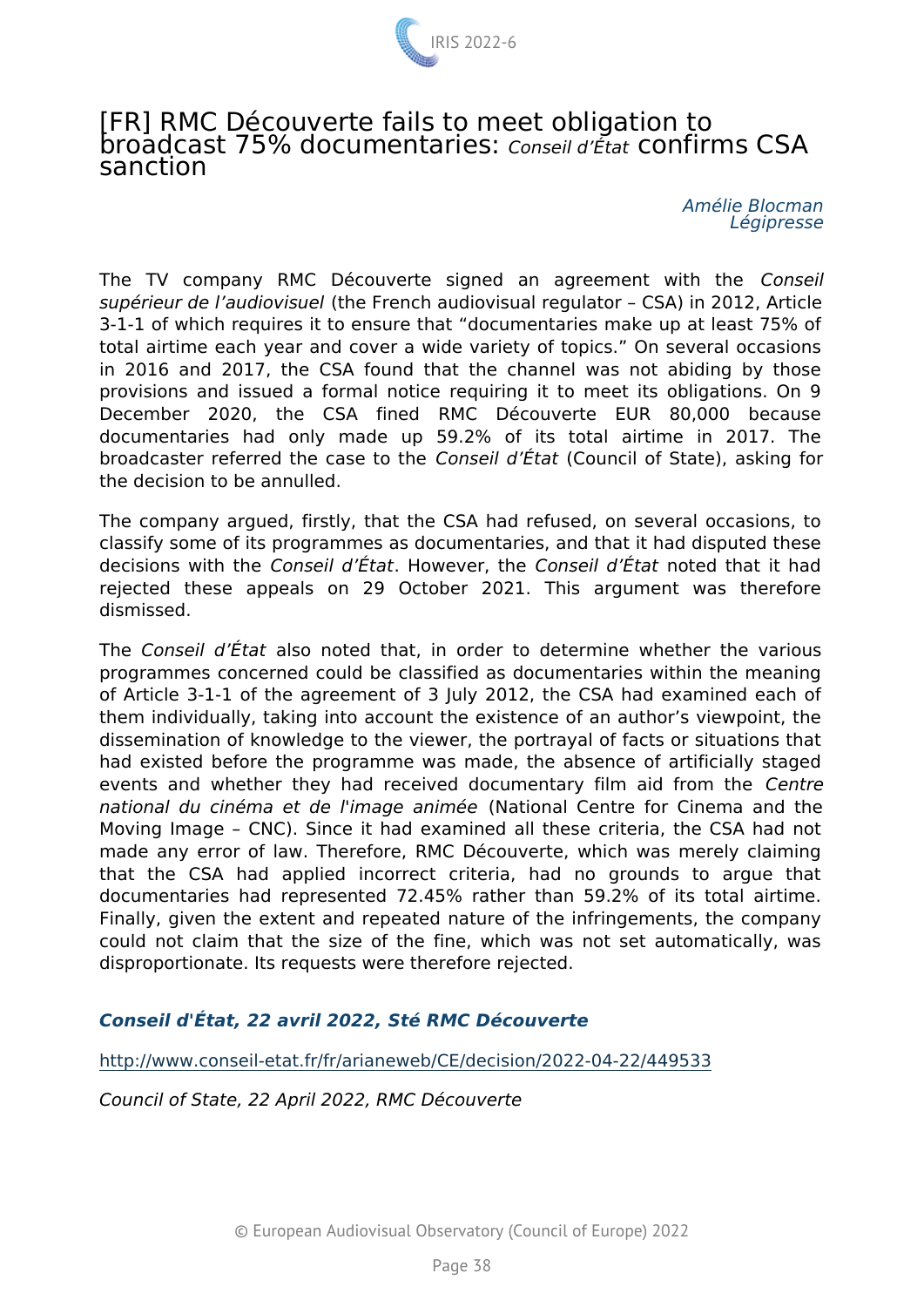

## <span id="page-38-0"></span>**UNITED KINGDOM**

### [GB] The Department for Digital, Cultural and Media & Sport publishes report on their vision of the UK broadcasting sector

#### *Julian Wilkins Wordley Partnership and Q Chambers*

The UK government has launched its policy paper (report) reviewing the future role and relevance of public sector broadcasting (PSB) and proposals ensuring greater regulatory uniformity between video on demand services and terrestrial television services.

According to the report, terrestrial services remain part of the broadcast ecosystem and 89% of the British public listen to the radio weekly. Current statistics show that nearly half of UK adults used online video services as their primary source for viewing TV and film. 17.3 million homes accessed digital terrestrial TV via an aerial, 8.4 million households subscribe to satellite television, and 3.9 million to cable TV subscriptions. The report identifies that technological advances were changing viewing habits and there was more intense competition from global organisations such as Netflix and Disney.

The report is supportive of PSBs but suggests providing a more flexible regulatory framework which would govern how they deliver their required remits whilst still delivering programmes relevant to audiences.

The report contains over 25 proposals. As regards the BBC, it suggests freezing the TV licence fee (a primary source of BBC revenue) at GBP 159 for two years, and then increasing it according to inflation. The report states that this should give the broadcaster sufficient funding to tackle a more competitive market yet be fair to paying households. The BBC commercial borrowing limit would increase from GBP 350 million to GBP 750 million**,** pending the agreement of appropriate oversight methods enabling the BBC to access greater capital investment.

The report advocates the proposed State sale of Channel 4 thus facilitating its ownership of content and allowing it to become economically stronger in order to compete internationally albeit retaining its PSB public role alongside other privately owned PSBs namely ITV, STV (Scottish TV) and Channel 5.

The report advocates the importance of programmes broadcast in the UK's indigenous regional and minority languages, such as Welsh, by including it in a new public service remit for television. This would be enhanced by updating Welsh PSB S4C's remit to include digital and online services whilst removing current geographical broadcasting restrictions. This would allow S4C greater reach by offering its content on a range of new platforms worldwide. New legislation would allow S4C and the BBC to have a less rigid framework so the BBC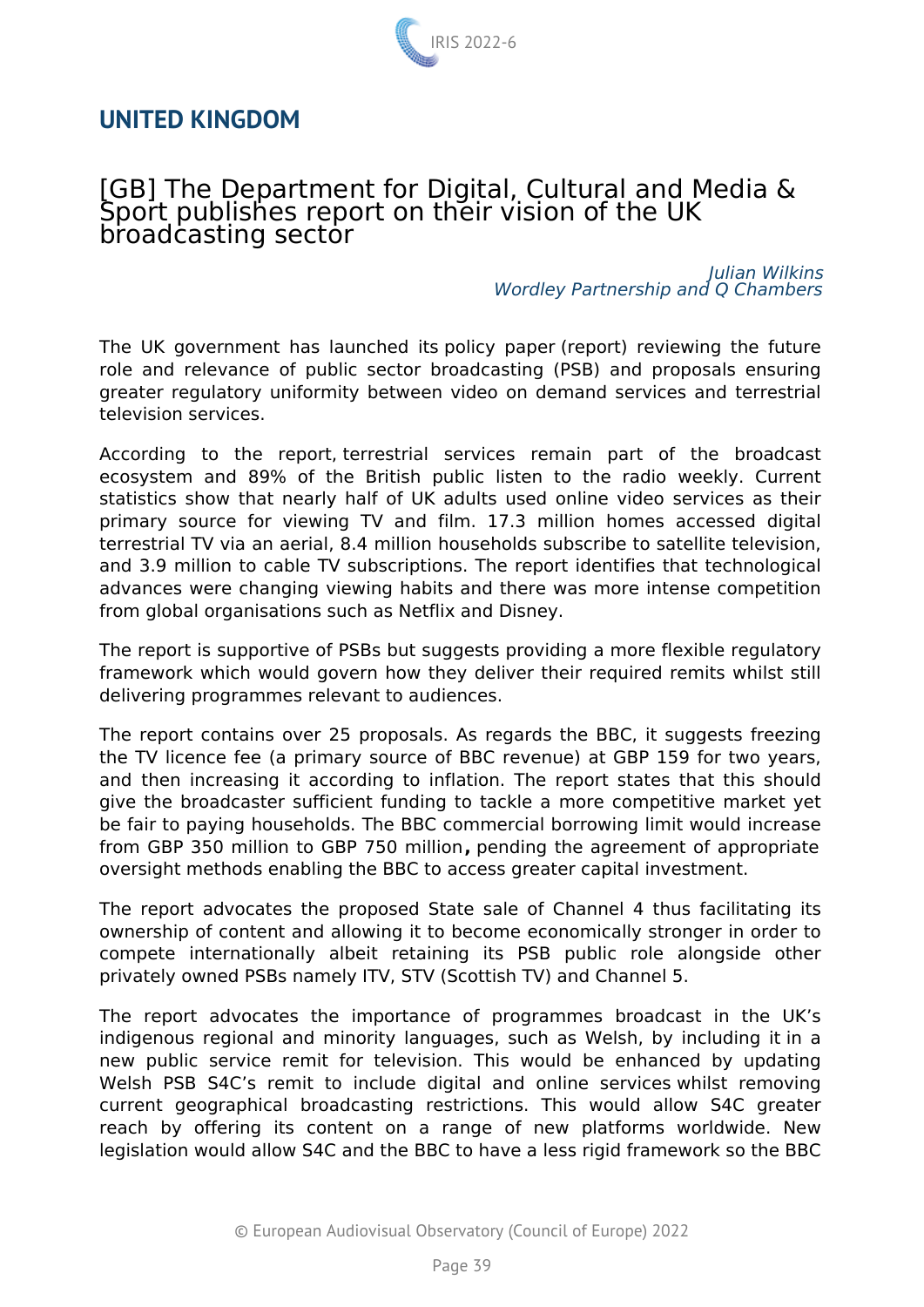

would not have to provide S4C with a specific number of hours of television programming but instead allow the parties to agree more flexible content arrangements.

PSB standards are currently defined by 14 overlapping 'purposes' and 'objectives' which the report considered outdated and replaced with a shorter remit concentrating on cultural, economic and democratic values vital to the UKs character. Greater flexibility on how PSB's fulfil their remits allied to Ofcom powers ensuring these objectives are met thus making it easier to make their content available on free to air platforms. This would be enhanced by ensuring greater prominence on on-demand platforms, including regional content produced by S4C and STV. Ofcom would be given new enforcement powers. Licensing for local TV would be reformed and have the same conditions as national digital terrestrial television (DTT) multiplexes.

Independent production revenues increased by nearly 50% between 2010 and 2019, whilst new technologies are allowing new revenue sources, e.g. podcasts. The report identifies that the UK's **'**terms of trade regime,**'** should be maintained but updated to reflect changes in technology and how viewers watch PSB content. This may include extending this regime to aspects of radio and audio producers that produce programming for the BBC.

The report advocates that larger TV-like video-on-demand providers, that are not currently regulated in the UK but who target and profit from UK audiences, should be regulated by Ofcom**.** Ofcom would draft and enforce a new Video-on-demand Code, similar to the Broadcasting Code thus ensuring continuity of standards, regardless of how programmes were viewed. This would help protect the public from harmful material and give them the possibility of seeking redress from Ofcom, albeit balanced against principles of free speech and proportionality. The reforms would end a loophole whereby unregulated internet-delivered services appear on UK TV, by designating additional regulated electronic programme guides**.** This will have the effect of bringing internet-delivered services listed on those guides within the scope of Ofcom regulation.

The Report supports the British Film Commission facilitating the growth of seven geographic production hubs including one in each nation and numerous new studio developments all across the UK.

Further, the UK's trade policy should complement and protect the UK's audiovisual public policy framework, including maintaining UK's membership of the Council of Europe's Convention on Transfrontier Television and, consequently, its European Works status.

The new Digital Markets Unit regulator within the Competition and Markets Authority will be supported by legislation to encourage a pro-competition regime in the innovative digital economy, and to work alongside existing regulators, such as Ofcom.

The Report recognises the right to freedom of expression, as well as the importance of ensuring independent and impartial news reporting. Following the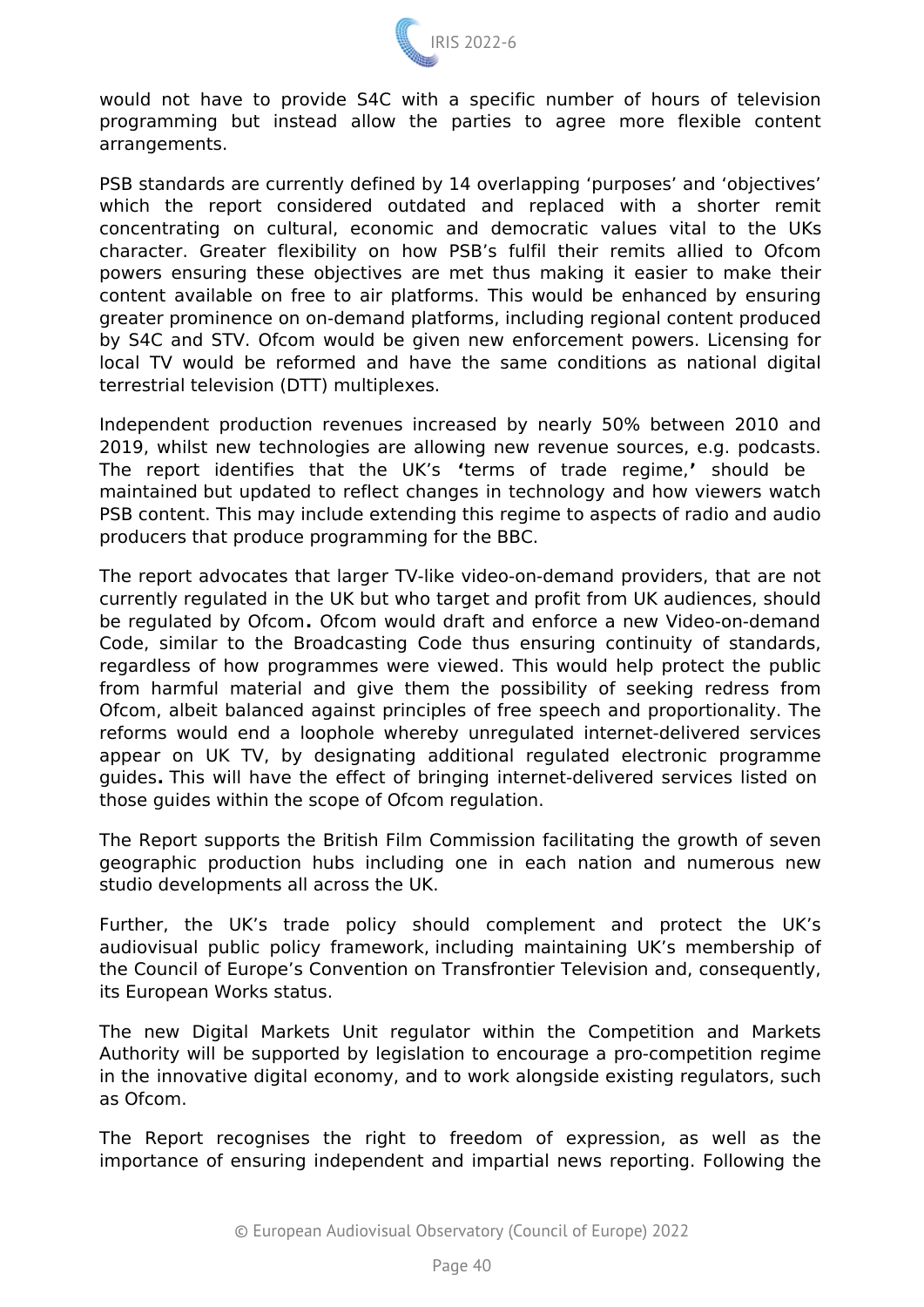UK's implementation of the Audiovisual Media Services Directiv legislation references the Charter of Fundamental Rights of the in a way which, according to the Report, may have a chil speech. The Report proposes that the UK Communication Act 20 to replace the existing free speech definition from the Dir specific measure over the coming months.

Further, the Report recognises that radio and television services upon online platforms for distribution of their content. In order radio news published via an online platform are not caugh safeguarding provisions in the Online Safety Bill, news publisher exempt from the safety duties contained within it, as well as fr to ensure that relevant platforms provide safeguards for journalistic content that they distribute.þÿ

Up Next -py The Government s vision for the broadcasting sector by the Department for Digital, Culture, Media & Sport, April 2022

[https://www.gov.uk/government/publications/up-next-the-g](https://www.gov.uk/government/publications/up-next-the-governments-vision-for-the-broadcasting-sector/up-next-the-governments-vision-for-the-broadcasting-sector)overnmen [the-broadcasting-sector/up-next-the-governments-vision](https://www.gov.uk/government/publications/up-next-the-governments-vision-for-the-broadcasting-sector/up-next-the-governments-vision-for-the-broadcasting-sector)-for-the-bro [sect](https://www.gov.uk/government/publications/up-next-the-governments-vision-for-the-broadcasting-sector/up-next-the-governments-vision-for-the-broadcasting-sector)or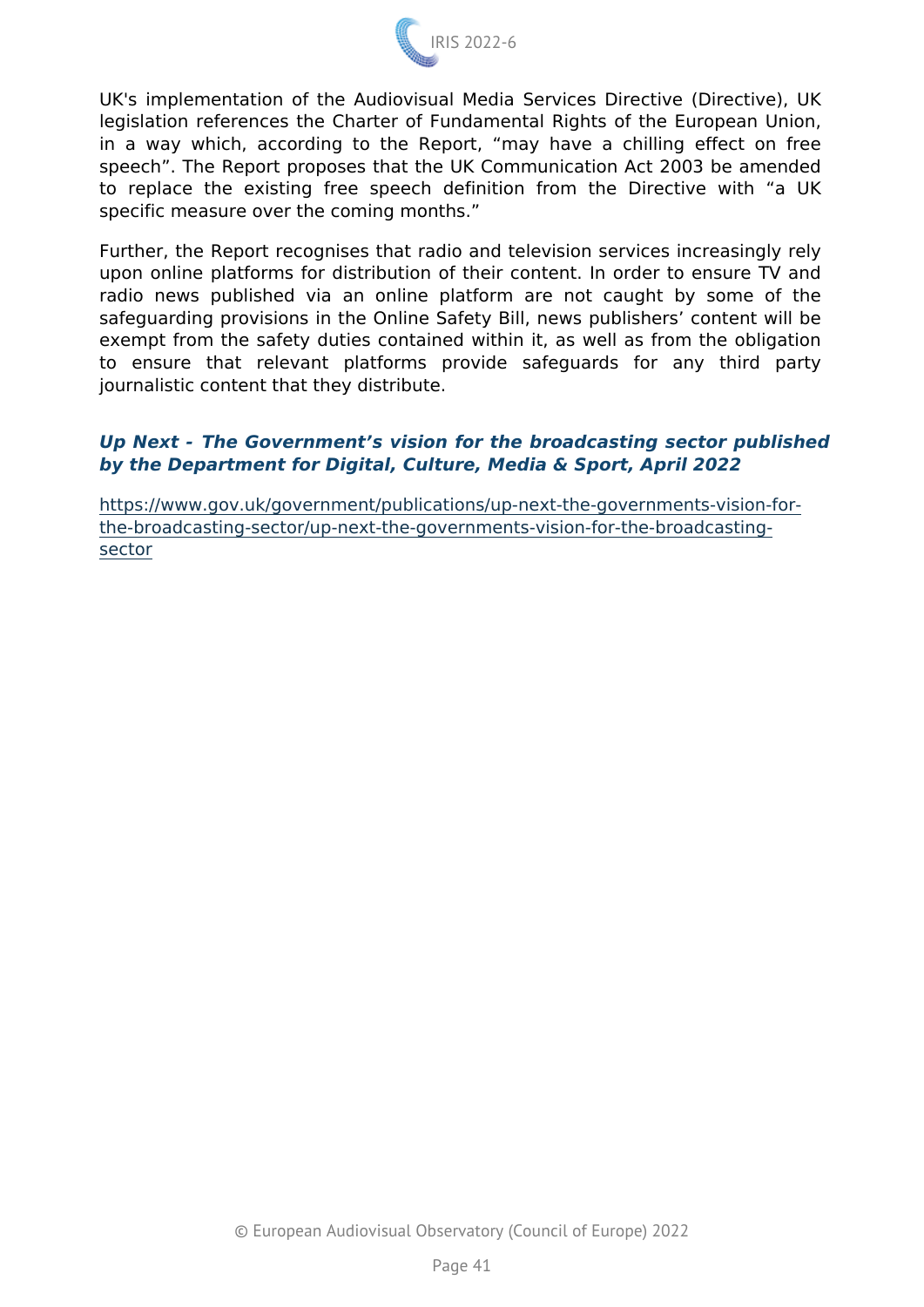

## <span id="page-41-0"></span>[GB] The BBC is prevented from identifying alleged MI5 informant accused of abusing former female partners

*Alexandros K. Antoniou University of Essex*

On 7 April 2022, the High Court of Justice granted an interim injunction restraining the British Broadcasting Corporation ('BBC') from broadcasting a programme identifying 'X', an alleged MI5 covert human intelligence source ('CHIS').

The BBC programme in question included the allegations that X is a dangerous extremist and misogynist who physically and psychologically abused two former female partners; that X had told one of these women that he worked for MI5 to terrorise and control her; and that MI5 should have known about X's conduct and realised that it was inappropriate to use him as a CHIS.

The Attorney General brought a claim for an injunction to prevent the broadcast of the programme. Her stance was that she can neither confirm nor deny ('NCND') that X was or had been a CHIS. She argued that regardless of the truthfulness of the allegations, the BBC's broadcast would breach confidentiality law, it would create a real and immediate risk to X's safety and private life, and damage the public interest and national security.

Mr Justice Chamberlain said that based on the evidence he had seen, he was convinced that the injunction was necessary. The judge accepted that restraining the programme would represent "a very significant interference" with the right of the BBC to freedom of expression and the correlative right of the public to receive the information the BBC wishes to publish (para. 23), and that the BBC "comfortably" met the requirement of showing that the allegations it sought to broadcast were serious and had a credible evidential foundation (paras. 48-49).

Although an injunction restraining the BBC from identifying X would affect the appeal of the programme to the audience, it would not however prevent the broadcaster from communicating the core elements of the story, including the allegation that X abused his status, and that MI5 was at fault for continuing to use him as an intelligence source (paras. 76-80). The judge concluded that the Attorney General was more likely than not to succeed at trial in establishing that the balance of public and private interests favoured the issue of an injunction prohibiting the BBC from disclosing X's name and image or otherwise identifying him (paras. 81-83).

Mr Justice Chamberlain's decision ultimately relied on 'closed' evidence (more on this below) which established that public disclosure of X's identity would: (a) expose him to "a real and immediate risk" of death or serious injury at the hands of others (paras. 59-65); (b) require putting in place "extensive protective measures" to protect X (paras. 66-68) which (bearing in mind the Attorney General's NCND stance) would "substantially undermine" the protective effect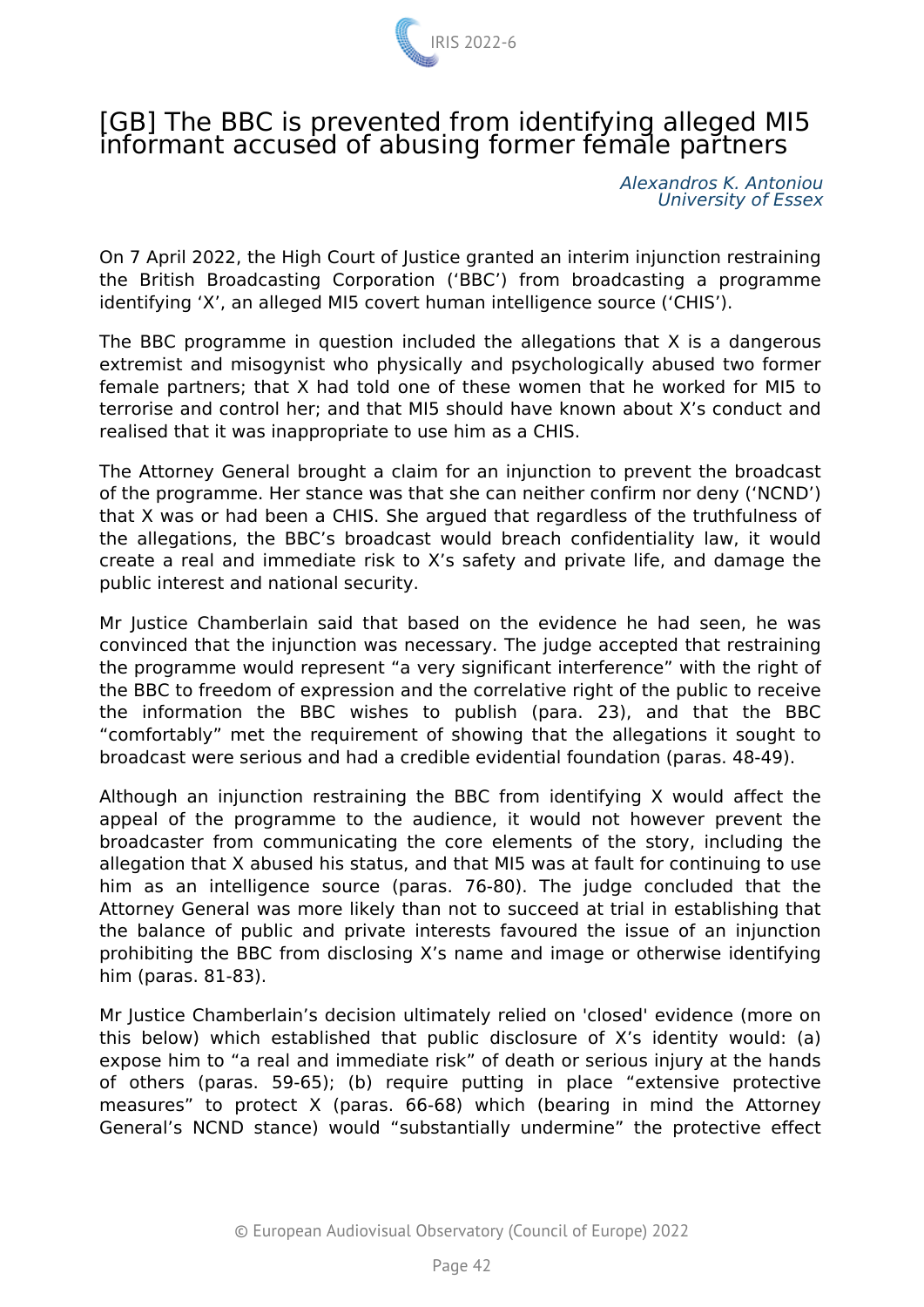which disclosure of  $X$  s identity would have on women consideri or liaison with X (para. 75).

The High Court decision was issued following hearings held after closed proceedings under the Justice and Security Act 2013, be on evidence involving national security matters. The BBC s intere material procedure were represented by security-cleared la Special Advocates. The Attorney General had previously unsud for the injunction hearing to be held wholly or substantially in pr press and public being present.

Responding to the judgment, the BBC emphasised in a public believed this story raised important matters of public interest, i. coercive control of women, male abuse of power and th institutions to address these problems. However, the High C identifying X would present risks to his safety and national sed BBC fully knowing the reasons why. This is due to the highly unusual significant proportion of the evidence in this case was heard in which even the BBC as a party was not permitted to attend, the B

Their announcement also added: While we had Special Advoca our interests in those closed proceedings, we are not able to know the secret hearing. The reasons the BBC is not able to identify X closed judgment, which we cannot inspect. The secret procedure like this also constrain what the Judge is able to say about public judgment. They are a significant departure from the princi natural justice, as the Judge himself states.

The High Court will now consider further submissions o information precisely would tend to identify X, if disclosed b finalising the terms of the injunction order made. Once these clarified, the BBC is expected to report the core elements of the s

HMAG for E&W v BBC [2022] EWHC 826

[https://www.judiciary.uk/wp-content/uploads/2022/04/H](https://www.judiciary.uk/wp-content/uploads/2022/04/HMAG-v-BBC-judgment-070422.pdf)MAG-v-BBC-j [070422.](https://www.judiciary.uk/wp-content/uploads/2022/04/HMAG-v-BBC-judgment-070422.pdf)pdf

BBC Statement on Att General v BBC judgment

[https://www.bbc.co.uk/mediacentre/statements/bbc-stat](https://www.bbc.co.uk/mediacentre/statements/bbc-statement-on-judgement-attorney-general-v-bbc)ement-on-jud [attorney-general](https://www.bbc.co.uk/mediacentre/statements/bbc-statement-on-judgement-attorney-general-v-bbc)-v-bbc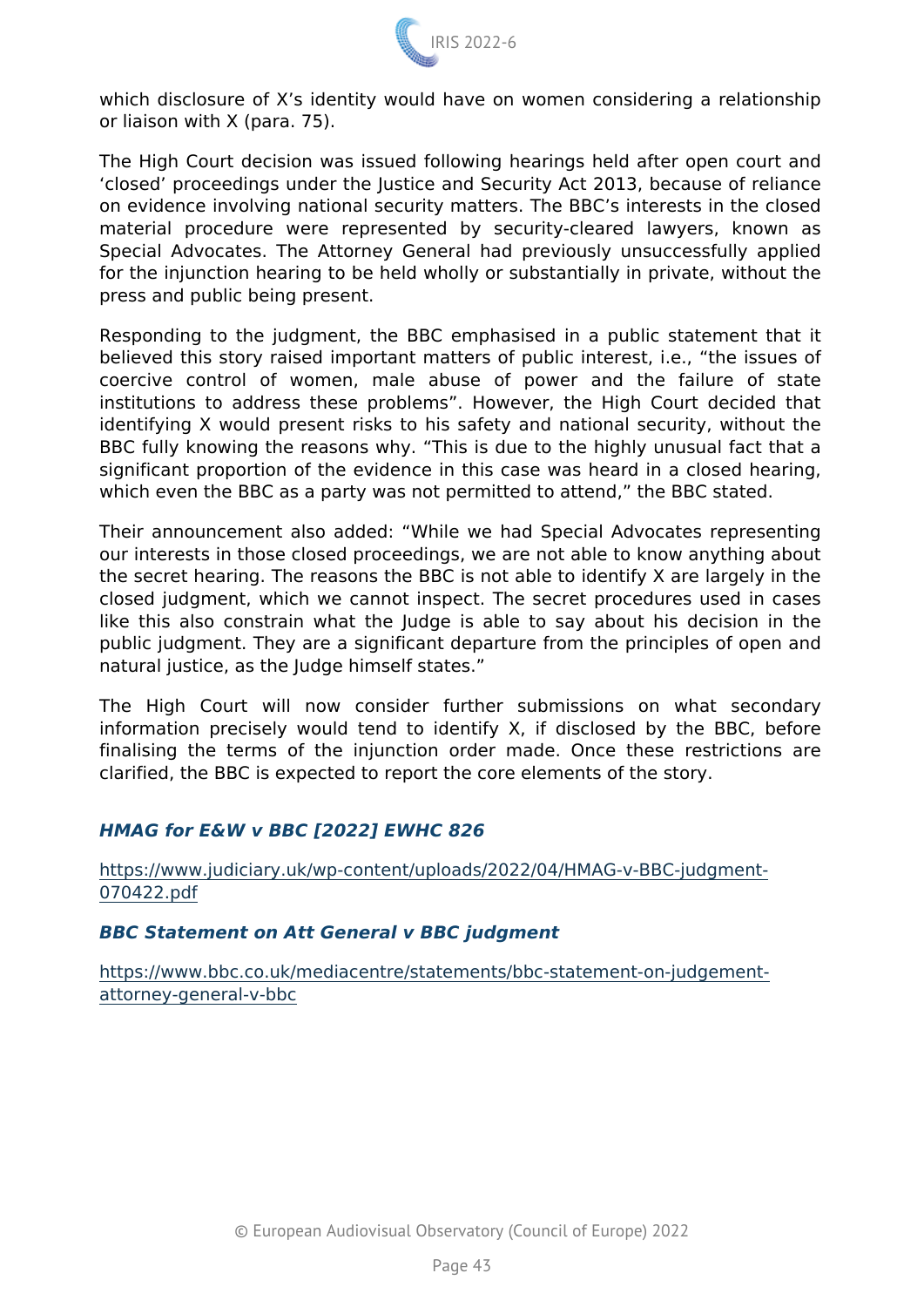

## <span id="page-43-0"></span>**ITALY**

### [IT] The burden of proof in press defamation lawsuits: according to the Italian Court of Cassation, journalists shall prove (at least) the trustworthiness of the facts narrated

*Sofia D'Arena & Ernesto Apa Portolano Cavallo*

On 26th April 2022, with decision No. 12985, the Italian Court of Cassation reaffirmed a very important principle regarding the burden of proof in press defamation claims for damage compensation.

Specifically, in the case at hand, that was brought against the editor-in-chief of a newspaper, the plaintiff asked for compensation for damages he allegedly suffered because of a defamatory news article published in the newspaper managed by the defendant. The Court of Appeal rejected plaintiff's demands as he did not prove that the facts reported in the news article were untrue. However, the Court of Cassation reversed that judgement, holding that the burden of proof, in this kind of dispute, is governed by Section 2697 of the Italian Civil Code. Under this provision, whoever wants to assert a right in court must prove the facts on which such a right is based. Conversely, whoever objects to the existence of that right, or the effectiveness of the relative facts, must prove the facts on which the objection is based.

In addition, the Court of Cassation held that journalists are not liable for defamation when they lawfully exercise their right to inform, namely by reporting true facts or facts that appeared to be true at the time they were reported. In other words, under Italian law, journalists are not punishable for defamation whenever they publish (i) true news or (ii) news that they believed true, based on the fact-checking activities they carried out before the publication.

In light of the above, the Court of Cassation affirmed that in press defamation claims for damage compensation, plaintiffs have the burden to prove that defamatory news has been published. On the other hand, to effectively object that they lawfully exercised their right to inform, journalists must at least prove the trustworthiness of the facts narrated, i.e., not necessarily their historical truth. Once such proof has been provided, it is the responsibility of plaintiffs to show that the source relied upon by the journalists could not be considered credible at the time the news was released if the journalists had put in place proper factchecking activities.

Clarified that, the Court of Cassation overruled the decision rendered by the Court of Appeal and referred the matter back to the latter, which will have to ascertain whether the defendant proved that the facts narrated in the news article were true, or at least trustworthy, at the time the article was published, based on the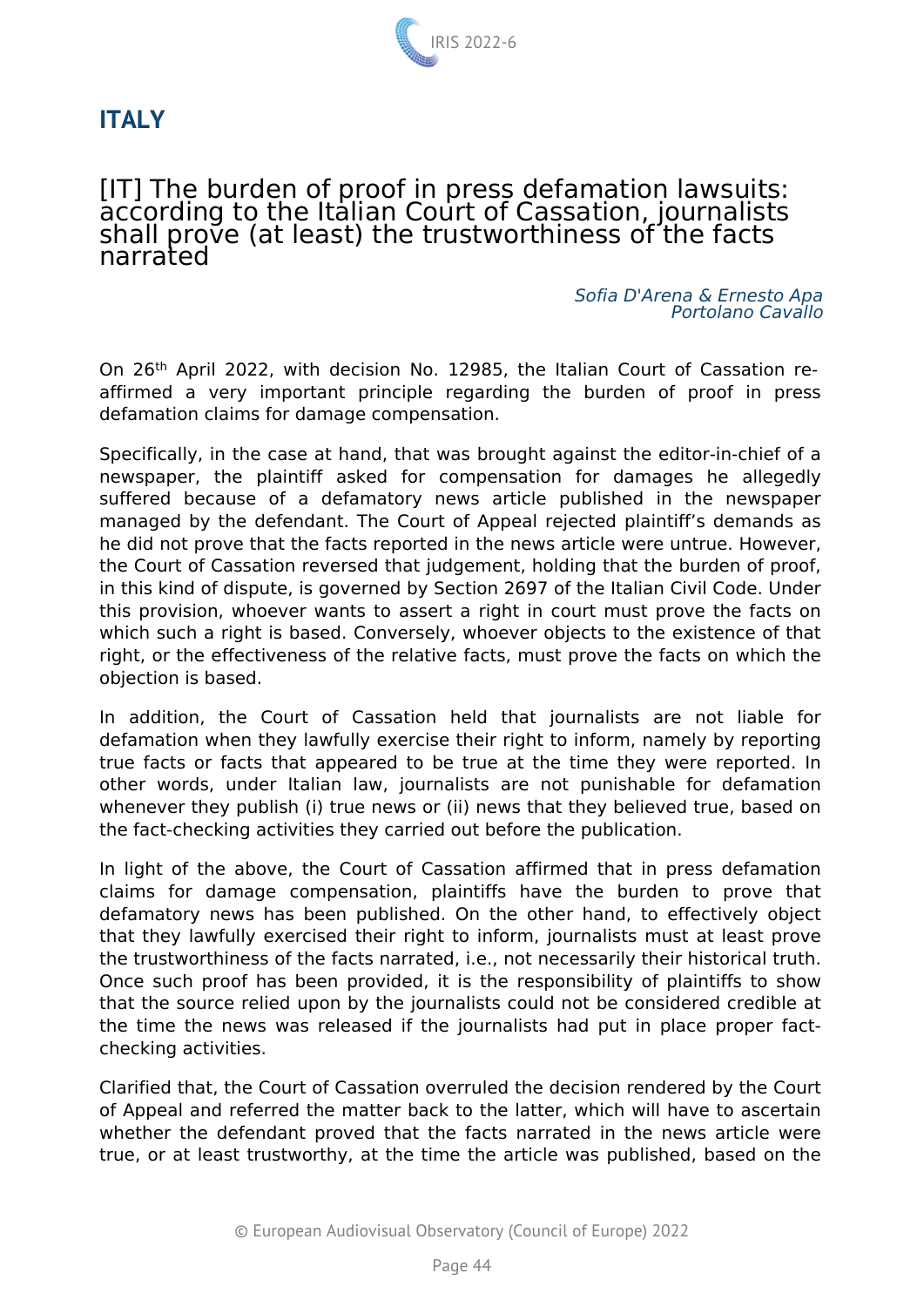fact-checking activities he carried out.

Corte di Cassazione, 26 aprile 2022, n. 12985

[http://www.italgiure.giustizia.it/xway/application/nif/clean/](http://www.italgiure.giustizia.it/xway/application/nif/clean/hc.dll?verbo=attach&db=snciv&id=./20220426/snciv@s30@a2022@n12985@tO.clean.pdf)hc.dll?ve [snciv&id=./20220426/snciv@s30@a2022@n129](http://www.italgiure.giustizia.it/xway/application/nif/clean/hc.dll?verbo=attach&db=snciv&id=./20220426/snciv@s30@a2022@n12985@tO.clean.pdf)85@tO.clean.pdf

Court of Cassation, 26th April 2022, decision No. 12985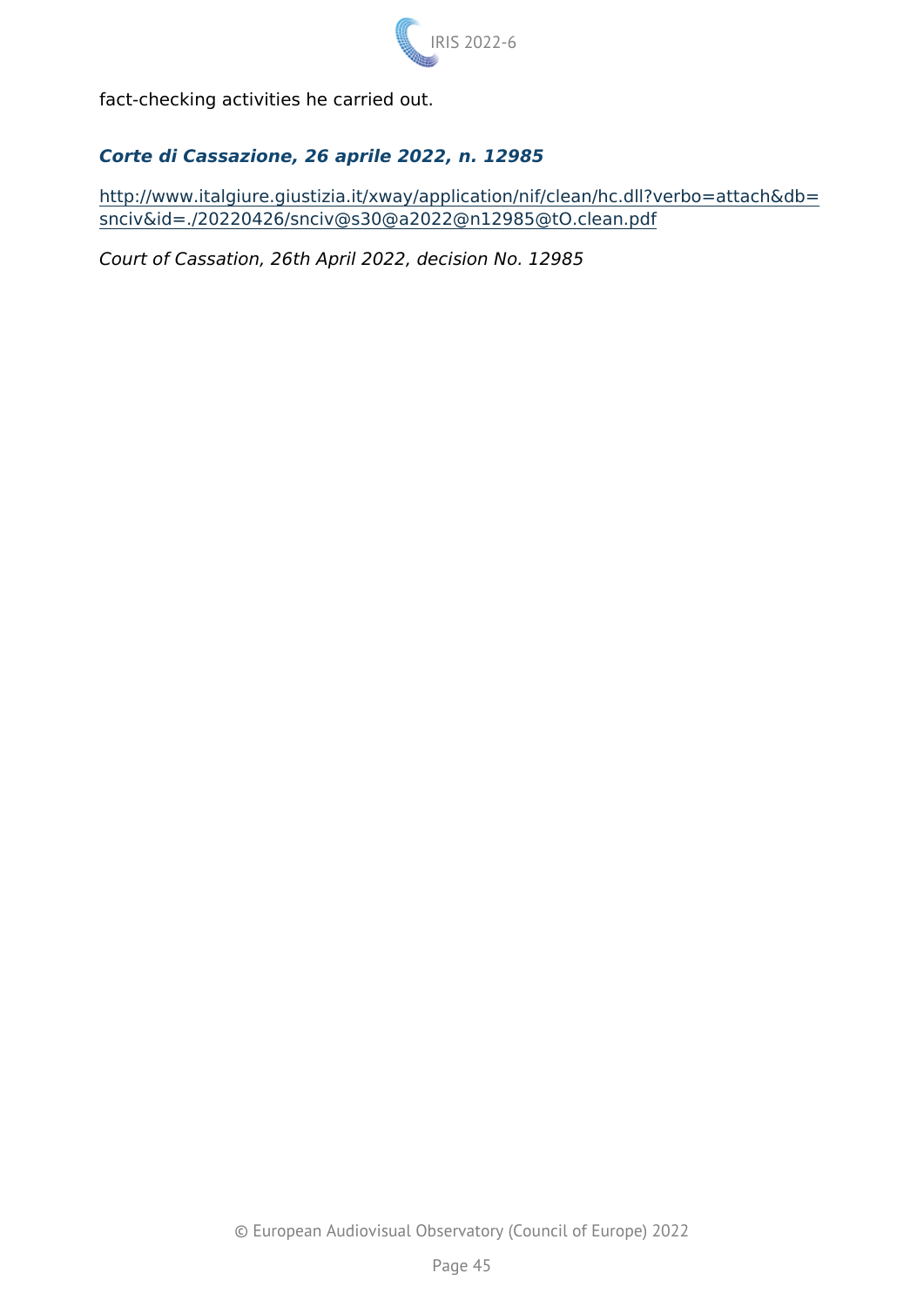

## <span id="page-45-0"></span>**LUXEMBOURG**

## [LU] Luxembourg regulator rules on Nazi symbols in TV advertising

#### *Christina Etteldorf Institute of European Media Law*

On 14 March 2022, the *Autorité luxembourgeoise indépendante de l'audiovisuel* (Independent Audiovisual Authority of Luxembourg – ALIA) ruled on a complaint filed on 21 January 2021 against the Serbian version of the SportKlub 1 TV channel and issued a EUR 1 500 fine to the owner of the channel's broadcasting licence. The case concerned the broadcast of an advertising spot for an online sports betting service in which an actor wearing an SS uniform and speaking with a German accent encouraged viewers to bet on the German football Bundesliga. Although the advertisers intended the spot to be humorous, the ALIA ruled that it clearly breached moral standards and therefore contravened the conditions of the broadcaster's licence.

SportKlub1 is a subscription-based sports channel with different versions in Hungary, Romania, Poland, Serbia, Slovenia and Croatia. The Luxembourg government issued a broadcasting licence for the Serbian version to the Luxembourg-based broadcasting group United Media s.à r.l. in December 2020, which is why the case fell under the ALIA's remit. The ALIA became involved when a complaint was lodged – in accordance with Luxembourg law – by the Serbian regulator, which claimed that the spot infringed Serbian advertising law because it used Nazi insignia and linked the German Bundesliga with the Nazis. The advert showed an actor who, in the scene in question, initially wore an SS officer's uniform and cap with Nazi symbols, and then a military helmet similar to an SS steel helmet. In the script, the actor said he "has never played a German before" and then, speaking Serbian with a German accent, encouraged viewers to bet on German Bundesliga matches.

In the ALIA's opinion, United Media s.à r.l., as the licence-holder responsible for the broadcast of the advert, clearly committed a serious breach of its obligation to maintain moral standards, which was set out in its licence conditions. The regulator stressed the fundamental importance of freedom of expression, which was extensively protected, in particular where humorous content, including stylistic devices such as caricature and satire, was concerned. However, in the present context, particular attention should be paid to the fact that, under Luxembourg criminal law, it was forbidden to communicate inflammatory words to the public via the media or publicly display or wear signs or symbols that could disturb the public peace. Inciting the public to discrimination, hate or violence, especially by using such emblems, was also prohibited. According to the ALIA, the aforementioned provisions clearly demonstrated the legislator's intention to clamp down on any use of Nazi symbols, apart from in areas such as research or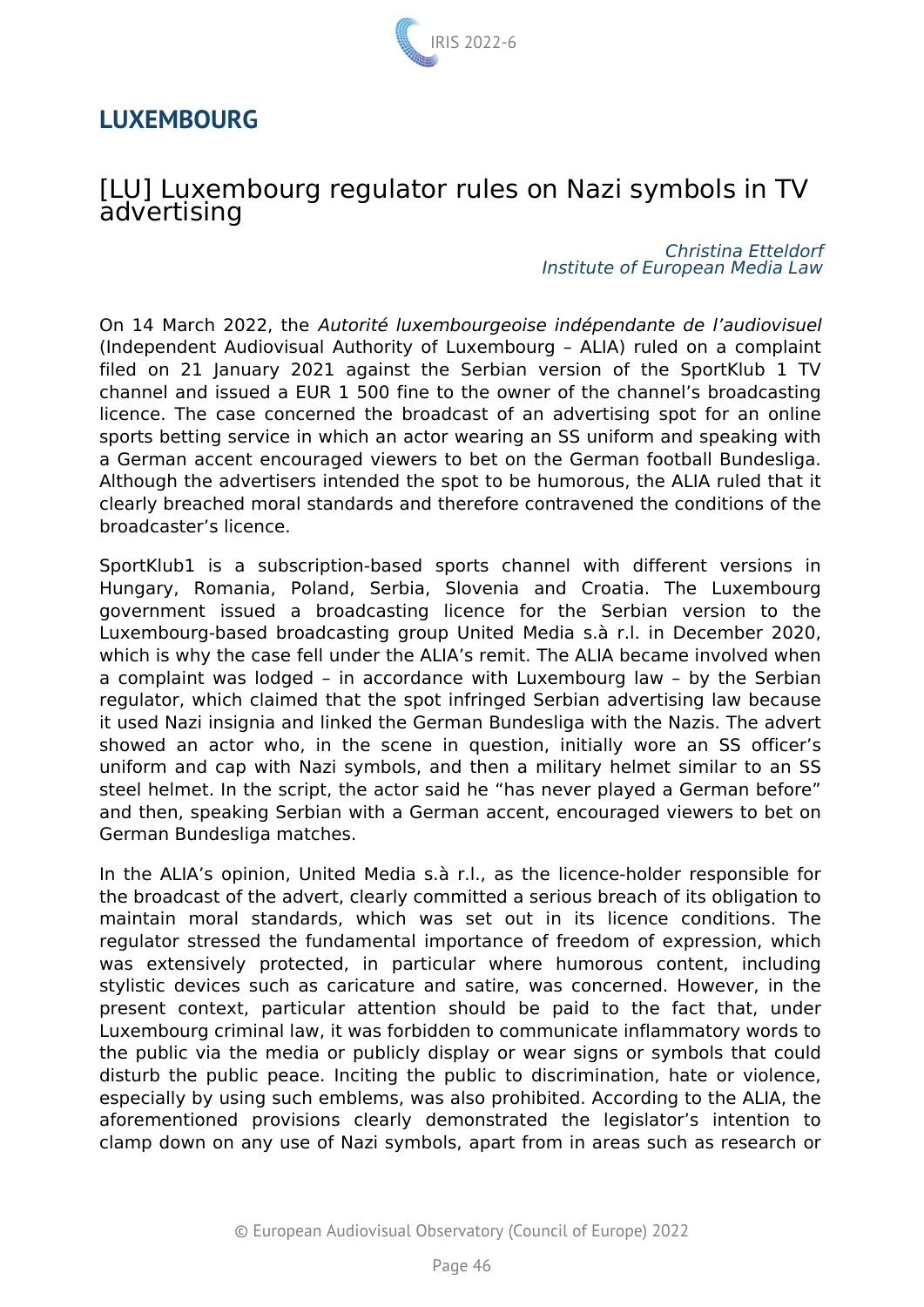education. In the case at hand, their use in commercial communito bring back extremely painful memories and, even decades afte war, cause anxiety to sections of the population who had victims of the persecution and annihilation of millions of people atrocities carried out under the Nazi regime. It would deeply hu these people and the public in general, and could even disturb In the ALIA s opinion, de-demonising Nazi ideology by joking about subject showed a reprehensible lack of sensitivity on the pa producers. Such a depiction of the darkest moments in human particular, trivialise the Nazi symbols that had been used or eve with a positive image. It also conveyed a deeply offensive image people. In summary, the broadcaster had failed in its duty intellectual and moral sensitivities and to maintain moral standard both in Luxembourg and in Serbia, where the channel was broadca

#### Décision de l'ALIA (DEC004/2022-P006/2021)

[https://www.alia.lu/assets/upload/files/Decisions/D004](https://www.alia.lu/assets/upload/files/Decisions/D004-2022_P006-2021_-SK-1_BetOle_ECsite.pdf)-2022\_P006-2 [1\\_BetOle\\_ECs](https://www.alia.lu/assets/upload/files/Decisions/D004-2022_P006-2021_-SK-1_BetOle_ECsite.pdf)ite.pdf

ALIA decision (DEC004/2022-P006/2021)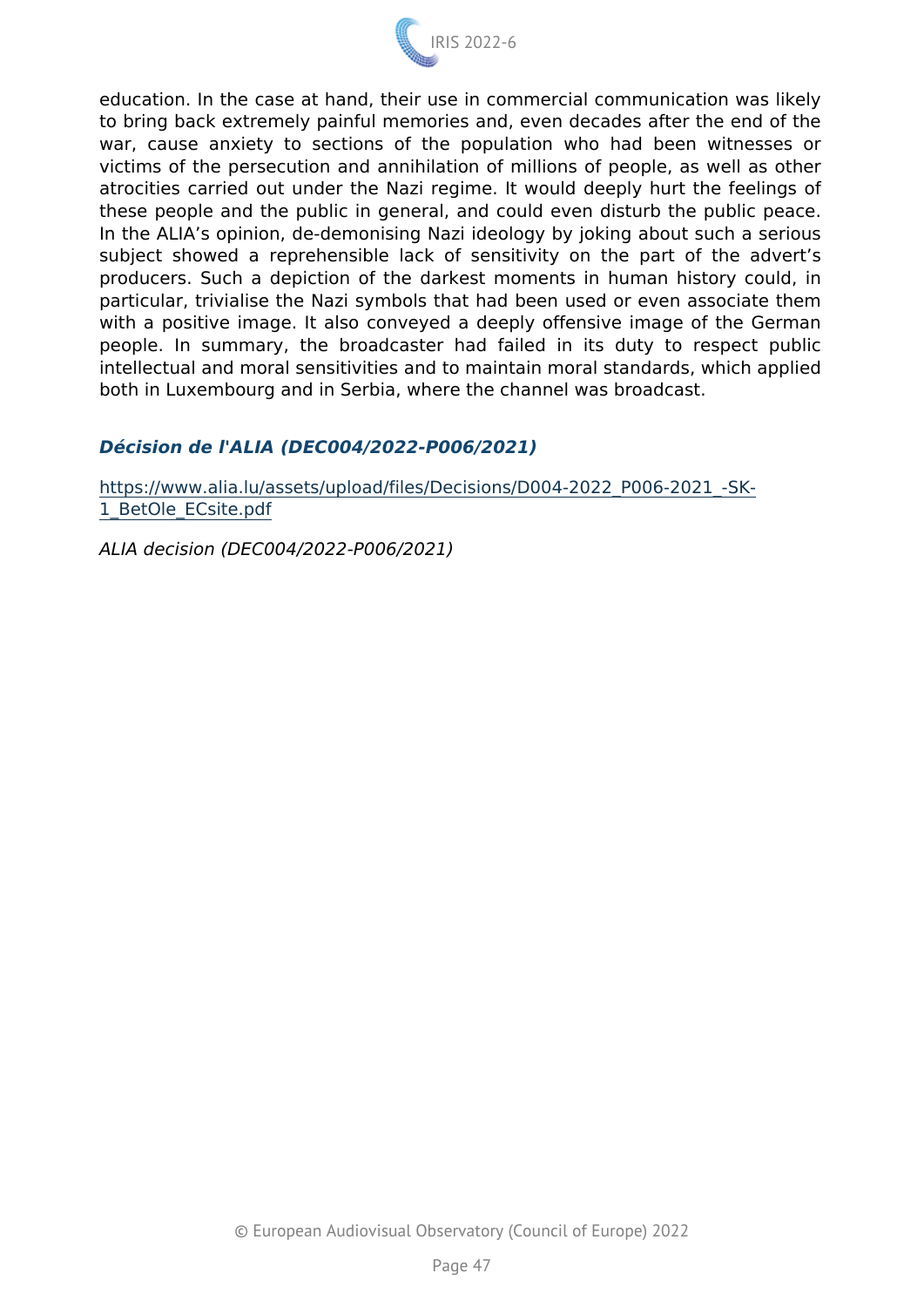

## <span id="page-47-0"></span>**NETHERLANDS**

## [NL] Judgment on responsibilities of YouTube channel

#### *Michelle de Graef Institute for Information Law (IViR), University of Amsterdam*

On 16 March 2022, the Amsterdam Court (Rechtbank Amsterdam) delivered a notable judgment regarding a copyright infringement and an unlawful allegation in an episode published on a popular YouTube channel. The channel is described as a 'juice channel', where the creators usually discuss the latest gossip and news concerning famous Dutch people. The Court ruled that uploading the video, which contained an unreleased song as well as the discussion surrounding it regarding allegations of sexual misconduct, without the consent of the claimant, was considered unlawful, and the channel had acted unlawfully in the way the news was presented. The creators of the YouTube channel had to delete the episode and post a rectification.

The channel uploaded an episode regarding an unreleased 'diss-track' (a music track in which another artist is targeted, usually in a negative light) by Dutch singer, vlogger, and model Famke Louise. This track was, supposedly, about the (alleged) sexual misconduct by her former manager and fellow musician. The track and the YouTube episode gained attention after the former manager was named in an exposé by YouTube channel 'BOOS' on alleged sexual misconduct on the popular television show '*The Voice of Holland*'. The defendants claimed that in their episode the person(s) referred (in)directly to the claimant, insinuating that the claimant was the victim of the same sexual misconduct. The claimant has objected to these claims.

The Court first assessed the copyright infringement, first stating that even an unreleased track falls under the copyright protection of Article 12(1) Copyright Act. The defendants claimed that the communication to the public had been done prior to the episode by the claimant, arguing that even disclosure to a small group still constitutes a communication to the public. The Court held that the fact that the claimant posted a fragment of the track on her Instagram 'story' does not legitimise the communication to the public by defendants. The Court noted that the story disappears after 24 hours and that the fragment posted did not point to her former manager. The Court held that the copyright of the claimant has been infringed by the defendants.

The defendants also argued that, even if there is a copyright infringement, their right to freedom of expression should prevail over the claimant's right to privacy. Freedom of expression is protected under Article 10 of the European Convention on Human Rights (ECHR), while the right to privacy is protection under Article 8 ECHR; and both are not unlimited rights. There needs to be a balancing test between the two in case of conflict.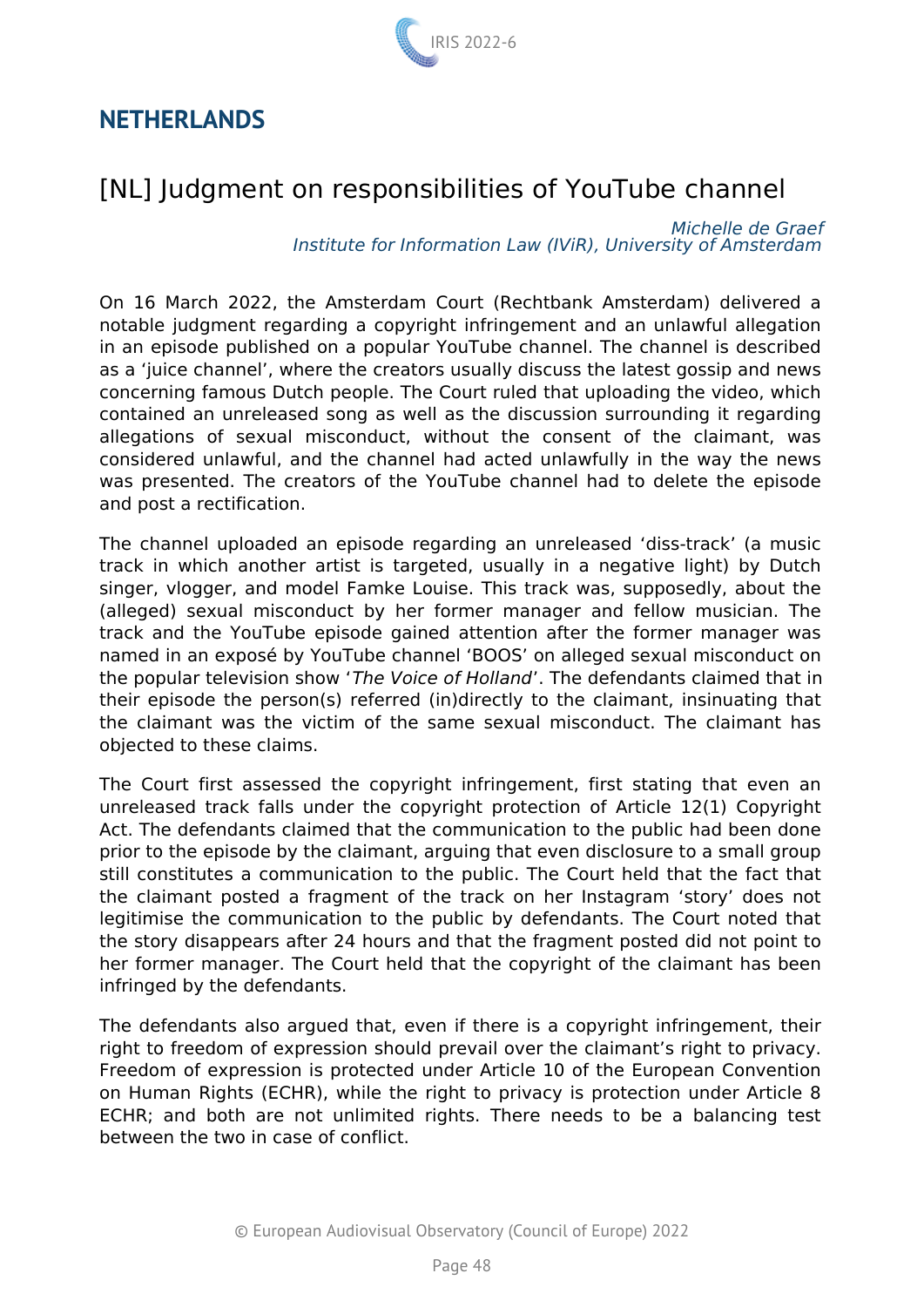The existing case law of the European Court of Human expressions that fall under the scope of freedom of expression viewed as contributing to the public debate, enjoy a broader sco Freedom of expression also contains journalistic freedom underlying idea that journalists function as public watch dogs are a contribution to the public debate by reporting on (newswo Court acknowledged the defendants rights to freedom of expres that statements cannot be made without backing the story up. F be relevant are if the reporting is contributing to a debate of pub there is a situation of wrongdoing. The statement, however, need in the facts and the way it is portrayed, as well as the consequences of the publication needing to be assessed.

The Court ruled that the copyright of the claimant was infringe the statements as facts and without backing this up with evide had no claim to the broad scope of freedom of expression offered to  $r_{\text{eff}}$ This case illustrates that under certain circumstances YouTube cl enjoy the broad scope of protection offered under Article 10 EC same standards apply as to any news outlet reporting on  $\epsilon$ concluded that the defendants have to refrain from allegation(s), and to post the ordered rectification for 48 hours or

Rechtbank Amsterdam, 16 maart 2022, ECLI:NL:RBAMS:2022:1239

[https://uitspraken.rechtspraak.nl/inziendocument?id=ECL](https://uitspraken.rechtspraak.nl/inziendocument?id=ECLI:NL:RBAMS:2022:1239)I:NL:RBAM

Amsterdam District Court, 16 March 2022, ECLI:NL:RBAMS:2022:12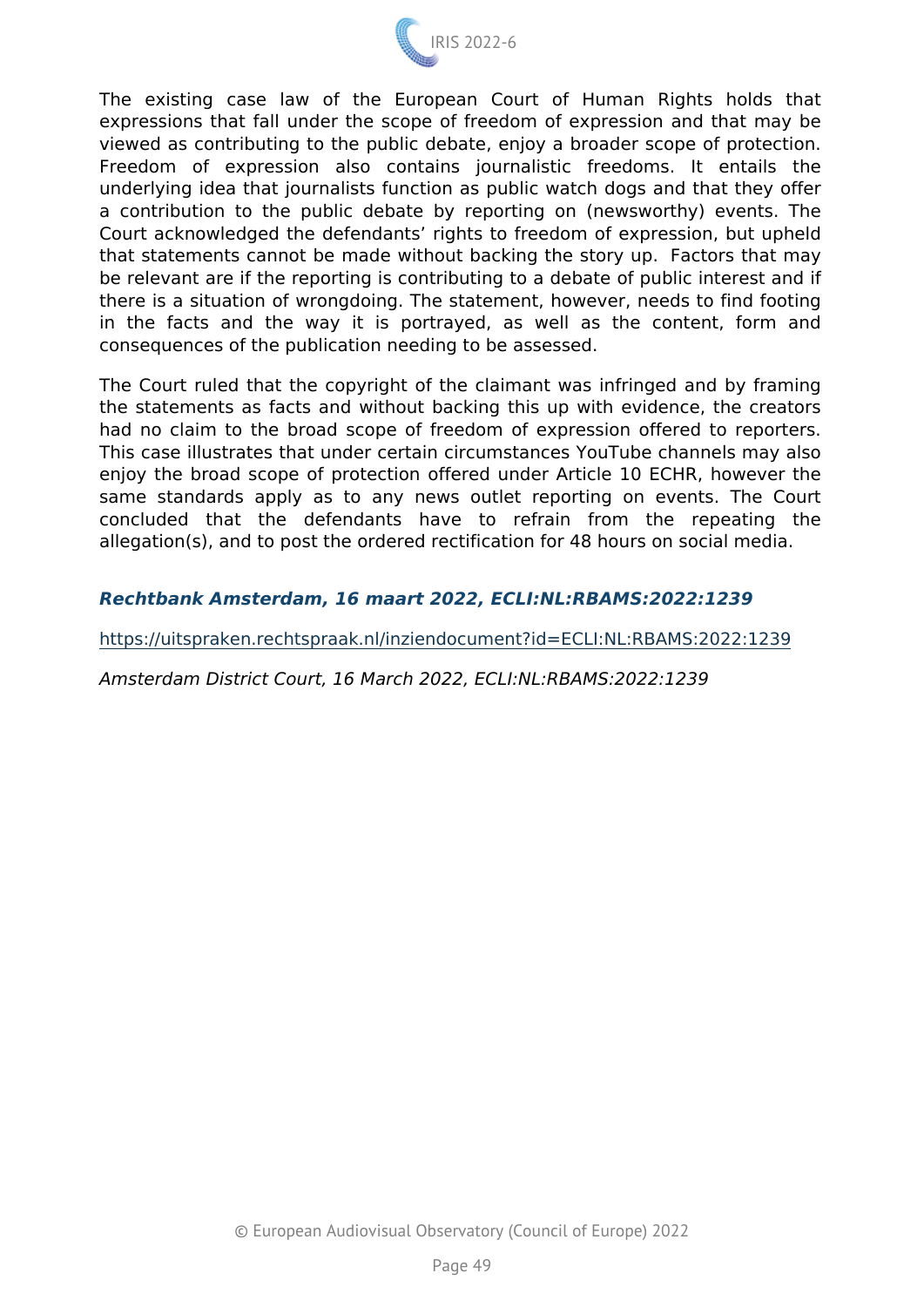

## <span id="page-49-0"></span>[NL] Social media influencer entitled to protection of journalistic sources

*Ronan Ó Fathaigh Institute for Information Law (IViR)*

On 29 April 2022, the District Court of Amsterdam (*Rechtbank Amsterdam*) delivered an important judgment on whether a social media influencer is entitled to invoke the right to protection of journalistic sources. Notably, the Court held that the activities of a Dutch social media influencer, with over 400 000 followers on Instagram and YouTube, fell within the concept of "journalism", and the influencer was entitled not to reveal her sources in legal proceedings over an online video.

The case centred on the well-known Dutch influencer Yvonne Coldeweijer (the defendant), who operates an Instagram and YouTube channel, and presents gossip and news about famous Dutch figures, based on tips from anonymous sources. In March 2022, the defendant uploaded a post and video making a number of claims about a well-known Dutch singer (Samantha Steenwijk, the plaintiff), including that she had "lost 22 kilos in a short time with the help of illegal slimming pills, which are dangerous to health". Following the posts, the plaintiff initiated legal proceedings against the defendant, claiming the allegations were incorrect, offensive, misleading, and constituted a serious violation of her reputation and privacy. Notably, the plaintiff sought a court-ordered rectification, and a court order for the defendant to reveal the sources of the story. Before the Court, the defendant argued that the statements were protected under the right to freedom of expression, and the plaintiff, as a well-known figure, must accept "gossip" will be published about her. Further, the defendant argued she had two sources for the story, had conducted her own research, and invoked the right to protect her sources.

The Court first dealt with the application for the defendant to be ordered to reveal her sources. The Court stated this would be a restriction on news-gathering, while protection of journalistic sources was essential for press freedom. Crucially, relying on the EU Court of Justice judgment in *Tietosuojavaltuutettu v. Satakunnan Markkinapörssi Oy and Satamedia Oy*, the Court held the activities of the defendant fall within the concept of journalism, as they were aimed at communicating information, opinions and ideas to the public. As such, the defendant had rightly invoked the right to protection of journalistic sources. Further, relying on the European Court of Human Rights judgment in *Goodwin v. United Kingdom*, the Court held there was no overriding requirement in the public interest to force the defendant to reveal her sources, and therefore, the Court rejected the application for an order to reveal the sources.

The Court then dealt with the claim for rectification. First, the Court noted that the dispute involved a balance between the defendant's right to freedom of expression under Article 10 of the European Convention on Human Rights (ECHR), and the plaintiff's right to private life under Article 8 ECHR. Second, the Court held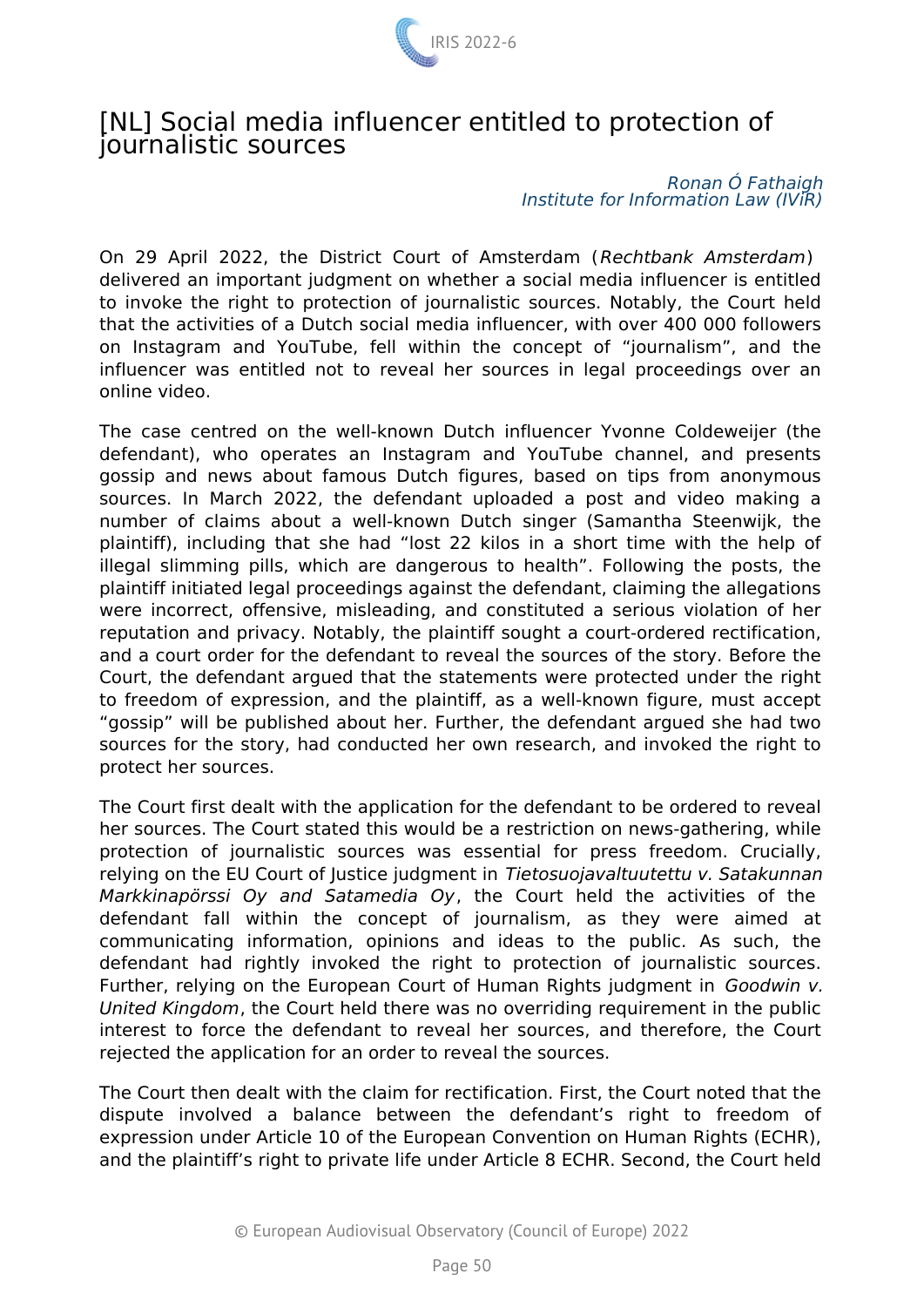that the defendant had made serious allegations against the pl the use of illegal and dangerous slimming pills. While the required to provide conclusive evidence before publication, sufficient basis for such serious allegations. In this regard, the the defendant only had two anonymous sources for the allegations, did not know, and had claimed they knew someone who had s the plaintiff. Further, the Court rejected the defendant s claim that were presented as merely gossip, holding that the claims w fact. Taking all the factors into account, the Court held the de substantiate her allegations and were therefore unlawful. ordered the defendant to post a rectification on the unlav allegations against the plaintiff, to be displayed on the defe account for 24 hours.

Rechtbank Amsterdam, ECLI:NL:RBAMS:2022:2347, 29 april 2022 [https://deeplink.rechtspraak.nl/uitspraak?id=ECLI:](https://deeplink.rechtspraak.nl/uitspraak?id=ECLI:NL:RBAMS:2022:2347)NL:RBAMS:2022:2 Amsterdam District Court, ECLI:NL:RBAMS:2022:2347, 29 April 2022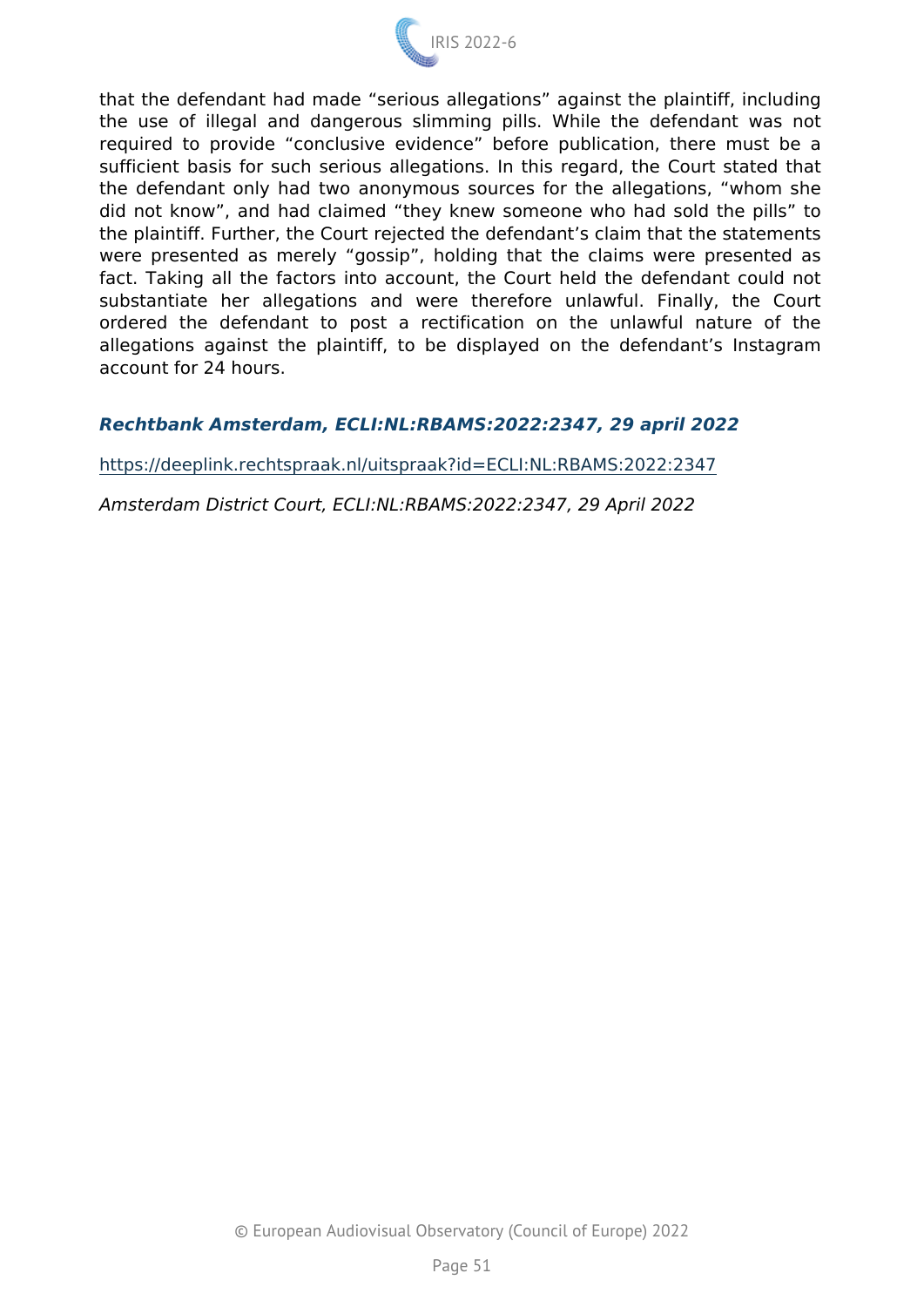

## <span id="page-51-0"></span>**NORWAY**

### [NO] Norwegian operators instructed to block betting advertisements on Discovery channels targeting Norway

*Linda Andersen Norwegian Media Authority*

In two decisions of 30 March 2022, the Norwegian Media Authority (NMA) instructed Norwegian operators of networks transmitting television in the Norwegian market, to block or hinder access to advertisements for certain betting websites from two Maltese betting companies, BLM Group Ltd and Trannel International Ltd. The order to block betting advertisements included the German Discovery channels FEM, MAX and VOX, and Eurosport Norge which is offered by the French company Eurosport S.A.S. The operators included in the decisions are the five largest operators of networks providing linear television in Norway. This includes operators of television through satellite, cable/fibre and the digital terrestrial network. OTT services and audiovisual on-demand services are not covered by the decisions.

The Norwegian gambling system is based on a statutory system of exclusive rights. Only the state-owned companies Norsk Tipping and Norsk Rikstoto, and a few other minor companies, may offer gambling services in Norway. The offering or marketing of gambling services from other Norwegian or foreign companies is strictly forbidden. The gambling monopoly aims to prevent adverse impact arising from gambling.

The legal basis for the NMA decisions is a new provision in the Broadcasting Act, which was amended from 1 January 2021. The Broadcasting Act section 4-7 states that the NMA may issue an order to prevent or hamper access to marketing in television or audiovisual on-demand services when it contravenes Section 2 of the Gaming Scheme Act, Section 11 of the Lottery Act or regulations warranted by the Totalizator Act.

Before the orders were issued, the NMA assessed whether the considerations that spoke in favour of the order were weightier than the disadvantages the order would entail. An order must not be issued when the NMA finds that it would be a disproportionate measure. The decisions from the NMA are based on the conclusion that marketing of cross-border gambling services, in breach of the Norwegian gambling legislation, causes special harm to the objective of the Norwegian gambling policy. This policy entails channelling demand for gambling services to a supervised domestic range of gambling services within the scope of high consumer protection.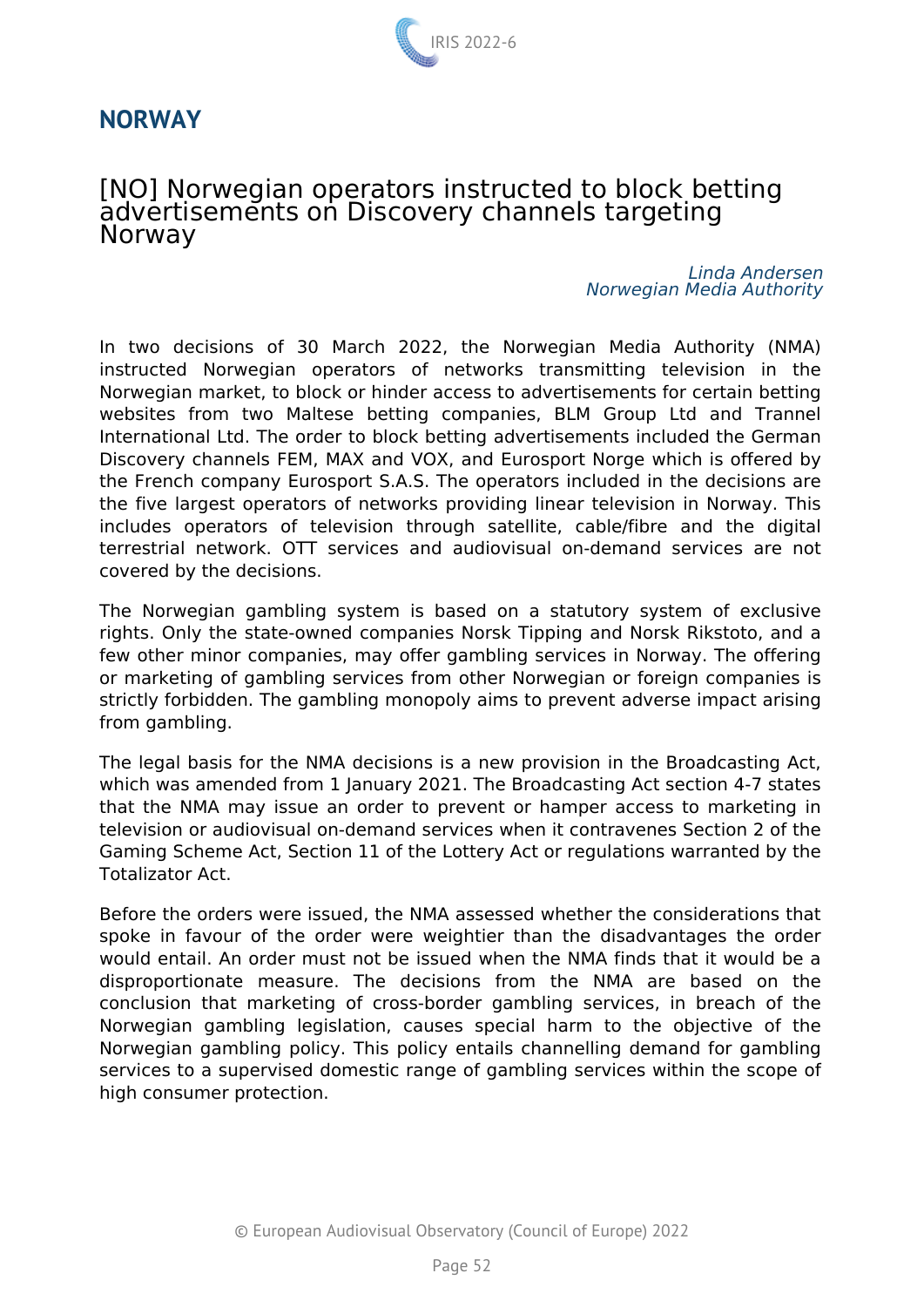When adopting the new provision in the Broadcasting Ad Parliament considered whether a decision instructing Norweig block betting advertisements on TV channels targeting Norw violation of the freedom of reception in Article 3 of Directiv Audiovisual Media Service Directive (AVMS Directive).

In November 2018, the amendment of the AVMS D 2018/1808/EU) was approved and the possibility of interfering wi of gambling through national legislation was clarified in recital Paper with the proposed amendment to the Broadcasting Act considered that it had been made clear in recital 10 of the revise that gambling advertising was not intended to be harmonised b Thus, the Directive did not affect the Member State s authority national approach to gambling advertising, provided that such justified, proportionate in comparison to their intended objective On this basis, the NMA found that gambling was not a field coo AVMSD, and therefore, its decisions did not violate the freedom o Directive Article 2. The decisions do not order the operator channels as such, only the unlawful betting advertisements. procedures laid down in Article 4 of the Directive do not activities.

The operators have until 15 August 2022 to fulfill the obligati decisions. The NMA may issue compulsory fines if the terms of not met. Two of the operators have appealed the decisions t Media Appeals Board. The parties to the decisions may also against the decisions before the courts. Prior to the decision taken legal action regarding the legal basis in the Broadcasting the provision itself was in violation of the AVMS Directive and ge The Norwegian Supreme Court dismissed the appeal on the basi did not have a justified claim. The Court found that Discove decision from the NMA before taking legal action.

Pressemelding om Medietilsynets vedtak med pålegg om tilgang til pengespillreklame for norske tv-distributører

[http:///https://www.medietilsynet.no/nyheter/aktuelt/med](http:///https://www.medietilsynet.no/nyheter/aktuelt/medietilsynet-palegger-tv-distributorene-a-stoppe-pengespillreklame-fra-discovery/)ietilsynet-p [distributorene-a-stoppe-pengespillreklam](http:///https://www.medietilsynet.no/nyheter/aktuelt/medietilsynet-palegger-tv-distributorene-a-stoppe-pengespillreklame-fra-discovery/)e-fra-discovery/

Press release on the Norwegian Media Authority s decisions advertisements

Lov om kringkasting og audiovisuelle bestillingstjenester av 4. de 1992 nr. 127

[https://lovdata.no/dokument/NL/lov/1992-12-04-127?q](https://lovdata.no/dokument/NL/lov/1992-12-04-127?q=kringkastingsloven)=kringkastings

Act relating to broadcasting and audiovisual on-demand services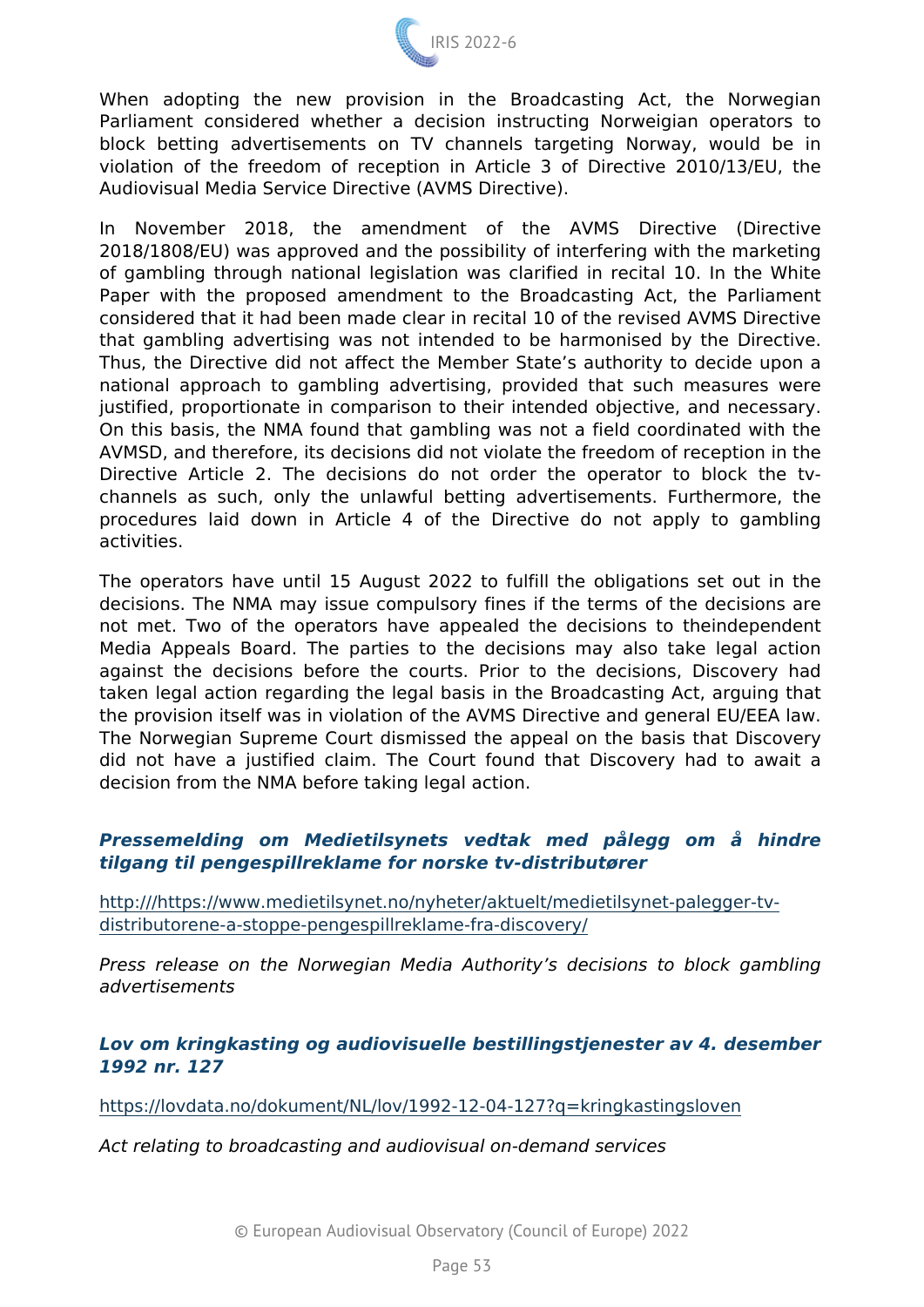[https://www.medietilsynet.no/globalassets/engelsk-dokume](https://www.medietilsynet.no/globalassets/engelsk-dokumenter-og-rapporter/2021-unofficial-translation-act-relating-to-broadcasting-and-audiovisual-on-demand-services.pdf)nter-og-r [unofficial-translation-act-relating-to-broadcasting-and-](https://www.medietilsynet.no/globalassets/engelsk-dokumenter-og-rapporter/2021-unofficial-translation-act-relating-to-broadcasting-and-audiovisual-on-demand-services.pdf)audiovisual[services](https://www.medietilsynet.no/globalassets/engelsk-dokumenter-og-rapporter/2021-unofficial-translation-act-relating-to-broadcasting-and-audiovisual-on-demand-services.pdf).pdf

Lov om pengespill mv. av 28. august 1992 nr. 103 (pengespilloven)

[https://lovdata.no/dokument/NL/lov/1992-08-28](https://lovdata.no/dokument/NL/lov/1992-08-28-103?q=pengespill)-103?q=pengespill

Gaming Scheme Act

Lov om lotterier mv. av 24. februar 1995 (lotteriloven)

[https://lovdata.no/dokument/NL/lov/1995-02-24](https://lovdata.no/dokument/NL/lov/1995-02-24-11?q=lotteriloven)-11?q=lotteriloven

Lottery Act

Lov om veddemål ved totalisator av 1. juli 1927 nr. 3 (totalisatorlo [https://lovdata.no/dokument/NL/lov/1927-07-01-3](https://lovdata.no/dokument/NL/lov/1927-07-01-3?q=totalisatorloven)?q=totalisatorloven

Totalizator Act

Norges Høyesteretts ankeutvalg - Kjennelse

[https://lovdata.no/dokument/HRSIV/avgjorelse/hr-2022-48](https://lovdata.no/dokument/HRSIV/avgjorelse/hr-2022-486-u?q=HR-2022-486-U)6-u?q=HR-2022-486-U

Supreme Court decision (HR-2022-486-U)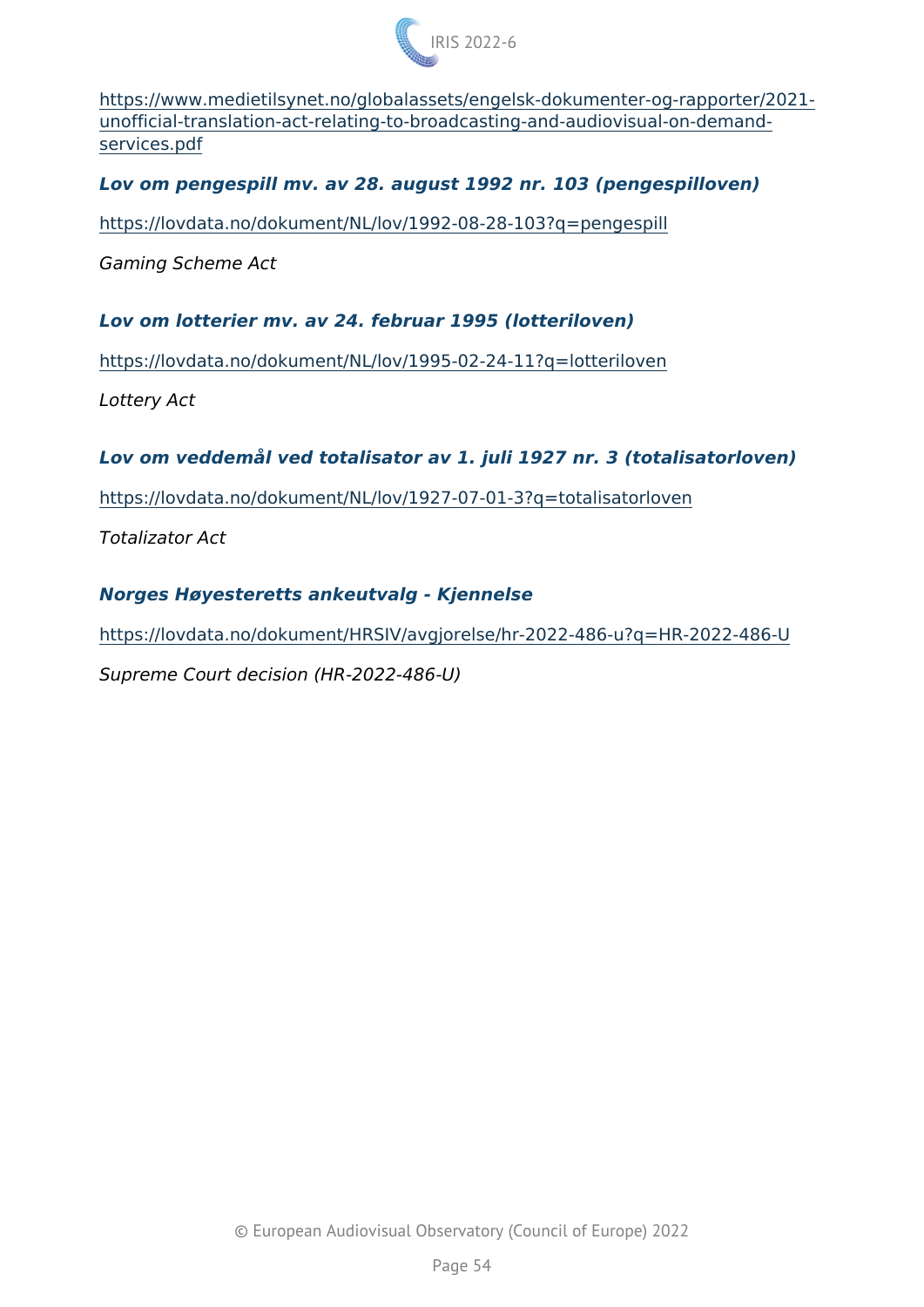

## <span id="page-54-0"></span>**PORTUGAL**

## [PT] Video-sharing platforms are not subject to state media regulation

*Mariana Lameiras Universidade do Minho*

On 6 April 2022, the *Entidade Reguladora para a Comunicação Social* (Portuguese Regulatory Authority for the Media  $-$  ERC), issued a decision stating that although on-demand audiovisual operators and services, and video-sharing platforms were both subject to registration with the ERC, only the first were subject to its general regulation and intervention, and to the Transparency Law, as a result of their editorial responsibility.

When the Audiovisual Media Services Directive (Directive 2018/1808 of the European Parliament and of the Council of 14 November 2018 amending Directive 2010/13/EU) was transposed into the Portuguese context, it amended the Law on Television and Audiovisual Services on Demand (Law no. 27/2007, of 30 July). In particular, it altered Article 19 of the Law on Television to extend the scope of operators and providers subject to registration with the ERC, thus including audiovisual services on-demand and video-sharing platforms. The necessity of harmonising registration regulations within the ERC led the Portuguese legislator to issue rules for this registration (in Regulatory Decree no. 7/2021, of 6 December) and subsequently raised the need for the ERC to issue a public decision on the matter.

As stated in Article 1, no. 2, of the Regulatory Decree no. 7/2021, this registration process aims to "prove the legal status of the media, to publicise their ownership, organisation, functioning and obligations, as well as to ensure the legal protection of press titles, the names of radio broadcasters and radio programme services, of television broadcasters and television programme services, of radio and television programme services broadcast exclusively over the Internet, of on-demand audiovisual services' operators and services, and providers of video-sharing platforms' videos and video-sharing platforms". Hence, compulsory registration with the ERC is applicable to all mentioned in that Article.

Nonetheless, given that video-sharing platform services do not have editorial responsibility, and this is a criterion for the applicability of the regulatory general framework of the ERC (the ERC's Statutes) and of the Transparency Law, they are excluded from their scope in this regard. The public decision issued by the ERC aimed to clarify that video-sharing platform services, due to the lack of editorial responsibility, do not fulfill an essential criterion to be identified in the scope of application of the ERC Statutes and, consequently, of the Transparency Law.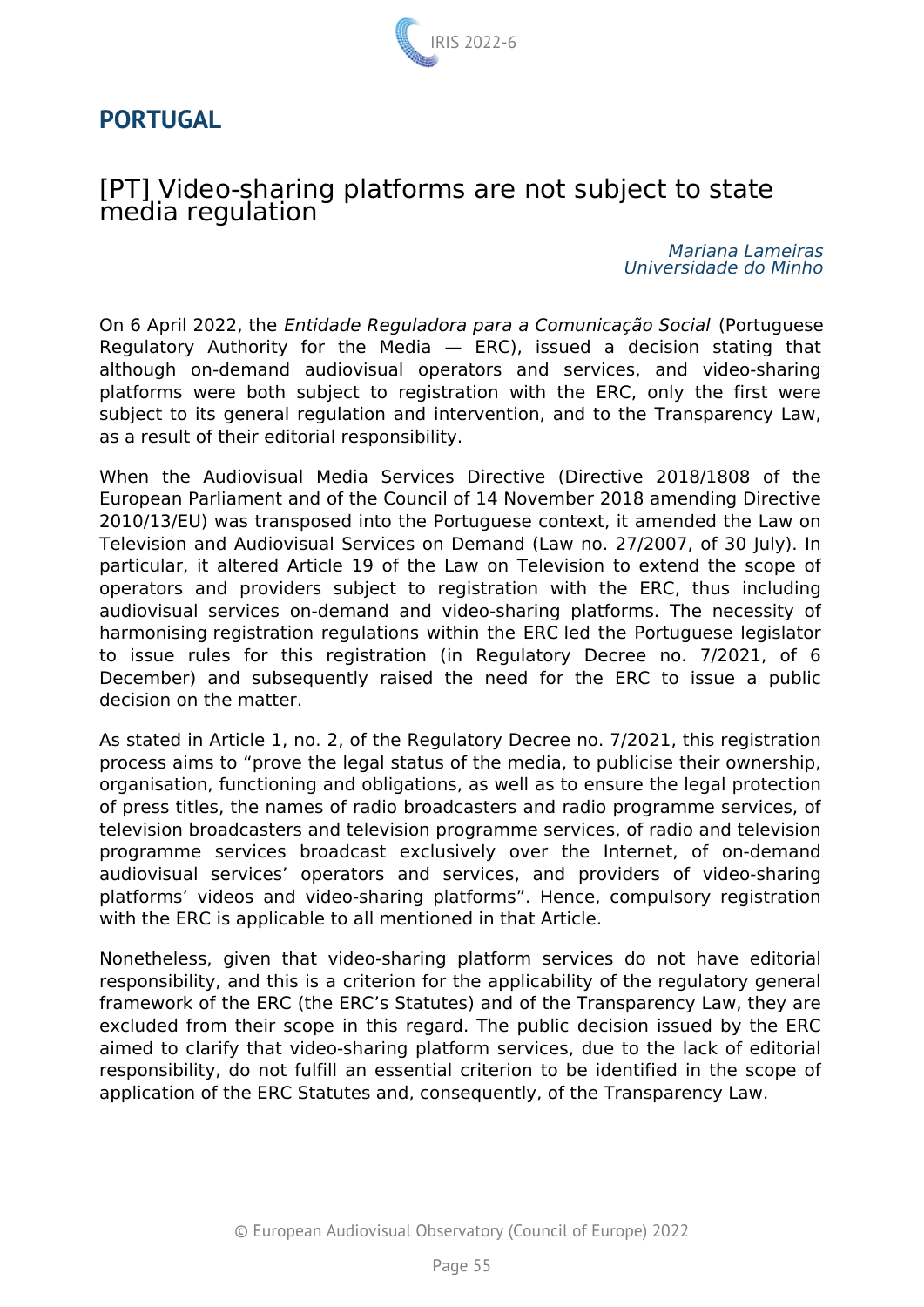Lei n.º 78/2015, de 29 de Julho - Transparência da titularidade, d e dos meios de financiamento - comunicação social

[https://www.pgdlisboa.pt/leis/lei\\_mostra\\_articulado.php?ar](https://www.pgdlisboa.pt/leis/lei_mostra_articulado.php?artigo_id=selected&nid=2455&tabela=leis&pagina=1&ficha=1&nversao=)tigo\_id=s [55&tabela=leis&pagina=1&ficha=1](https://www.pgdlisboa.pt/leis/lei_mostra_articulado.php?artigo_id=selected&nid=2455&tabela=leis&pagina=1&ficha=1&nversao=)&nversao=

Law no. 78/2015, of 29 July - Transparency of media ownership, r funding

Lei n.º 27/2007, de 30 de Julho - Lei da Televisão e Audiovisuais a Pedido

[https://www.pgdlisboa.pt/leis/lei\\_mostra\\_articulado.php?n](https://www.pgdlisboa.pt/leis/lei_mostra_articulado.php?nid=923&tabela=leis&so_miolo)id=923&ta [miol](https://www.pgdlisboa.pt/leis/lei_mostra_articulado.php?nid=923&tabela=leis&so_miolo)o

Law no. 27/2007, of 30 July - Law on Television and Audi Demand

Decreto Regulamentar n.º 7/2021, de 6 de dezembro - Regula o dos órgãos de comunicação social, operadores e fornecedores n ou sujeitos à jurisdição do Estado Português

[http://https://dre.pt/dre/detalhe/decreto-regulamenta](http://https://dre.pt/dre/detalhe/decreto-regulamentar/7-2021-175397117)r/7-2021-17539

Regulatory Decree No. 7/2021, of 6 December - Regulates the national media, operators and suppliers or those subject to the Portuguese State

Estatutos da Entidade Reguladora para a Comunicação Social (ER

[https://www.erc.pt/print/?info=YTozOntzOjEzOiJ0aXBvX2Nv](https://www.erc.pt/print/?info=YTozOntzOjEzOiJ0aXBvX2NvbnRldWRvIjtzOjM6ImNhbSI7czo0OiJsYW5nIjtzOjI6InB0IjtzOjExOiJpZF9jb250ZXVkbyI7czoyOiIxNCI7fQ==)bnRldWR SI7czo0OiJsYW5nljtzOjI6InB0IjtzOjExOiJpZF9jb250ZXVkbyI7czoyOiI

Statutes of the state media regulatory body